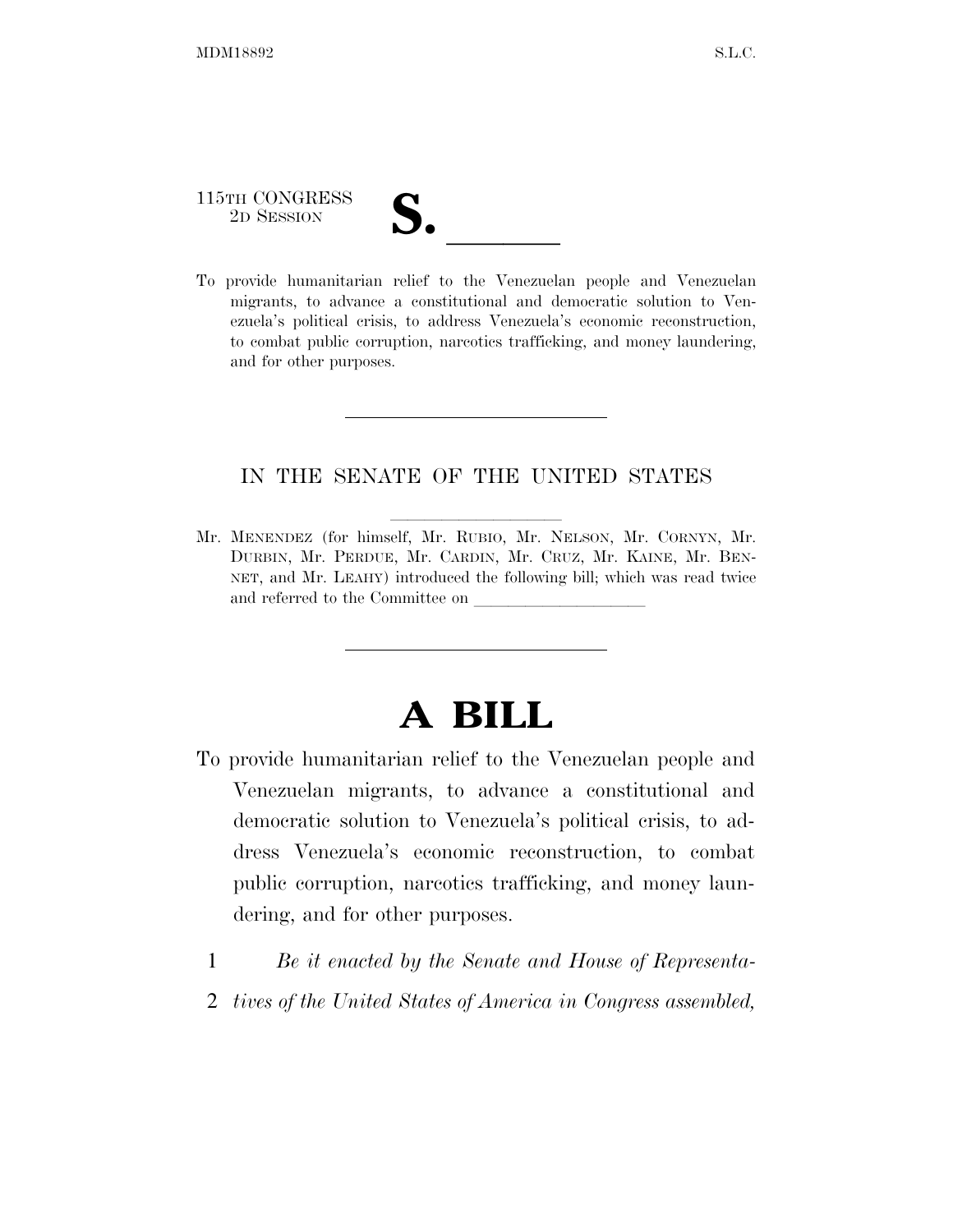### 1 **SECTION 1. SHORT TITLE; TABLE OF CONTENTS.**

- 2 (a) SHORT TITLE.—This Act may be cited as the
- 3 ''Venezuela Humanitarian Relief, Reconstruction, and
- 4 Rule of Law Act of 2018''.
- 5 (b) TABLE OF CONTENTS.—The table of contents for
- 6 this Act is as follows:
	- Sec. 1. Short title; table of contents.
	- Sec. 2. Sense of Congress.

### TITLE I—HUMANITARIAN RELIEF FOR VENEZUELA

- Sec. 101. Humanitarian relief for the Venezuelan people.
- Sec. 102. Humanitarian assistance to Venezuelans in neighboring countries.
- Sec. 103. Requirement for strategy to coordinate international humanitarian assistance.
- Sec. 104. Support for efforts at the United Nations on the humanitarian crisis in Venezuela.

#### TITLE II—RESTORING DEMOCRACY AND ADDRESSING THE POLITICAL CRISIS IN VENEZUELA

- Sec. 201. Recognition of Venezuela's democratically-elected National Assembly.
- Sec. 202. Advancing a negotiated solution to Venezuela's crisis.
- Sec. 203. Support for the Lima Group.
- Sec. 204. Accountability for crimes against humanity.
- Sec. 205. Upholding the Organization of American States Inter-American Democratic Charter.
- Sec. 206. Support for international election observation and democratic civil society.

#### TITLE III—SUPPORTING THE RECONSTRUCTION OF VENEZUELA

- Sec. 301. Engaging international financial institutions to advance the reconstruction of Venezuela's economy and energy infrastructure.
- Sec. 302. Recovering assets stolen from the Venezuelan people.

#### TITLE IV—RESTORING THE RULE OF LAW IN VENEZUELA

- Sec. 401. Concerns and report on the involvement of Venezuelan officials in corruption and illicit narcotics trafficking.
- Sec. 402. Sanctions on persons responsible for public corruption and undermining democratic governance.
- Sec. 403. Public information about sanctioned officials.
- Sec. 404. Coordinating targeted sanctions with partners in the Western Hemisphere and the European Union.
- Sec. 405. Financial sanctions on Venezuelan government debt.
- Sec. 406. Additional financial sanctions on Venezuelan government debt.
- Sec. 407. Expanding kingpin sanctions on narcotics trafficking and money laundering.
- Sec. 408. Exceptions for humanitarian assistance.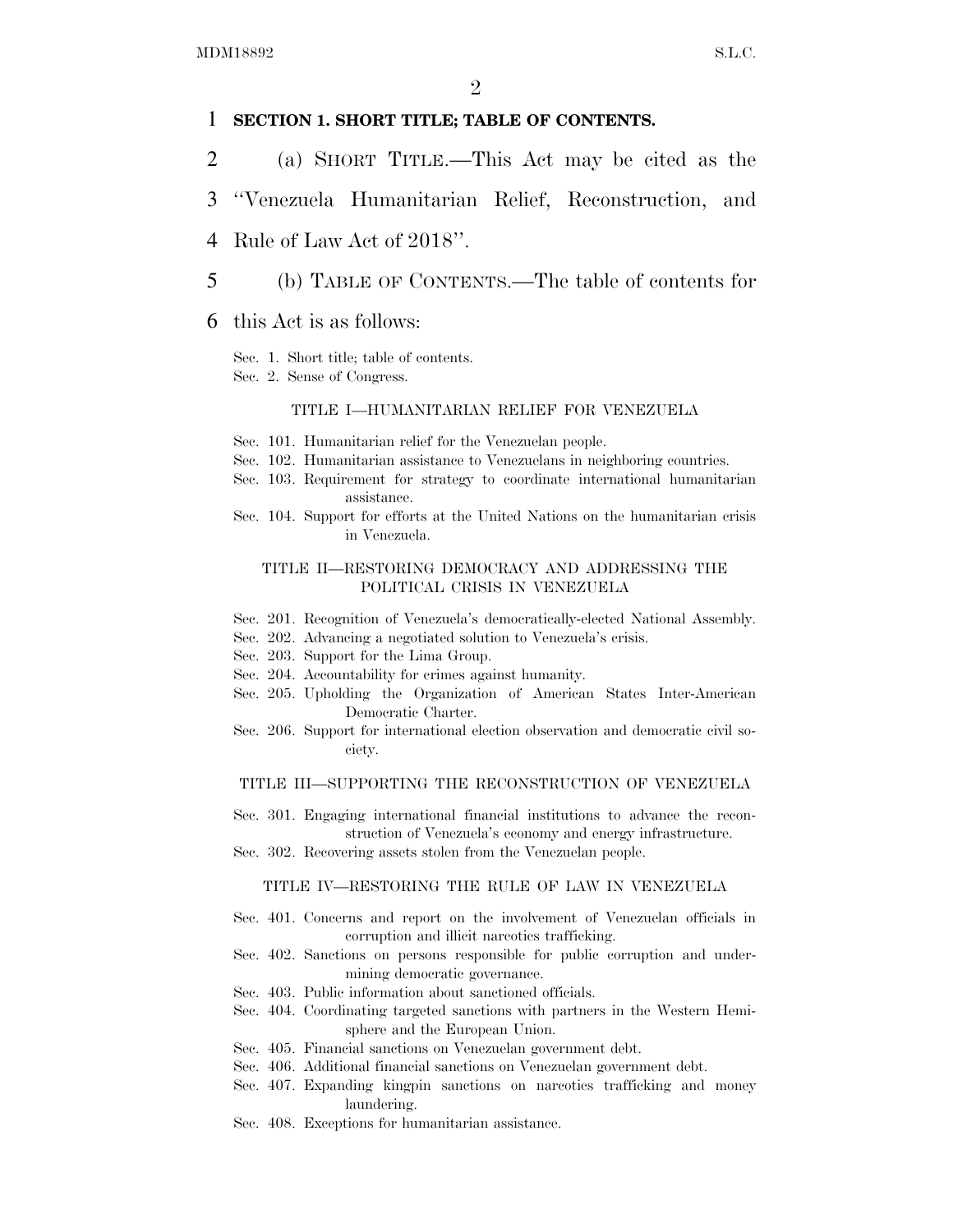Sec. 409. Concerns over PDVSA transactions with Rosneft.

Sec. 410. Report on activities of certain foreign governments and actors in Venezuela.

### TITLE V—CRYPTOCURRENCY SANCTIONS AND ENSURING THE EFFECTIVENESS OF UNITED STATES SANCTIONS

- Sec. 501. Sanctions on Venezuela's cryptocurrency and the provision of related technologies.
- Sec. 502. Report on the impact of cryptocurrencies on United States sanctions.

### TITLE VI—TERMINATION

Sec. 601. Extension and termination of sanctions against Venezuela.

### 1 **SEC. 2. SENSE OF CONGRESS.**

- 2 It is the sense of Congress that—
- 3 (1) Venezuela's electoral event on May 20, 4 2018—

5 (A) was not legitimate; and

| -6 | (B) did not comply with international       |
|----|---------------------------------------------|
|    | standards for a free, fair, and transparent |
| -8 | democratic process; and                     |

9 (2) senior officials in the de facto government 10 of Nicolás Maduro—

- 11 (A) have taken continuous steps—
- 12 (i) to consolidate an authoritarian 13 government; and
- 14 (ii) to direct political control over 15 Venezuela's Supreme Tribunal of Justice, 16 National Electoral Council, and armed 17 forces;

18 (B) have implemented policies that are di-19 rectly responsible for—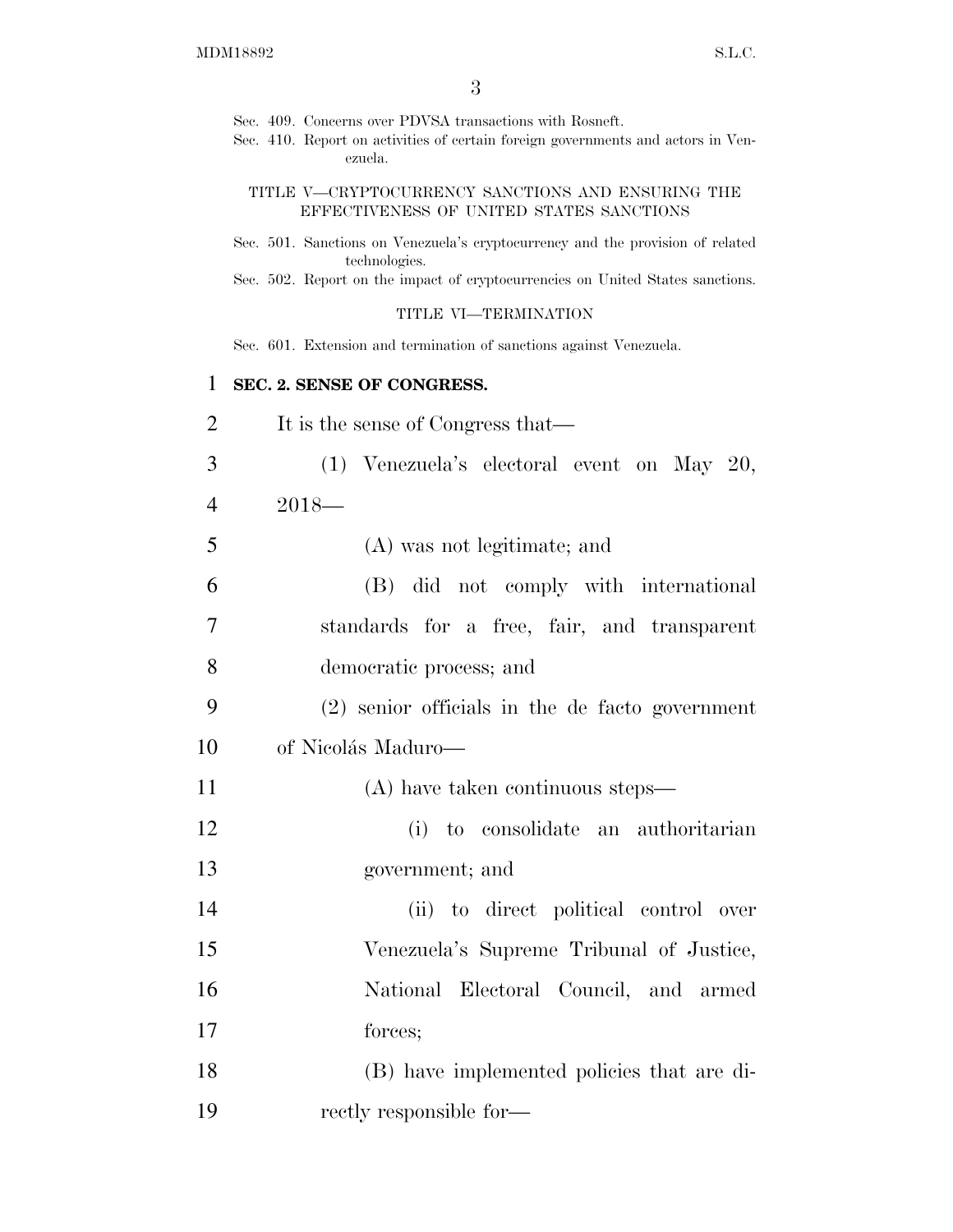(i) Venezuela's economic and humani- tarian crises; and (ii) the massive outflow of Venezuelan migrants leaving the country; (C) have used access to food as a tool of political coercion and a source of corruption and have directly profited from corruption in food procurement contracts; (D) have utilized repressive tactics to vio- late and curtail human rights, political rights, freedom of expression, and freedom of the press, including the arbitrary detention of polit- ical prisoners; and (E) have engaged in acts of gross corrup- tion and criminality that have contributed to the absence of the rule of law in Venezuela. **TITLE I—HUMANITARIAN RELIEF FOR VENEZUELA SEC. 101. HUMANITARIAN RELIEF FOR THE VENEZUELAN PEOPLE.**  (a) SENSE OF CONGRESS.—It is the sense of Con- gress that humanitarian assistance— (1) should be provided directly to the people of Venezuela; and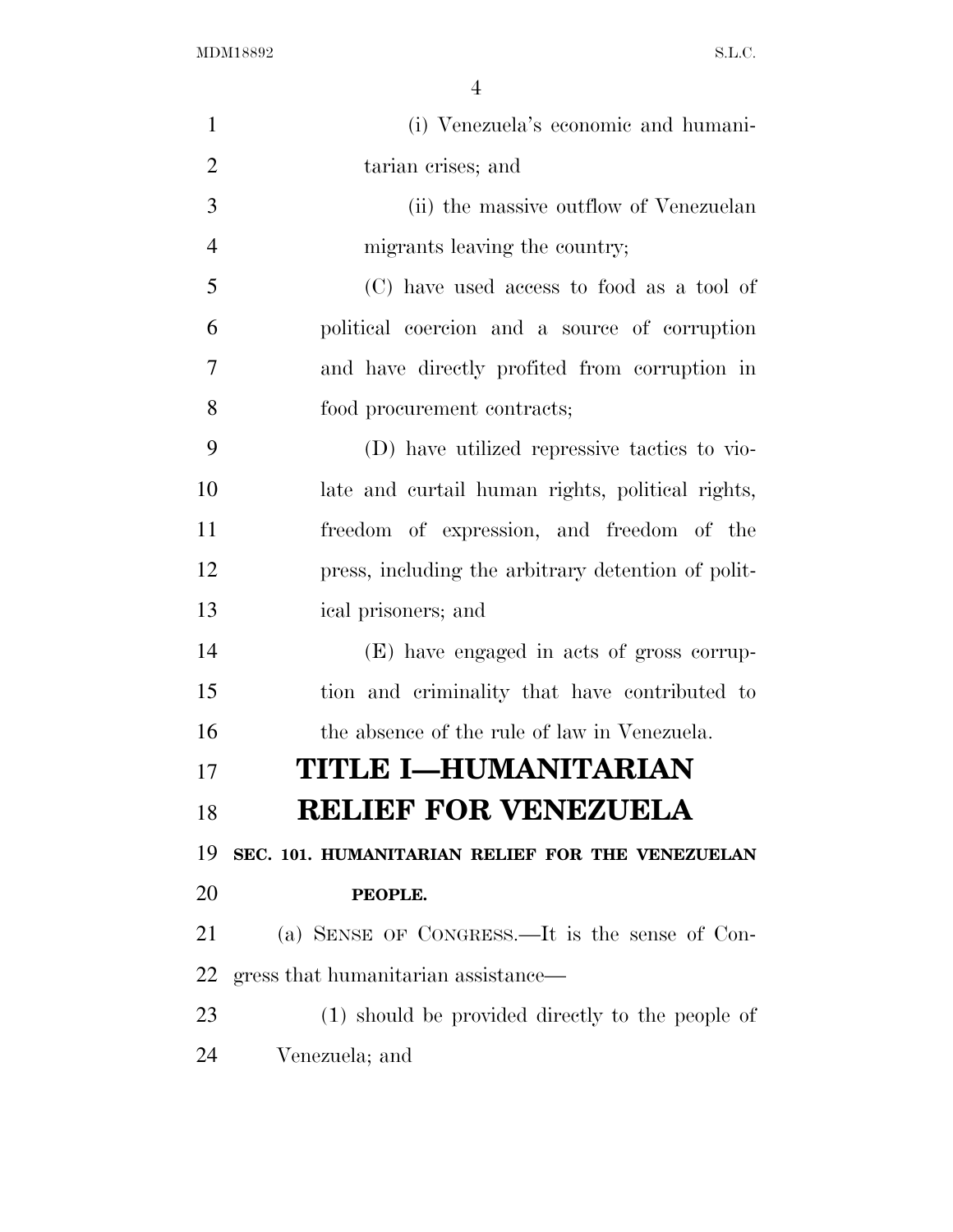(2) should not be passed through the control or distribution mechanisms of the Government of Ven-ezuela.

 (b) IN GENERAL.—The Secretary of State, in coordi- nation with the Administrator of the United States Agen- cy for International Development, shall work through international and nongovernmental organizations to pro- vide humanitarian assistance to individuals and commu-nities in Venezuela, including—

 (1) public health commodities to Venezuelan health facilities and services, including medicines on the World Health Organization's Model List of Es- sential Medicines and basic medical supplies and equipment;

 (2) the basic food commodities and nutritional supplements needed to address growing malnutrition and improve food security for the people of Ven- ezuela, with a specific emphasis on the most vulner-able populations; and

 (3) technical assistance to ensure that health and food commodities are appropriately selected, procured, and distributed.

(c) STRATEGY REQUIREMENT.—

 (1) IN GENERAL.—Not later than 180 days after the date of the enactment of this Act, the Sec-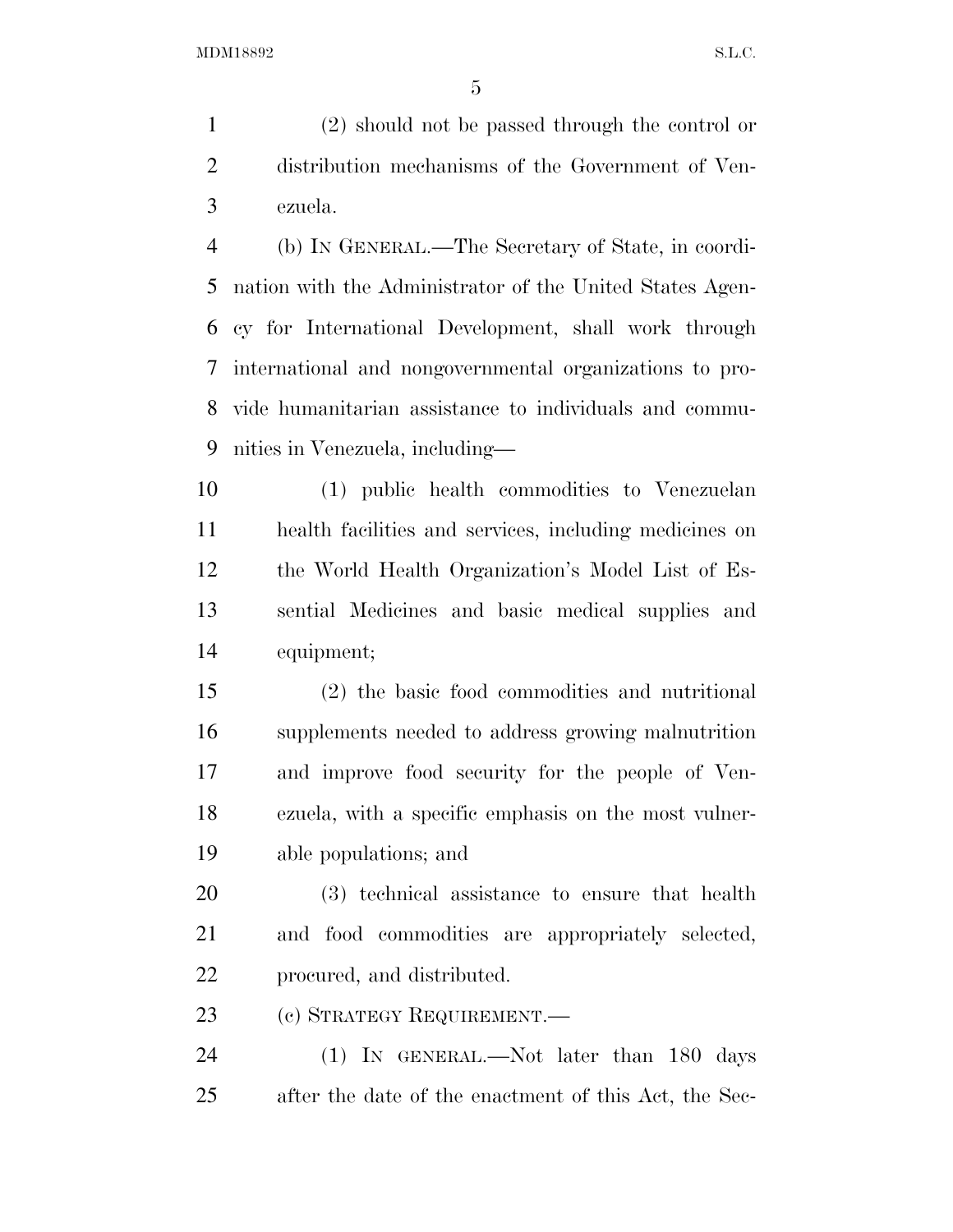| $\mathbf{1}$   | retary of State, in coordination with the Adminis-   |
|----------------|------------------------------------------------------|
| $\overline{2}$ | trator of the United States Agency for International |
| 3              | Development shall submit a strategy for carrying out |
| $\overline{4}$ | the activities described in subsection (b) to-       |
| 5              | (A) the Committee on Foreign Relations of            |
| 6              | the Senate;                                          |
| 7              | (B) the Committee on Appropriations of               |
| 8              | the Senate;                                          |
| 9              | (C) the Committee on Foreign Affairs of              |
| 10             | the House of Representatives; and                    |
| 11             | (D) the Committee on Appropriations of               |
| 12             | the House of Representatives.                        |
| 13             | (2) ADDITIONAL ELEMENTS.—The strategy re-            |
| 14             | quired under paragraph (1) shall be based on inde-   |
| 15             | pendent assessments of the humanitarian crisis in    |
| 16             | Venezuela, including assessments by nongovern-       |
| 17             | mental organizations and the United Nations hu-      |
| 18             | manitarian agencies listed in section $103(a)$ .     |
| 19             | (d) AUTHORIZATION OF APPROPRIATIONS.                 |
| 20             | $(1)$ IN GENERAL.—There is authorized to be          |
| 21             | appropriated to the Secretary of State $$20,000,000$ |
| 22             | for fiscal year 2019 to carry out the activities set |
| 23             | forth in subsection (b) in accordance with this sec- |
| 24             | tion.                                                |
| 25             | (2) NOTIFICATION REQUIREMENT.—                       |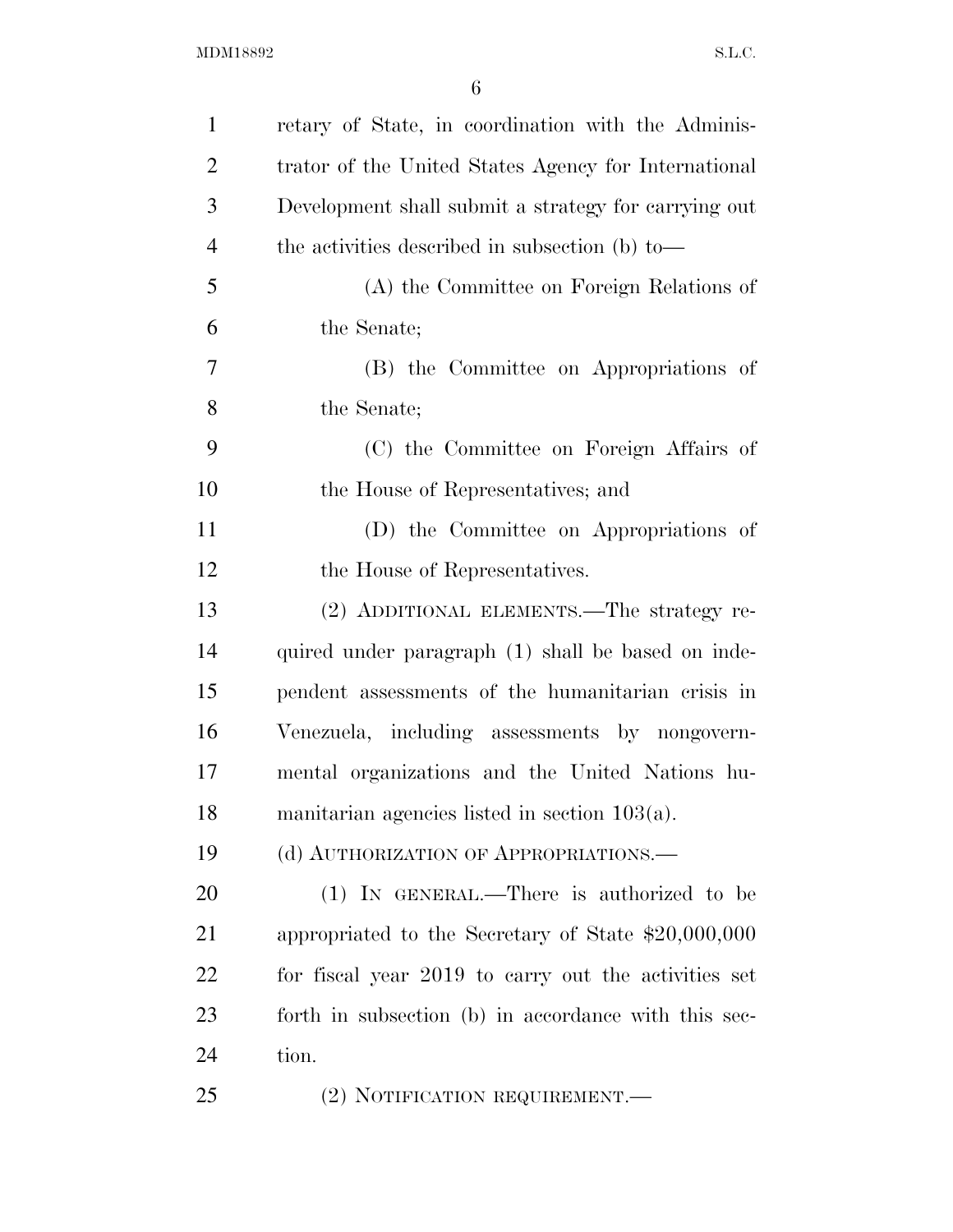| $\mathbf{1}$   | (A) IN GENERAL.—Except as provided               |
|----------------|--------------------------------------------------|
| $\overline{2}$ | under subparagraph (B), amounts appropriated     |
| 3              | or otherwise made available pursuant to para-    |
| $\overline{4}$ | graph (1) may not be obligated until 15 days     |
| 5              | after the date on which the President provides   |
| 6              | notice to the committees listed in subsection    |
| 7              | $(c)(1)$ of the intent to obligate such funds.   |
| 8              | (B) WAIVER.—                                     |
| 9              | (i) IN GENERAL.—The Secretary of                 |
| 10             | State may waive the requirement under            |
| 11             | subparagraph $(A)$ if the Secretary of State     |
| 12             | determines that such requirement would           |
| 13             | pose a substantial risk to human health or       |
| 14             | welfare.                                         |
| 15             | (ii) NOTIFICATION REQUIREMENT.—If                |
| 16             | a waiver is invoked under clause (i), the        |
| 17             | President shall notify the committees listed     |
| 18             | in subsection $(c)(1)$ of the intention to obli- |
| 19             | gate funds under this section as early as        |
| 20             | practicable, but not later than 3 days after     |
| 21             | taking the action to which such notification     |
| 22             | requirement was applicable in the context        |
| 23             | circumstances necessitating such<br>of the       |
| 24             | waiver.                                          |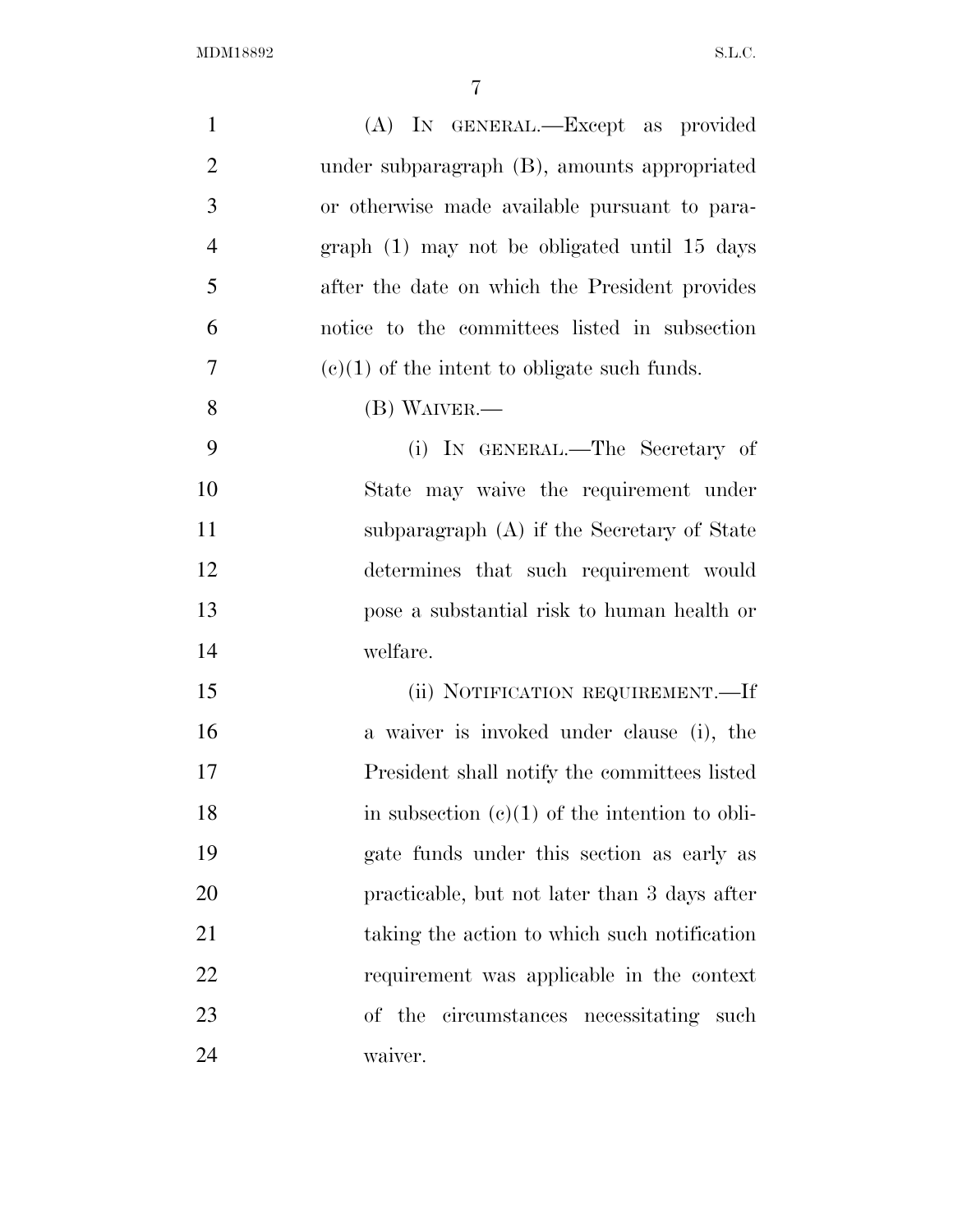| 1              | SEC. 102. HUMANITARIAN ASSISTANCE TO VENEZUELANS         |
|----------------|----------------------------------------------------------|
| $\overline{2}$ | IN NEIGHBORING COUNTRIES.                                |
| 3              | (a) IN GENERAL.—The Secretary of State, in coordi-       |
| 4              | nation with the Administrator of the United States Agen- |
| 5              | cy for International Development, shall work through     |
| 6              | international and nongovernmental organizations to pro-  |
| 7              | vide Venezuelans in neighboring countries with humani-   |
| 8              | tarian aid, such as—                                     |
| 9              | (1) urgently needed health and nutritional as-           |
| 10             | sistance, including logistical and technical assistance  |
| 11             | to hospitals and health centers in affected commu-       |
| 12             | nities;                                                  |
| 13             | (2) food assistance for vulnerable individuals,          |
| 14             | including assistance to improve food security for af-    |
| 15             | fected communities; and                                  |
| 16             | (3) hygiene supplies and sanitation services.            |
| 17             | (b) ADDITIONAL ELEMENTS.—The assistance de-              |
| 18             | scribed in subsection $(a)$ —                            |
| 19             | $(1)$ may be provided—                                   |
| 20             | (A) directly to Venezuelans in neighboring               |
| 21             | countries; or                                            |
| 22             | (B) indirectly through the communities in                |
| 23             | which the Venezuelans reside; and                        |
| 24             | (2) should focus on the most vulnerable Ven-             |
| 25             | ezuelans in neighboring countries.                       |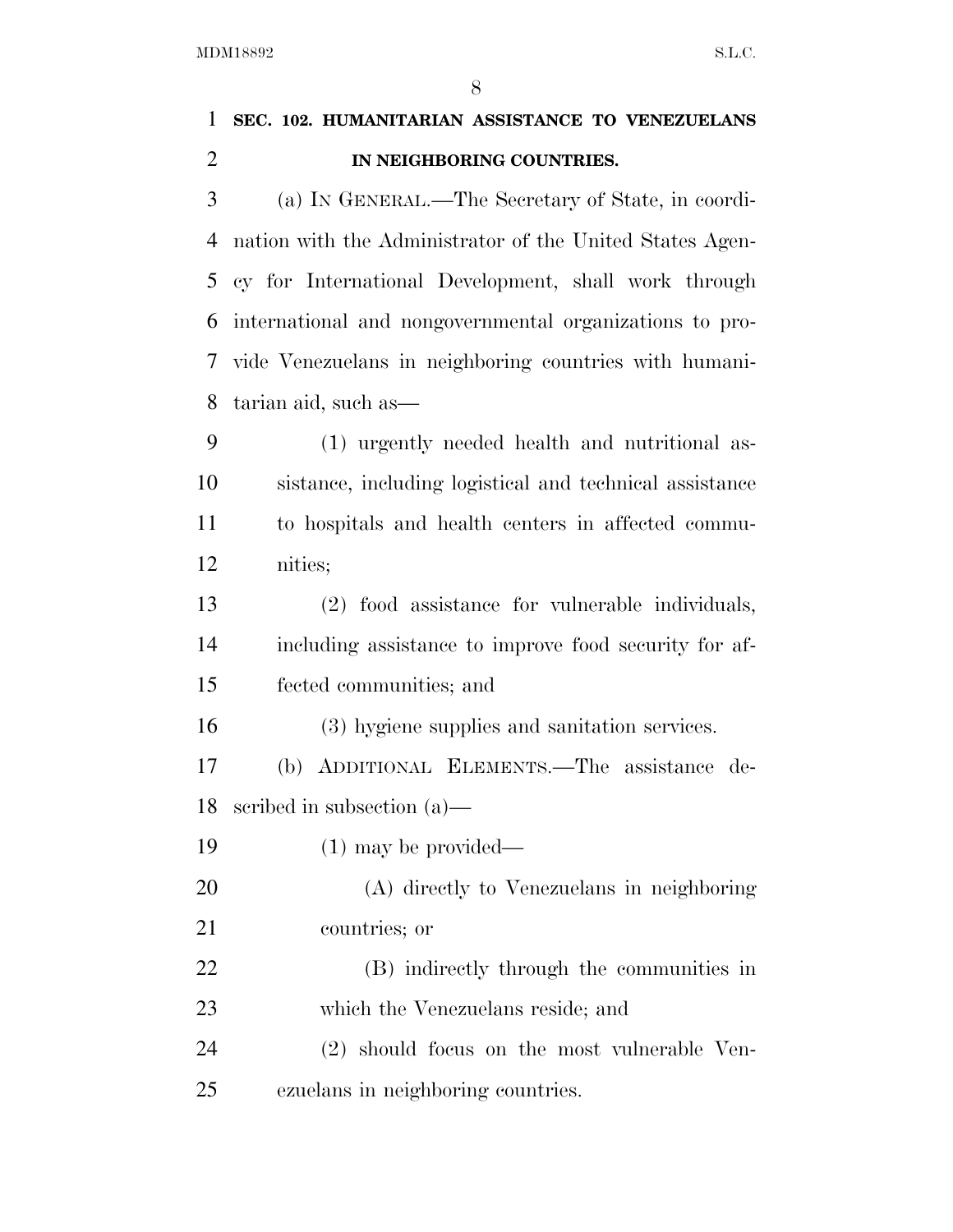| $\mathbf{1}$   | (c) STRATEGY REQUIREMENT.—The strategy re-                 |
|----------------|------------------------------------------------------------|
| 2              | quired under section $101(c)$ shall include a strategy for |
| 3              | carrying out the activities described in subsection (a).   |
| $\overline{4}$ | (d) AUTHORIZATION OF APPROPRIATIONS.—                      |
| 5              | $(1)$ IN GENERAL.—There is authorized to be                |
| 6              | appropriated to the Secretary of State \$20,000,000        |
| 7              | for fiscal year 2019 to carry out the activities set       |
| 8              | forth in subsection (a) in accordance with this sec-       |
| 9              | tion.                                                      |
| 10             | $(2)$ NOTIFICATION REQUIREMENT .—                          |
| 11             | (A) IN GENERAL.—Except as provided                         |
| 12             | under subparagraph (B), amounts appropriated               |
| 13             | or otherwise made available pursuant to para-              |
| 14             | graph (1) may not be obligated until 15 days               |
| 15             | after the date on which the President provides             |
| 16             | notice to the committees listed in section                 |
| 17             | $101(c)(1)$ of the intent to obligate such funds.          |
| 18             | $(B)$ WAIVER.—                                             |
| 19             | (i) IN GENERAL.—The Secretary of                           |
| 20             | State may waive the requirement under                      |
| 21             | subparagraph (A) if the Secretary deter-                   |
| 22             | mines that such requirement would pose a                   |
| 23             | substantial risk to human health or wel-                   |
| 24             | fare.                                                      |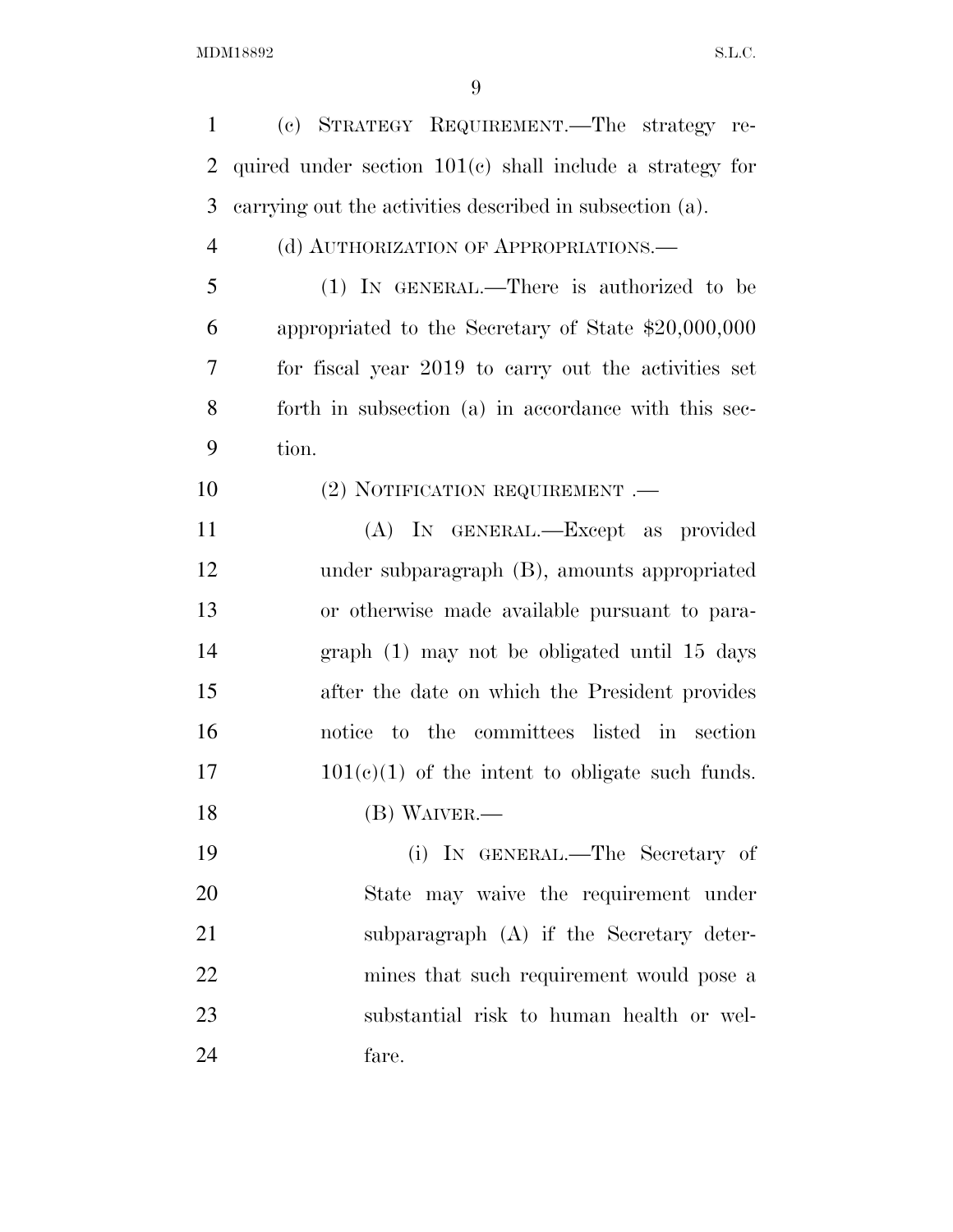| $\mathbf{1}$   | (ii) NOTIFICATION REQUIREMENT.—If                      |
|----------------|--------------------------------------------------------|
| $\overline{2}$ | a waiver is invoked under clause (i), the              |
| 3              | President shall notify the committees listed           |
| $\overline{4}$ | in section $101(c)(1)$ of the intention to ob-         |
| 5              | ligate funds under this section as early as            |
| 6              | practicable, but not later than 3 days after           |
| 7              | taking the action to which such notification           |
| 8              | requirement was applicable in the context              |
| 9              | of the circumstances necessitating such                |
| 10             | waiver.                                                |
| 11             | SEC. 103. REQUIREMENT FOR STRATEGY TO COORDINATE       |
| 12             | <b>INTERNATIONAL</b><br>HUMANITARIAN<br><b>ASSIST-</b> |
| 13             | ANCE.                                                  |
| 14             | (a) STRATEGY.—The strategy required under section      |
| 15             | $101(c)$ shall include a multiyear strategy that—      |
| 16             | (1) describes how the United States will secure        |
| 17             | support from international donors, including re-       |
| 18             | gional partners in Latin America and the Caribbean,    |
| 19             | for the provision of humanitarian assistance to the    |
| 20             | people of Venezuela;                                   |
| 21             | $(2)$ identifies governments that are willing to       |
| 22             | provide financial and technical assistance for the     |
| 23             | provision of such humanitarian assistance to the       |
| 24             | people of Venezuela and a description of such assist-  |
| 25             | ance; and                                              |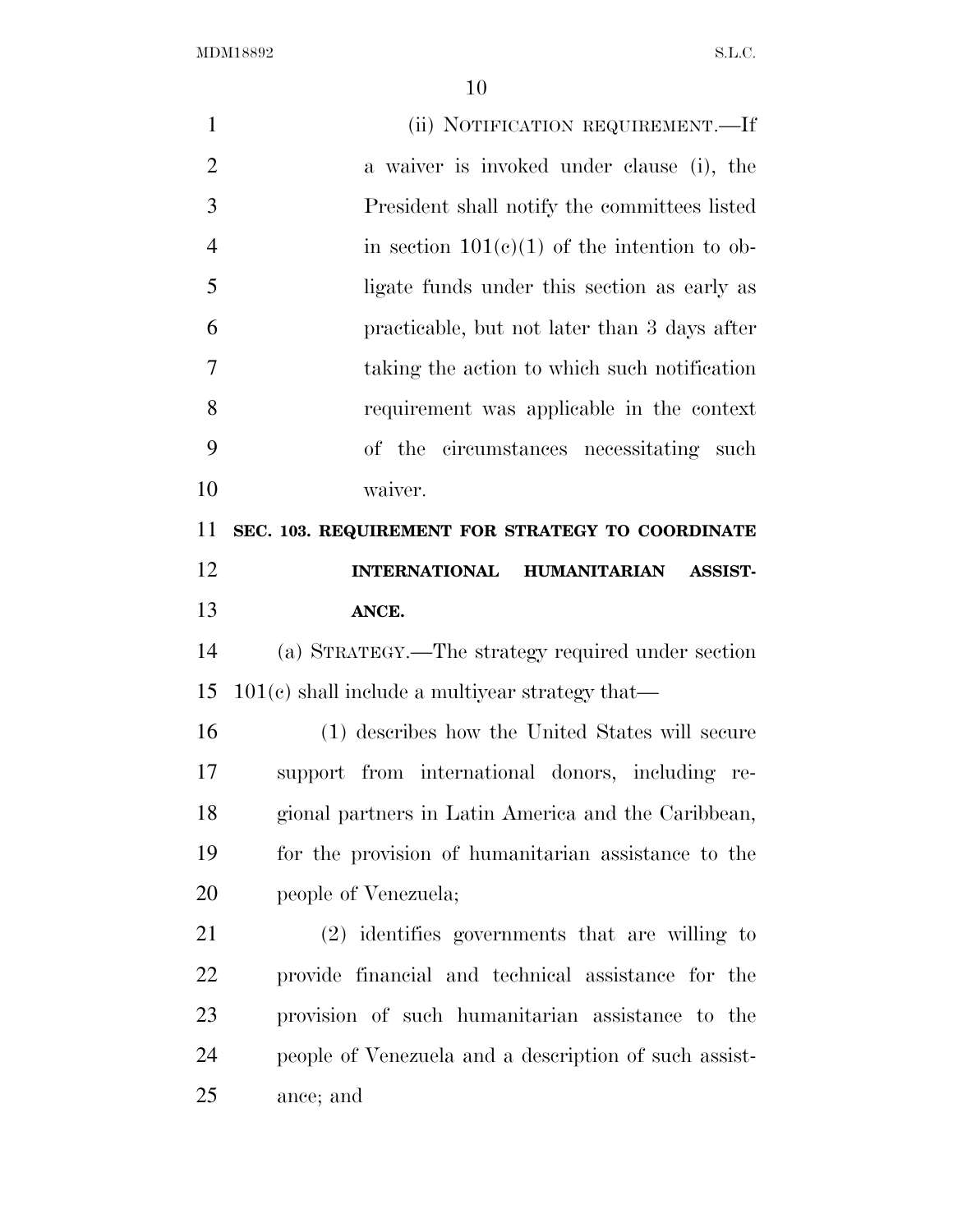(3) identifies the financial and technical assist- ance to be provided by multilateral institutions, in- cluding the United Nations humanitarian agencies listed in section 103(a), the Pan American Health Organization, the Inter-American Development Bank, and the World Bank, and a description of such assistance.

 (b) DIPLOMATIC ENGAGEMENT.—The Secretary of State, in consultation with the Administrator of the United States Agency for International Development, shall work with relevant foreign governments and multilateral organizations to coordinate a donors summit and carry out diplomatic engagement to advance the strategy described in subsection (a).

## **SEC. 104. SUPPORT FOR EFFORTS AT THE UNITED NATIONS ON THE HUMANITARIAN CRISIS IN VEN-EZUELA.**

 (a) SENSE OF CONGRESS.—It is the sense of Con- gress that the United Nations humanitarian agencies, in- cluding the Office for the Coordination of Humanitarian Affairs, the World Health Organization, the Pan Amer- ican Health Organization, the Food and Agriculture Orga- nization, UNICEF, and the United Nations High Com- missioner for Refugees, should conduct and publish inde-pendent assessments regarding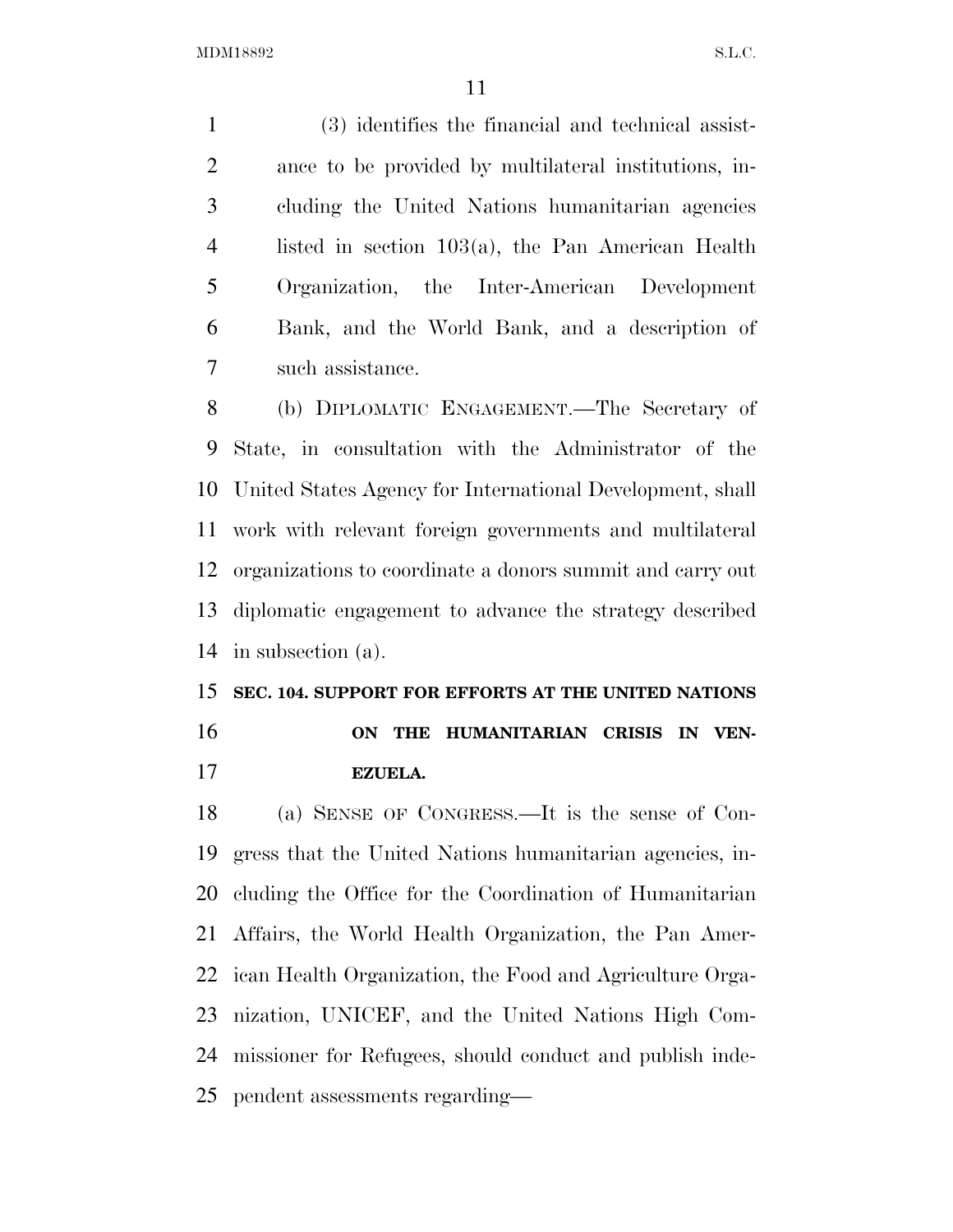$\rm MDM18892 \qquad \qquad S.L.C.$ 

| $\mathbf{1}$   | (1) the extent and impact of the shortages of              |
|----------------|------------------------------------------------------------|
| $\overline{2}$ | food and medicine in Venezuela; and                        |
| 3              | (2) the efforts needed to resolve such shortages.          |
| $\overline{4}$ | (b) INITIAL EFFORTS.—The President shall instruct          |
| 5              | the Permanent Representative of the United States to the   |
| 6              | United Nations to use the voice and vote of the United     |
| 7              | States in the United Nations Security Council to secure    |
| 8              | the necessary votes—                                       |
| 9              | (1) to place the humanitarian and political cri-           |
| 10             | sis in Venezuela on the United Nations Security            |
| 11             | Council's Programme of Work; and                           |
| 12             | (2) to secure a Presidential Statement from the            |
| 13             | President of the United Nations Security Council           |
| 14             | urging the Government of Venezuela—                        |
| 15             | $(A)$ to allow the delivery of humanitarian                |
| 16             | relief; and                                                |
| 17             | (B) to lift bureaucratic impediments or                    |
| 18             | any other obstacles preventing independent non-            |
| 19             | governmental organizations from providing the              |
| 20             | proper assistance to the people of Venezuela               |
| 21             | without any interference by the Government of              |
| 22             | Venezuela.                                                 |
| 23             | (e)<br>UNITED NATIONS HUMANITARIAN COORDI-                 |
| 24             | NATOR.—The President shall instruct the Permanent Rep-     |
| 25             | resentative to the United Nations to use the voice and in- |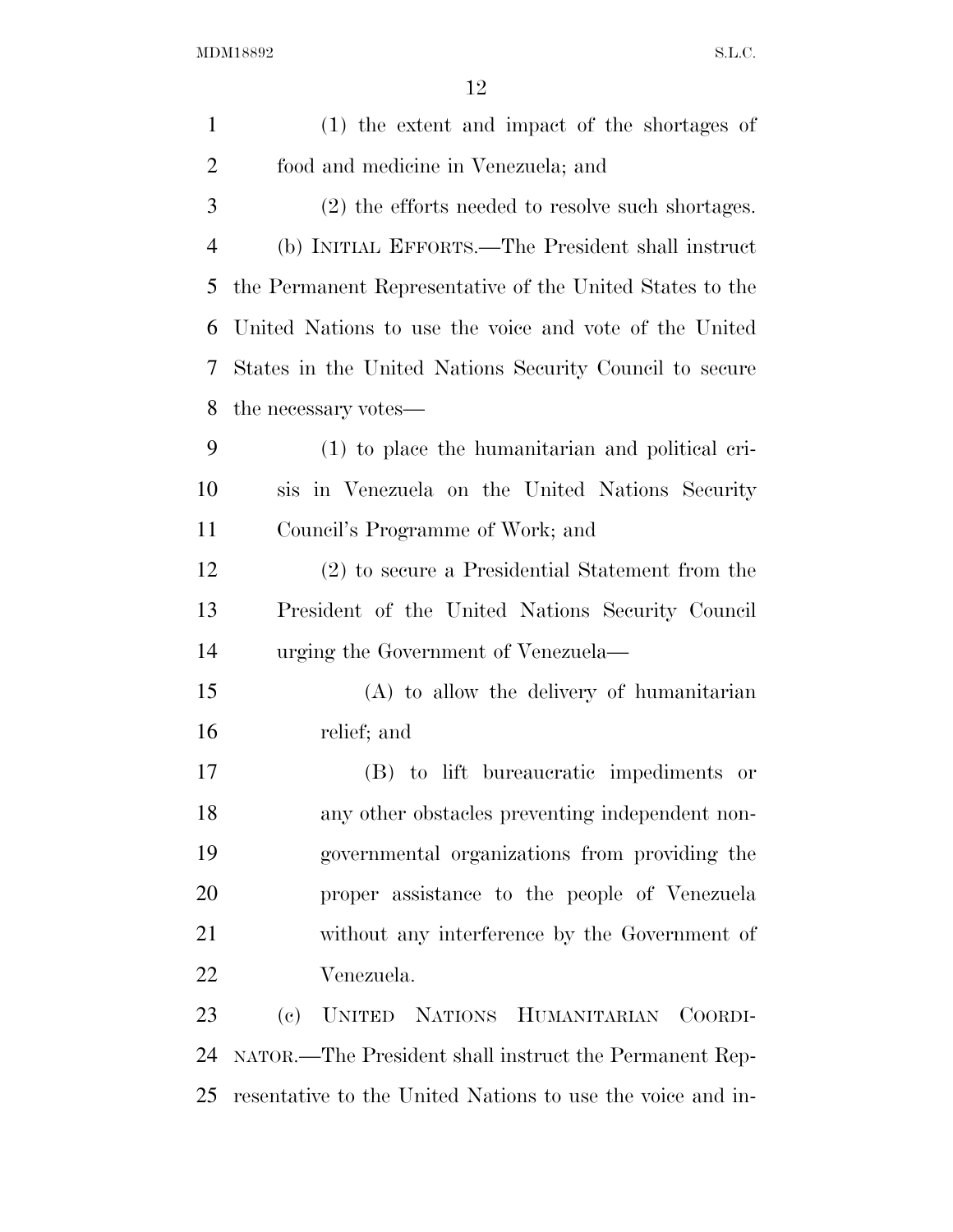fluence of the United States to advance the appointment of a United Nations Humanitarian Coordinator for Ven- ezuela to lead and coordinate the efforts of humanitarian organizations in a manner that contributes to Venezuela's long-term recovery.

(d) ADDITIONAL EFFORTS.—

 (1) IN GENERAL.—If the Government of Ven- ezuela refuses to allow the delivery of humanitarian relief and to lift bureaucratic impediments and any 10 other obstacles described in subsection  $(b)(2)(B)$ , the President, beginning not later than 30 days after the conclusion of the efforts of the United Nations de- scribed in such subsection, shall instruct the Perma- nent Representative of the United States to the United Nations to use the voice and vote of the United States to secure the adoption of a resolution described in paragraph (2).

 (2) RESOLUTION DESCRIBED.—The resolution described in this paragraph is a Resolution of the United Nations Security Council that—

 (A) requires the Government of Venezuela to promptly allow safe and unhindered access for humanitarian agencies and their imple- menting partners, including possible support from neighboring countries; and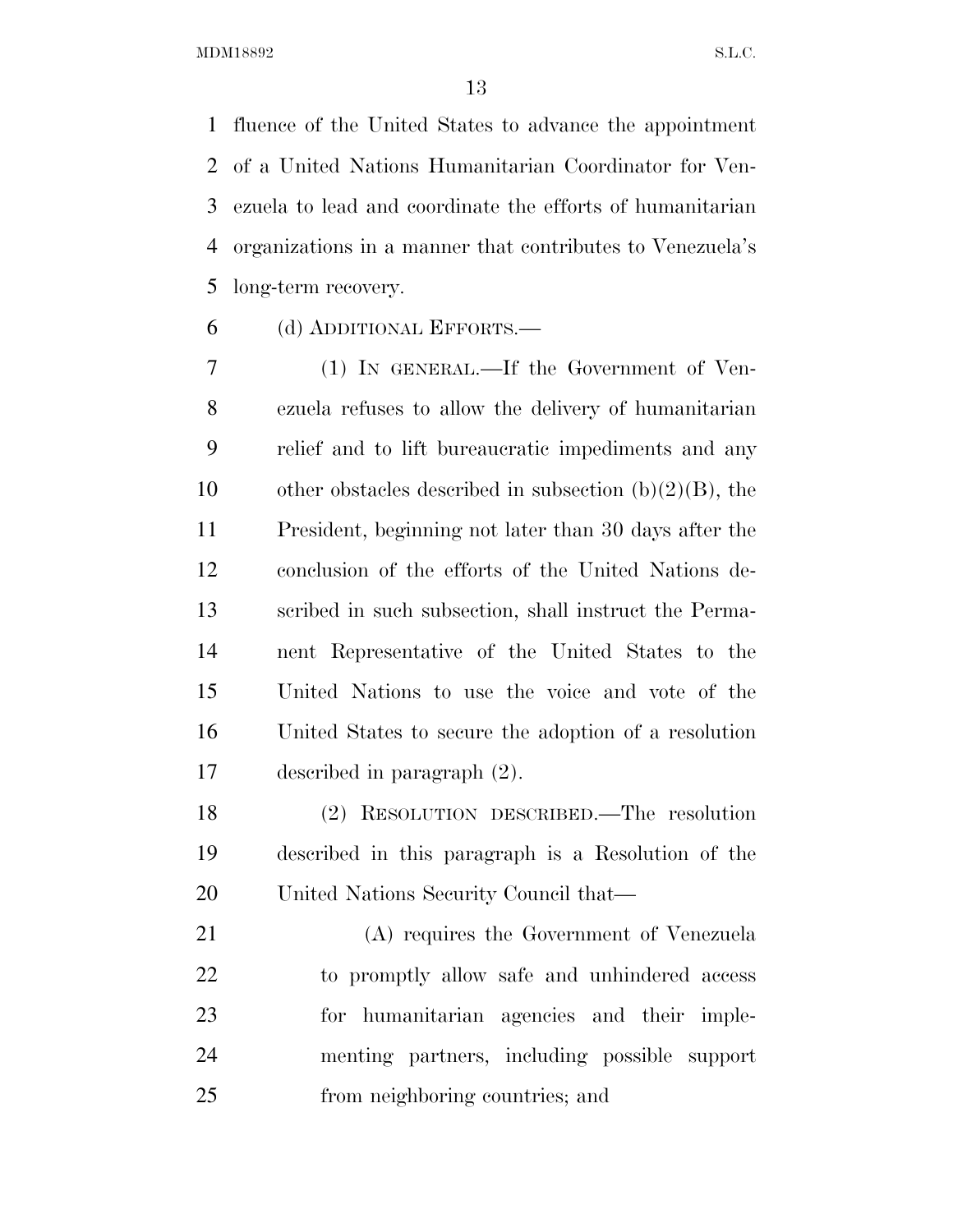| $\mathbf{1}$   | (B) calls on the Government of Ven-               |
|----------------|---------------------------------------------------|
| $\overline{2}$ | ezuela-                                           |
| 3              | (i) to allow the delivery of food and             |
| $\overline{4}$ | medicine to the people of Venezuela;              |
| 5              | (ii) to end human rights violations               |
| 6              | against the people of Venezuela;                  |
| $\overline{7}$ | (iii) to agree to free, fair, and trans-          |
| 8              | parent elections with credible international      |
| 9              | observers;                                        |
| 10             | (iv) to cease violence against the peo-           |
| 11             | ple of Venezuela; and                             |
| 12             | (v) to release all political prisoners            |
| 13             | held by the Government of Venezuela.              |
| 14             | II-RESTORING DEMOC-<br>TITLE                      |
| 15             | RACY AND ADDRESSING THE                           |
|                |                                                   |
| 16             | POLITICAL CRISIS IN VEN-                          |
| 17             | <b>EZUELA</b>                                     |
| 18             | SEC. 201. RECOGNITION OF VENEZUELA'S DEMOCRAT-    |
| 19             | ICALLY-ELECTED NATIONAL ASSEMBLY.                 |
| 20             | (a) FINDINGS.—Congress makes the following find-  |
| 21             | ings:                                             |
| 22             | (1) Venezuela's unicameral National Assembly      |
| 23             | convened on January 6, 2016, following democratic |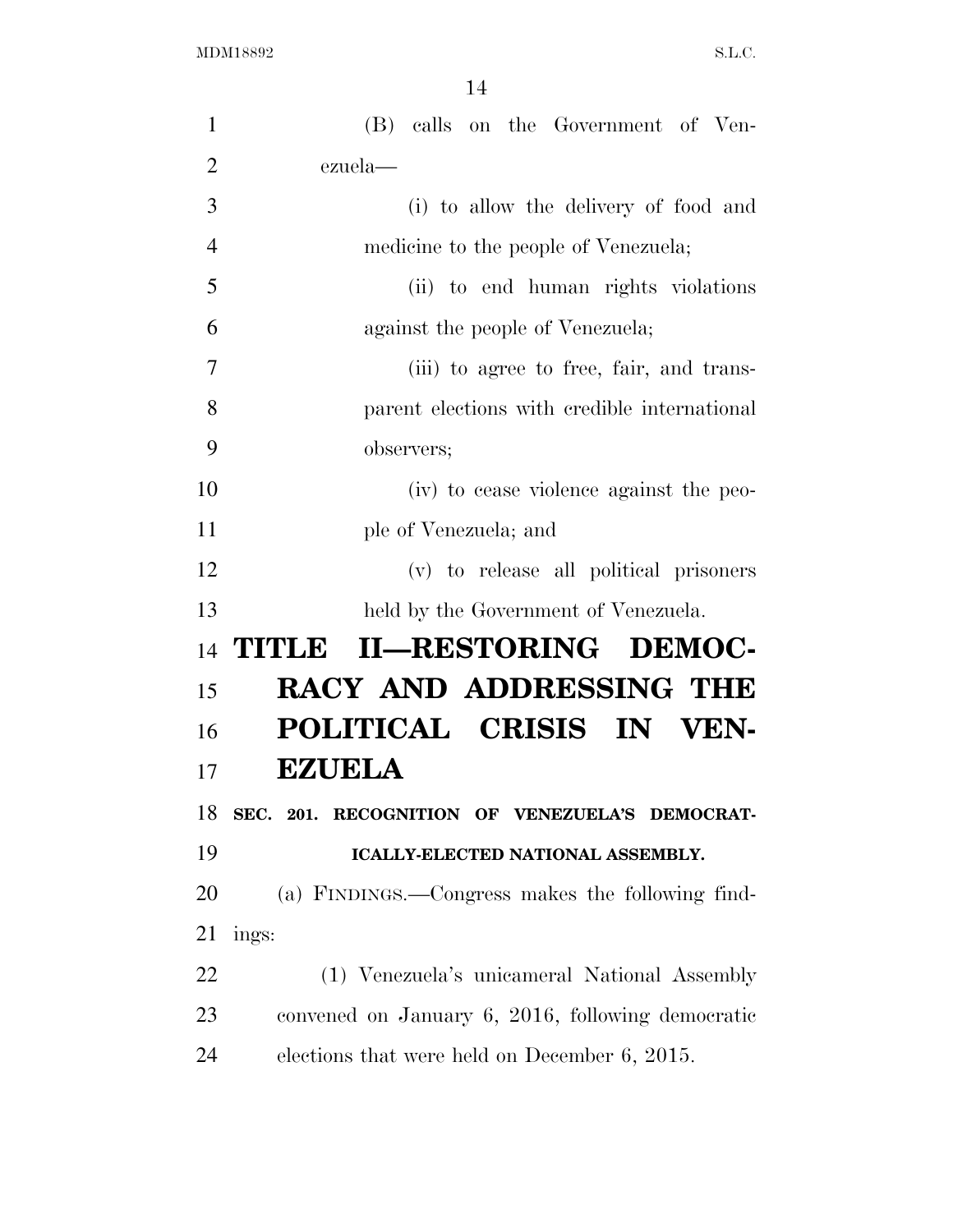(2) Venezuela's National Constituent Assembly convened on August 4, 2017 in the aftermath of an election on July 30, 2017, which was characterized by widespread fraud and, as a result of administra- tive processes, failed to comply with the Constitution of the Bolivarian Republic of Venezuela

 (b) SENSE OF CONGRESS.—It is the sense of Con- gress that actions taken by the Government of Venezuela that require legislative approval, ratification, or concur- rence, including the provision or refinancing of debts, should only be recognized as legitimate by the United States and the international community if such legislative actions are performed by the democratically-elected Na- tional Assembly of the Bolivarian Republic of Venezuela. (c) POLICY.—It is the policy of the United States— (1) to recognize the democratically-elected Na- tional Assembly of Venezuela as the only legitimate national legislative body in Venezuela; and

 (2) not to recognize Venezuela's National Con-stituent Assembly as a legitimate legislative body.

 **SEC. 202. ADVANCING A NEGOTIATED SOLUTION TO VEN-EZUELA'S CRISIS.** 

 (a) SENSE OF CONGRESS.—It is the sense of Con-gress that—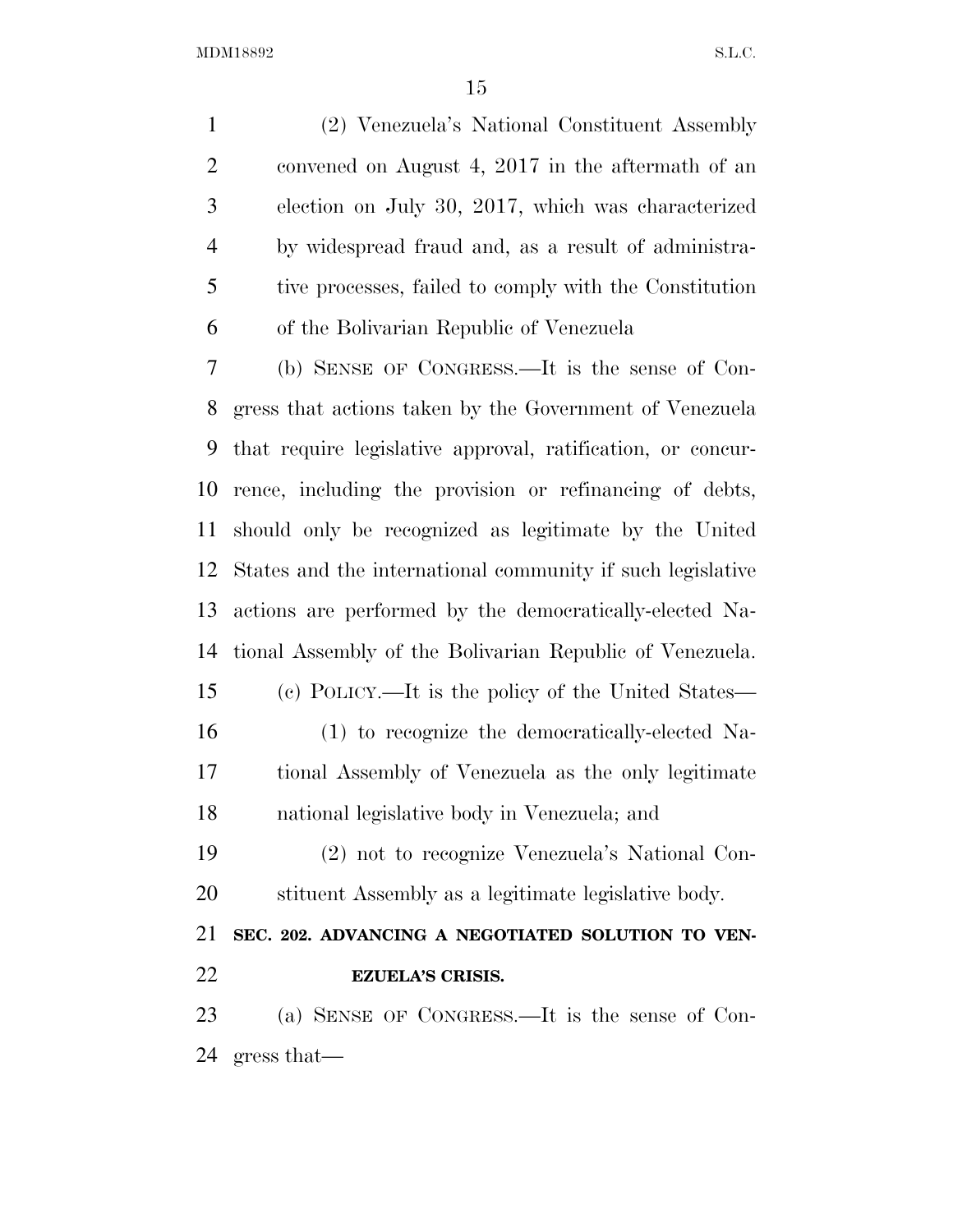| $\mathbf{1}$   | (1) direct, credible negotiations between the          |
|----------------|--------------------------------------------------------|
| $\overline{2}$ | Government of Venezuela and political opposition,      |
| 3              | which include democratically-elected deputies of the   |
| $\overline{4}$ | National Assembly of the Bolivarian Republic of        |
| 5              | Venezuela, are supported by stakeholders in the        |
| 6              | international diplomatic community, and include the    |
| 7              | input and interests of Venezuelan civil society, rep-  |
| 8              | resent the best opportunity to reach a solution to the |
| 9              | Venezuelan crisis that includes—                       |
| 10             | (A) restoring democracy and the rule of                |
| 11             | law;                                                   |
| 12             | (B) freeing political prisoners;                       |
| 13             | (C) facilitating the delivery of humani-               |
| 14             | tarian aid; and                                        |
| 15             | (D) establishing conditions for free and               |
| 16             | fair democratic elections;                             |
| 17             | negotiations between the Government of<br>(2)          |
| 18             | Venezuela and political opposition that commenced      |
| 19             | in October 2017, and were supported by the Govern-     |
| 20             | ments of Mexico, Chile, Bolivia, and Nicaragua, did    |
| 21             | not result in an agreement because the Government      |
| 22             | of Venezuela failed to credibly participate in the     |
| 23             | process; and                                           |
| 24             | (3) negotiations between the Government of             |
| 25             | Venezuela and political opposition that commenced      |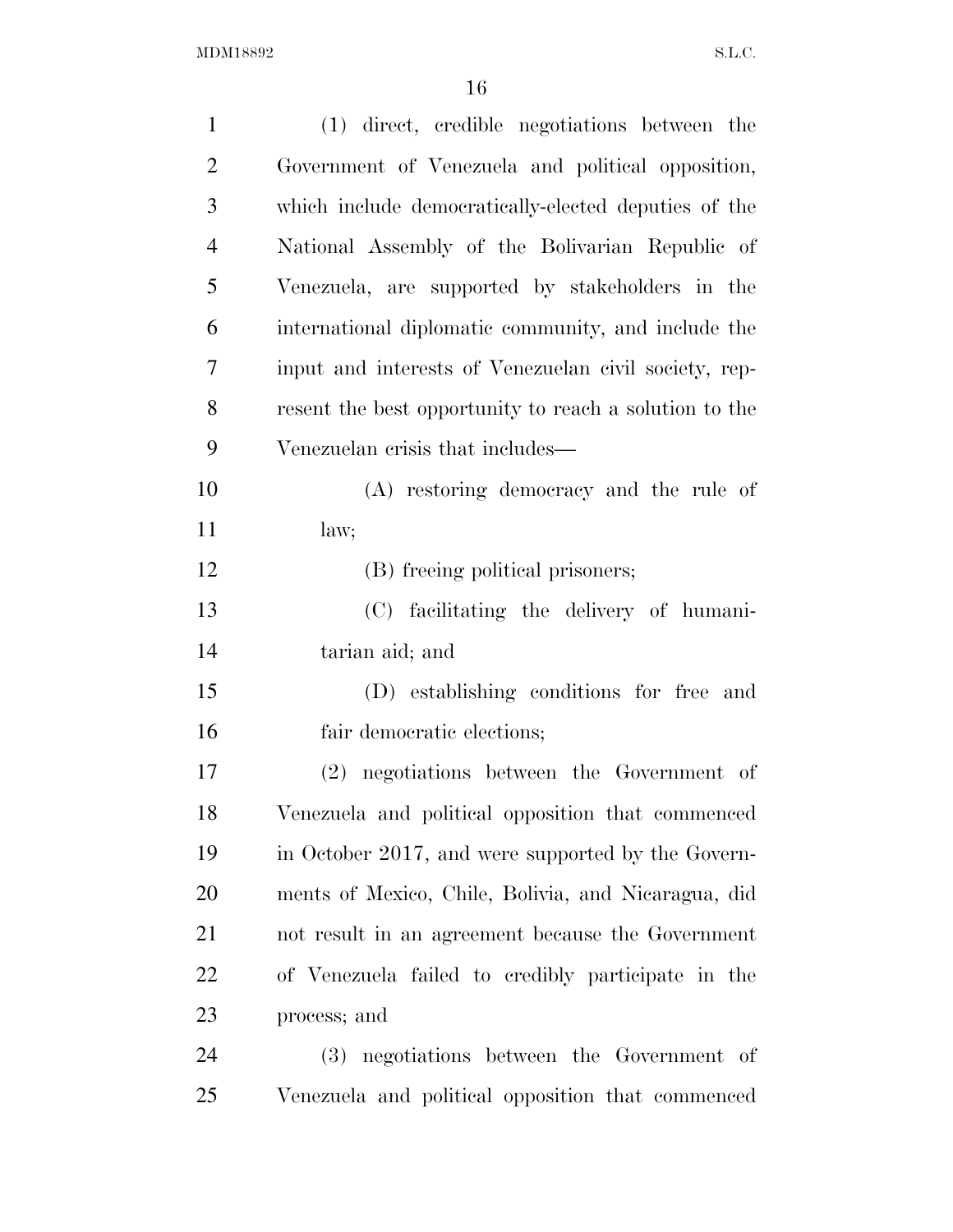in October 2016, and were supported by the Vati- can, did not result in an agreement because the Gov- ernment of Venezuela failed to credibly participate in the process.

 (b) POLICY.—It is the policy of the United States to support diplomatic engagement in order to advance a ne- gotiated solution to Venezuela's political, economic, and humanitarian crisis that is described in subsection (a)(1).

### **SEC. 203. SUPPORT FOR THE LIMA GROUP.**

 (a) FINDINGS.—Congress makes the following find-ings:

 (1) The Lima Group is a diplomatic bloc whose members include Argentina, Brazil, Canada, Chile, Colombia, Costa Rica, Guatemala, Guyana, Hon- duras, Mexico, Panama, Paraguay, Peru, and Saint Lucia.

(2) The Lima Group—

 (A) has condemned the rupture of the democratic order in Venezuela;

 (B) has reaffirmed the authority of the democratically-elected National Assembly of Venezuela;

 (C) has rejected Venezuela's National Con-24 stituent Assembly;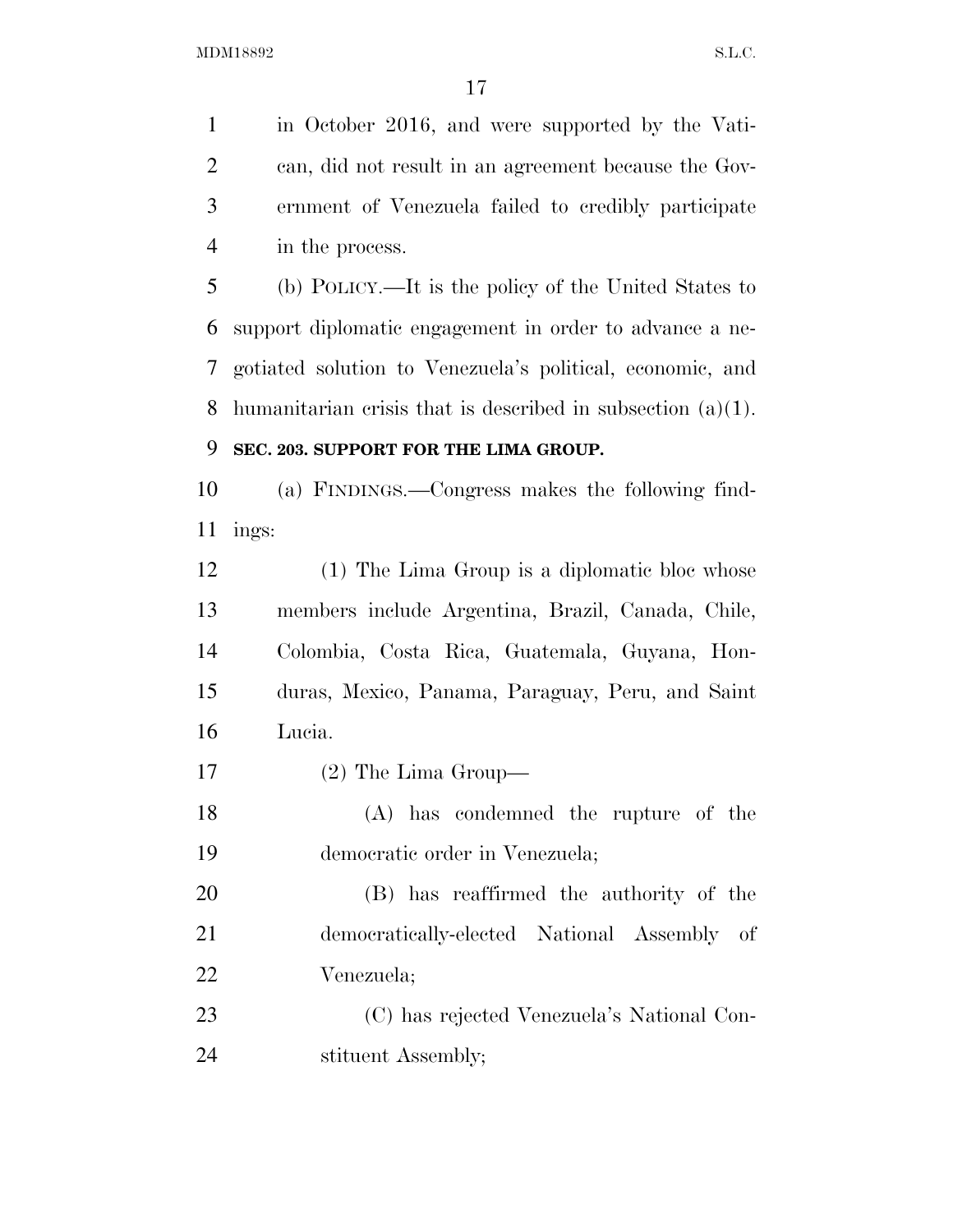(D) has called on the Government of Ven- ezuela to accept humanitarian assistance in order to address the country's growing eco- nomic crisis; and (E) has stated that it does not recognize the legitimacy of Venezuela's May 20, 2018 presidential election as it did not comply with international standards for a democratic, free, fair, and transparent process. (b) SENSE OF CONGRESS.—It is the sense of Con- gress that the Secretary of State should conduct diplo- matic engagement in support of efforts by the Lima Group to restore democracy and the rule of law Venezuela and facilitate the delivery of humanitarian assistance for the

Venezuelan people.

### **SEC. 204. ACCOUNTABILITY FOR CRIMES AGAINST HUMAN-ITY.**

 (a) FINDINGS.—Congress makes the following find-ings:

 (1) On July 25, 2017, the Secretary General of the Organization of American States stated ''the systematic attack against the civilian population [of Venezuela] includes murders, imprisonment and tor-ture, and it is evident in the eyes of the inter-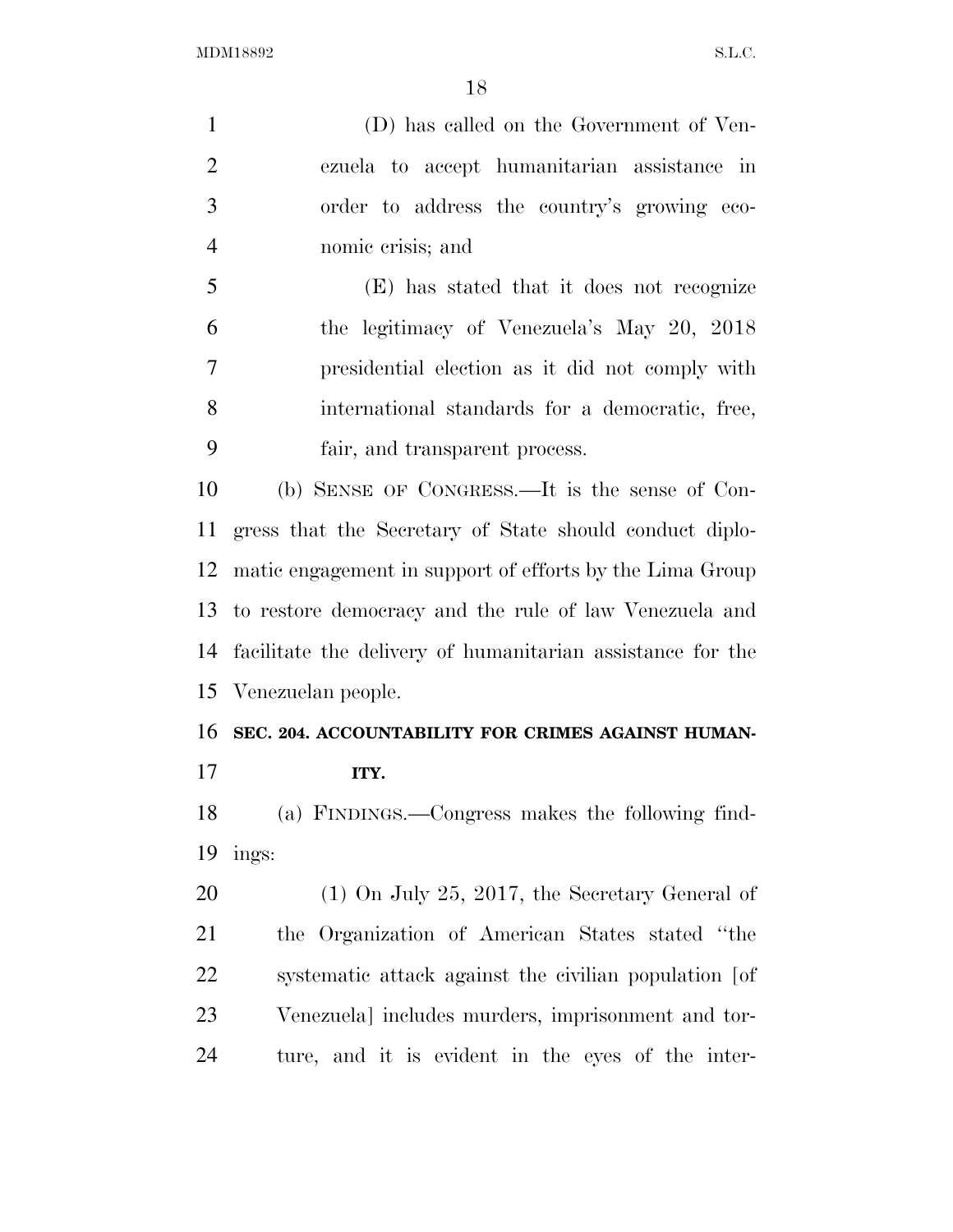national community that we are in the presence of crimes against humanity.''.

 (2) On September 11, 2017, the United Na- tions High Commissioner for Human Rights stated that Venezuelan security forces may have committed crimes against humanity against protesters and called for a credible international investigation.

 (3) A November 29, 2017 report by Human Rights Watch documented that Venezuelan security forces had used extreme and, at times, lethal forces against protesters and, once detained, subjected them to abuses ranging from severe beatings to tor- ture involving electric shocks, asphyxiation, and other techniques.

 (4) On February 8, 2018, the Prosecutor of the International Criminal Court opened a preliminary examination of the situation in Venezuela as it re- lates to Venezuelan security forces using excessive force against civilians and the political opposition.

 (5) On May 29, 2018, a panel of independent international experts convened by the Secretary Gen- eral of the Organization of American States found that ''there are reasonable grounds that satisfy the standard of proof required by Article 53 of the Rome Statute for considering that acts to which the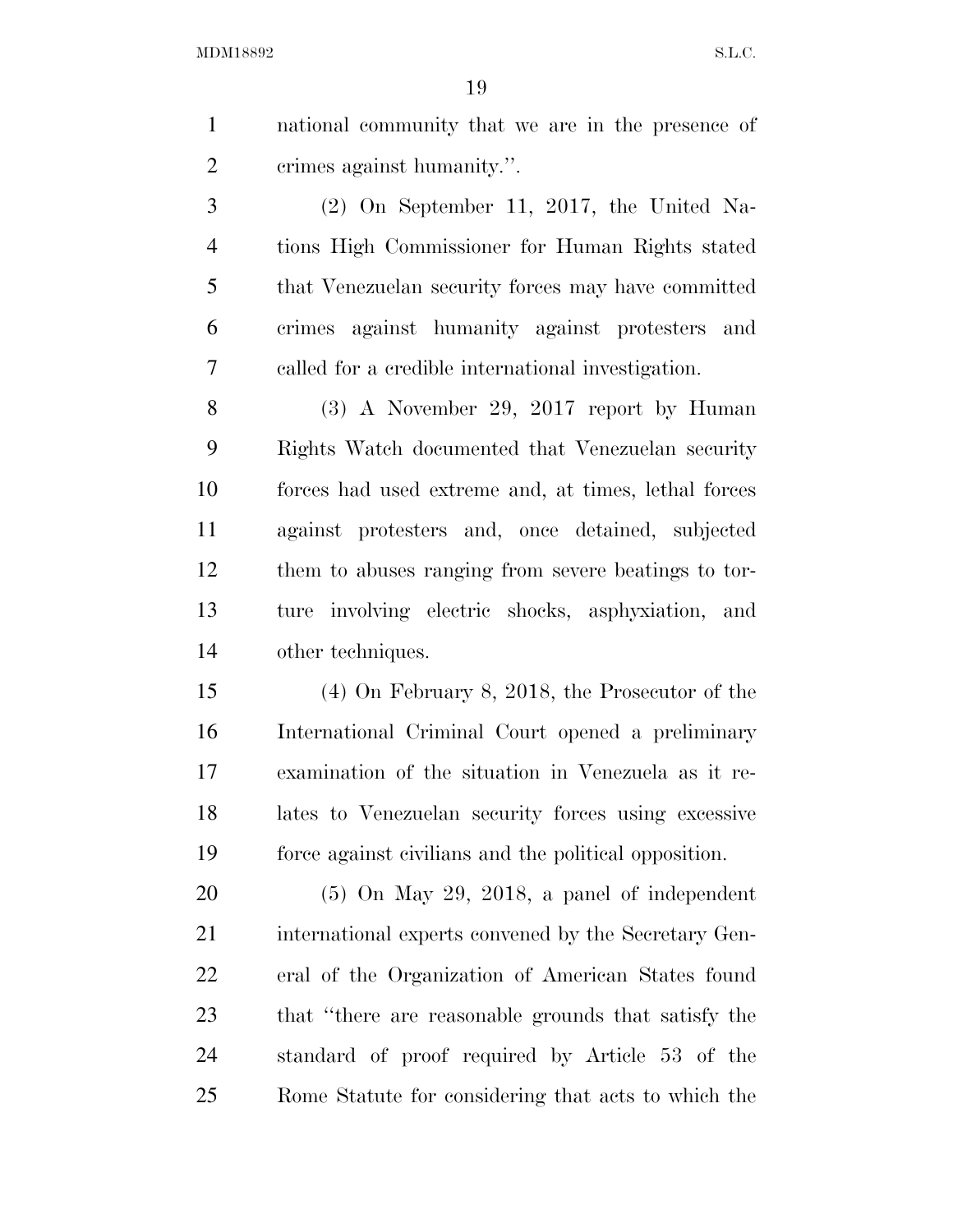civilian population of Venezuela was subjected [. . .] constitute crimes against humanity''.

 (b) SENSE OF CONGRESS.—It is the sense of Con- gress that the Secretary of State should conduct robust diplomatic engagement in support of efforts in Venezuela, and on the part of the international community, to ensure accountability for possible crimes against humanity and other violations of international humanitarian law and vio-lations and abuses of human rights.

 (c) REPORT.—Not later than 180 days after the date of the enactment of this Act, the Secretary of State shall submit a report to Congress that—

 (1) evaluates the degree to which the Govern- ment of Venezuela and its officials, including mem- bers of the Venezuelan security force, have engaged in actions that constitute crimes against humanity and violations of international humanitarian law; and

 (2) provides options for holding accountable the perpetrators identified under paragraph (1).

 **SEC. 205. UPHOLDING THE ORGANIZATION OF AMERICAN STATES INTER-AMERICAN DEMOCRATIC CHARTER.** 

 (a) FINDINGS.—Congress makes the following find-ings: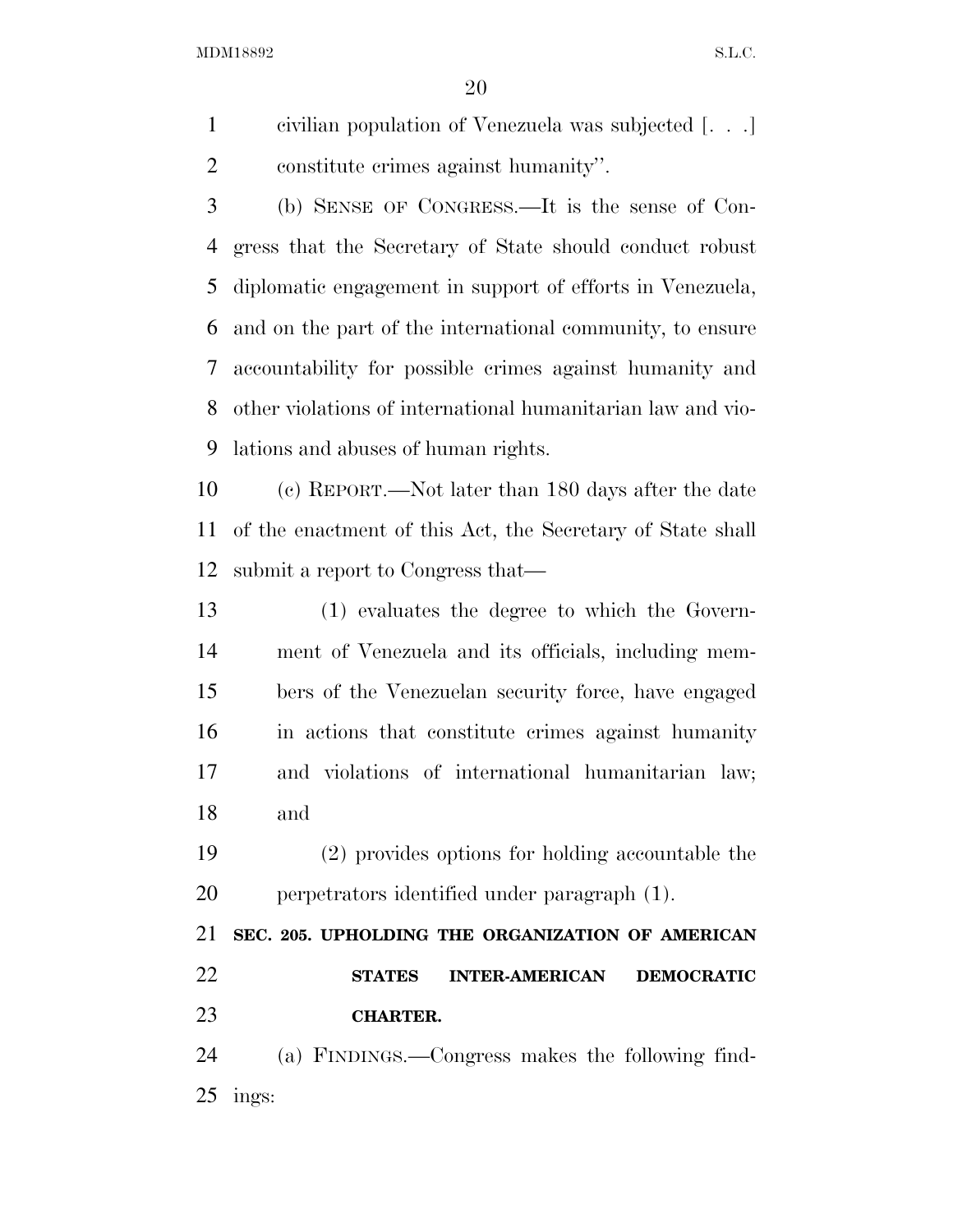(1) Article 1 of the Inter-American Democratic Charter, which was adopted by the Organization of American States in Lima on September 11, 2001, states: ''The peoples of the Americas have a right to democracy and their governments have an obligation to promote and defend it.''.

 (2) Article 19 of the Inter-American Demo- cratic Charter states ''an unconstitutional interrup- tion of the democratic order or an unconstitutional alteration of the constitutional regime that seriously impairs the democratic order in a member state, constitutes, while it persists, an insurmountable ob- stacle to its government's participation in sessions of the General Assembly. . . and other bodies of the Organization.''.

 (3) Article 20 of the Inter-American Demo-cratic Charter states the following:

 (A) ''In the event of an unconstitutional al- teration of the constitutional regime that seri- ously impairs the democratic order in a member state, any member state or the Secretary Gen- eral may request the immediate convocation of the Permanent Council to undertake a collective assessment of the situation and to take such de-cisions as it deems appropriate.''.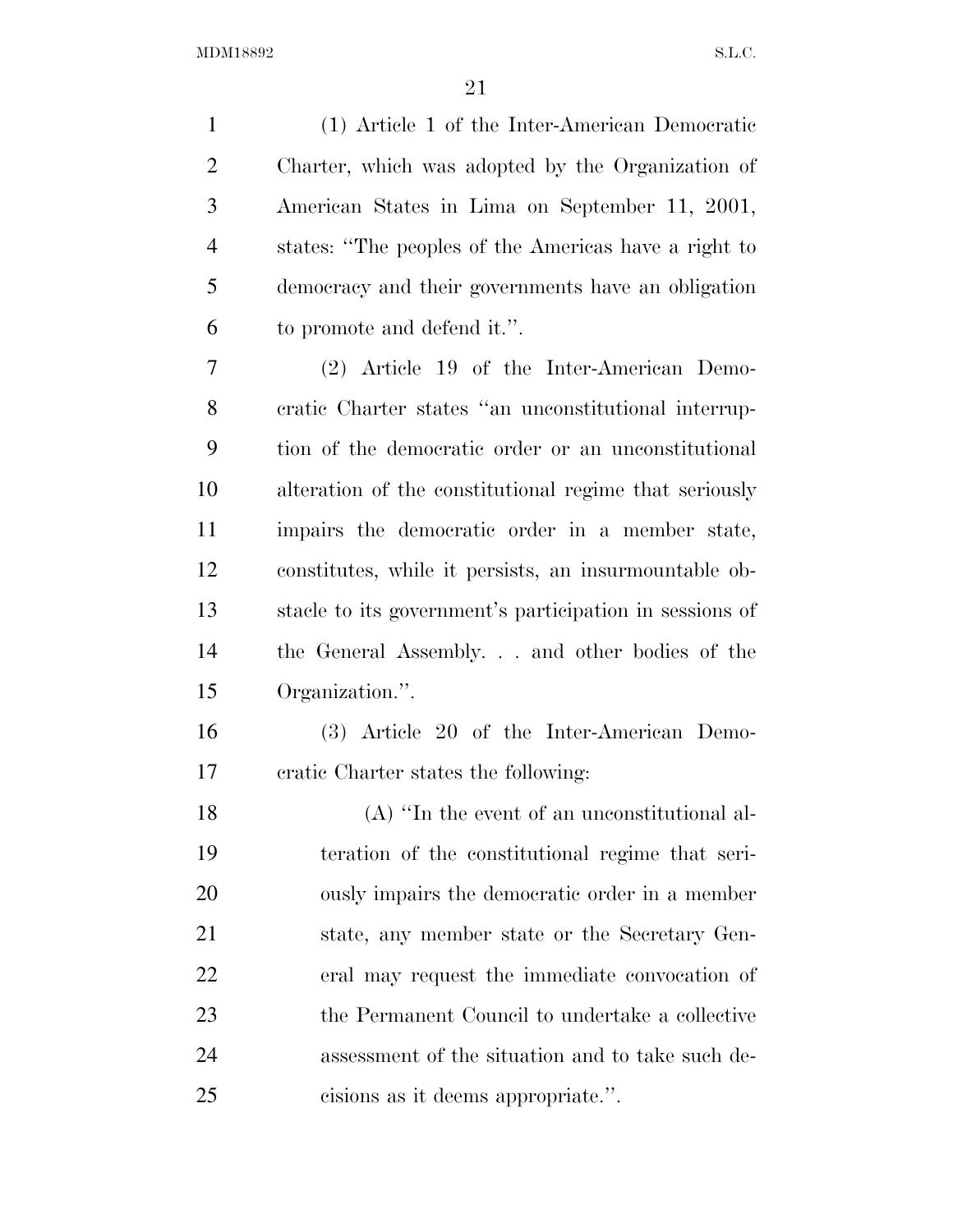(B) ''The Permanent Council, depending on the situation, may undertake the necessary diplomatic initiatives, including good offices, to foster the restoration of democracy.''.

 (4) Article 21 of the Inter-American Demo- cratic Charter states ''When the special session of the General Assembly determines that there has been an unconstitutional interruption of the demo- cratic order of a member state, and that diplomatic initiatives have failed, the special session shall take 11 the decision to suspend said member state.".

 (b) SENSE OF CONGRESS.—It is the sense of Con-gress that—

14 (1) Venezuelan President Nicolás Maduro and the Supreme Tribunal of Justice of Venezuela have carried out systematic efforts to undermine, block, and circumvent the authorities and responsibilities of the Venezuelan National Assembly, as mandated in the Constitution of the Bolivarian Republic of Venezuela;

 (2) the National Electoral Council of Venezuela convened presidential elections on May 20, 2018, which were not democratic, free, fair, or transparent;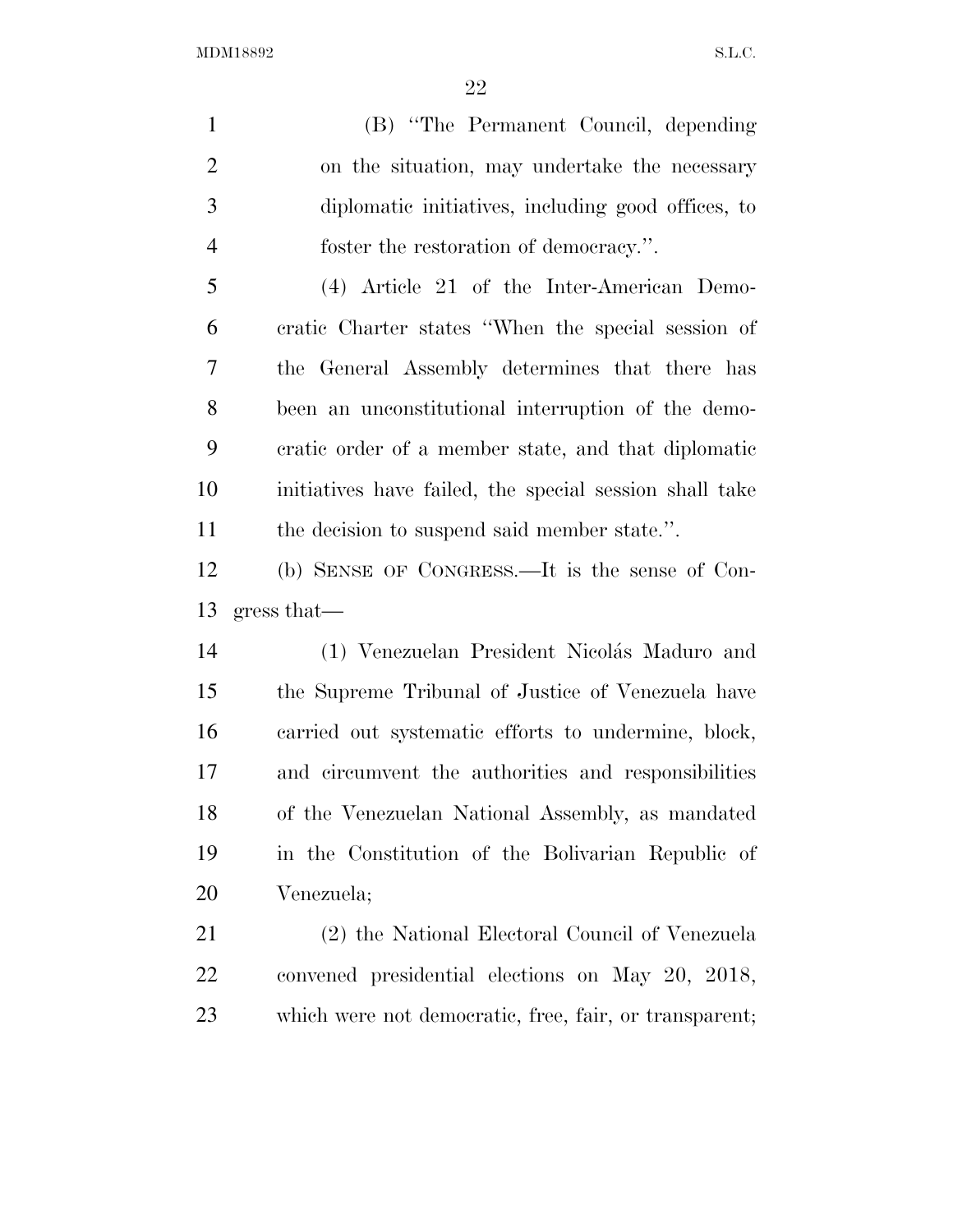| $\mathbf{1}$   | (3) such events constitute an unconstitutional           |
|----------------|----------------------------------------------------------|
| $\overline{2}$ | alteration of the constitutional regime that seriously   |
| 3              | impairs the democratic order in Venezuela; and           |
| $\overline{4}$ | (4) the Secretary of State, working through the          |
| 5              | United States Permanent Representative to the Or-        |
| 6              | ganization of American States, should take addi-         |
| 7              | tional steps to support ongoing efforts by the Sec-      |
| 8              | retary General—                                          |
| 9              | (A) to invoke the Inter-American Demo-                   |
| 10             | cratic Charter; and                                      |
| 11             | (B) to promote diplomatic initiatives to                 |
| 12             | foster the restoration of Venezuelan democracy.          |
|                |                                                          |
| 13             | SEC. 206. SUPPORT FOR INTERNATIONAL ELECTION OB-         |
| 14             | SERVATION AND DEMOCRATIC CIVIL SOCI-                     |
| 15             | ETY.                                                     |
| 16             | (a) IN GENERAL.—The Secretary of State, in coordi-       |
| 17             | nation with the Administrator of the United States Agen- |
| 18             | cy for International Development—                        |
| 19             | (1) shall work with the Organization of Amer-            |
| 20             | ican States to ensure credible international observa-    |
| 21             | tion of future elections in Venezuela that contributes   |
| 22             | to free, fair, and transparent democratic electoral      |
| 23             | processes; and                                           |
| 24             | (2) shall work through nongovernmental organi-           |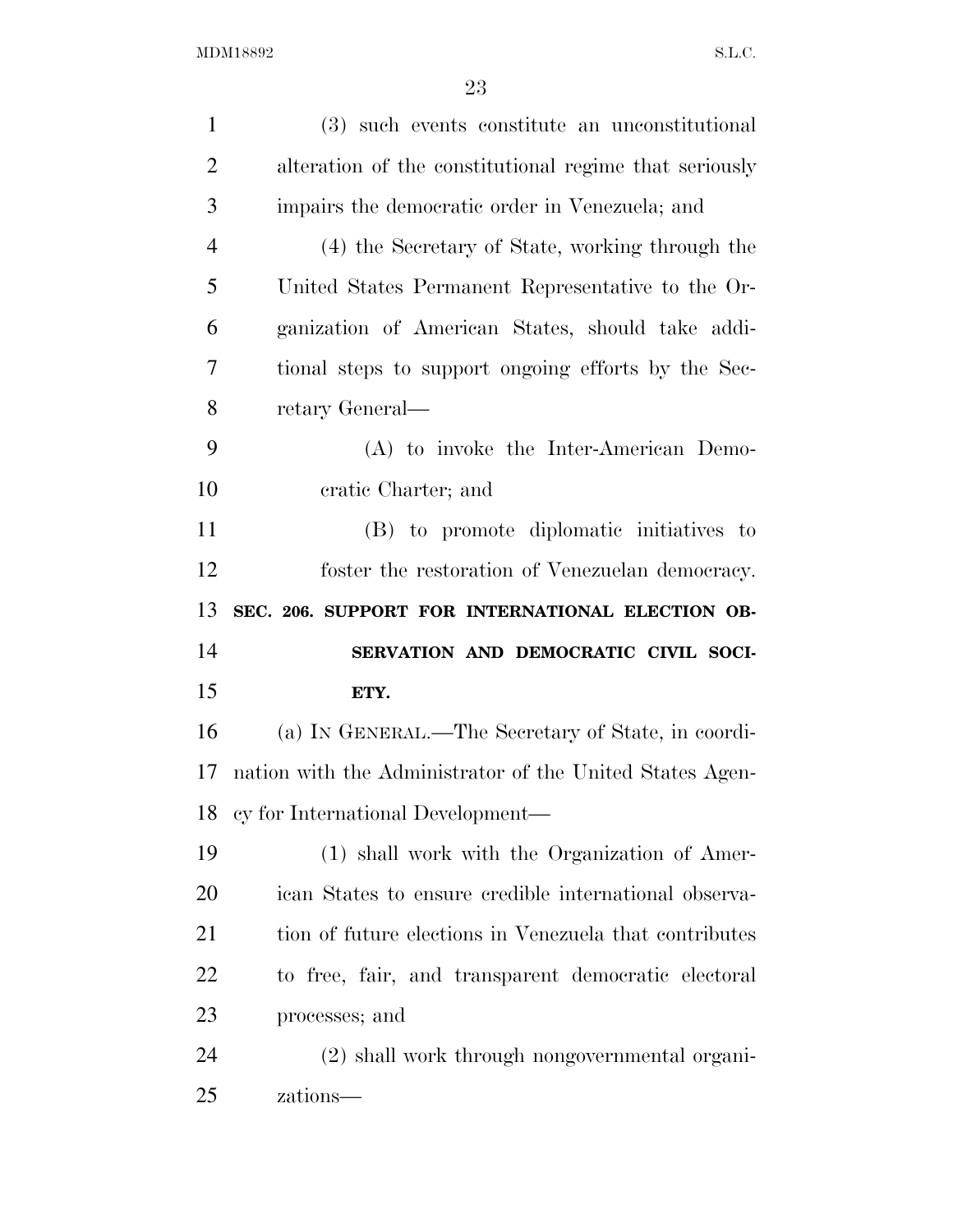(A) to strengthen democratic governance and institutions, including the democratically- elected National Assembly of Venezuela; (B) to defend internationally recognized human rights for the people of Venezuela, in- cluding support for efforts to document crimes against humanity and violations of human rights; (C) to support the efforts of independent media outlets to broadcast, distribute, and share information beyond the limited channels made available by the Government of Ven- ezuela; and (D) to combat corruption and improve the transparency and accountability of institutions 16 that are part of the Government of Venezuela. (b) VOICE AND VOTE AT THE ORGANIZATION OF AMERICAN STATES.—The Secretary of State, acting through the United States Permanent Representative to the Organization of American States, should advocate and build diplomatic support for sending an election observa- tion mission to Venezuela to ensure that democratic elec- toral processes are organized and carried out in a free, fair, and transparent manner.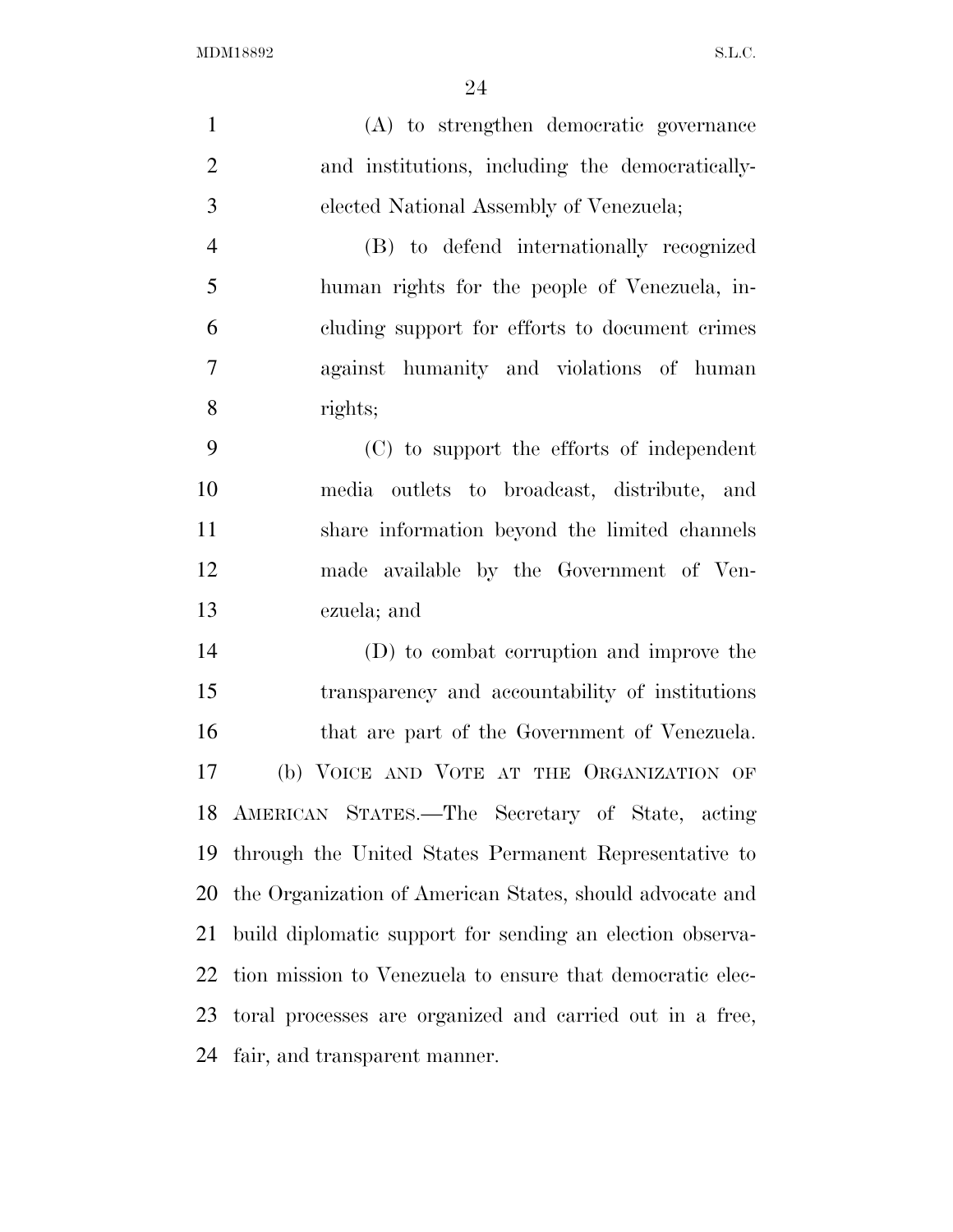| $\mathbf 1$ | (c) STRATEGY REQUIREMENT.—Not later than 180                  |
|-------------|---------------------------------------------------------------|
| 2           | days after the date of the enactment of this Act, the Sec-    |
| 3           | retary of State, in coordination with the Administrator of    |
| 4           | the United States Agency for International Development,       |
| 5           | shall submit a strategy to carry out the activities described |
| 6           | in subsection (a) to-                                         |
| 7           | (1) the Committee on Foreign Relations of the                 |
| 8           | Senate;                                                       |
| 9           | (2) the Committee on Appropriations of the                    |
| 10          | Senate;                                                       |
| 11          | (3) the Committee on Foreign Affairs of the                   |
| 12          | House of Representatives; and                                 |
| 13          | (4) the Committee on Appropriations of the                    |
| 14          | House of Representatives.                                     |
| 15          | (d) AUTHORIZATION OF APPROPRIATIONS.—                         |
| 16          | (1) IN GENERAL.—There are authorized to be                    |
| 17          | appropriated to the Secretary of State for fiscal year        |
| 18          | $2019-$                                                       |
| 19          | $(A)$ \$500,000 to carry out the activities de-               |
| 20          | scribed in subsection $(a)(1)$ ; and                          |
| 21          | $(B)$ \$14,500,000 to carry out the activities                |
| 22          | described in subsection $(a)(2)$ .                            |
| 23          | (2) NOTIFICATION REQUIREMENT.                                 |
| 24          | (A) IN GENERAL.—Except as provided                            |
| 25          | under subparagraph (B), amounts appropriated                  |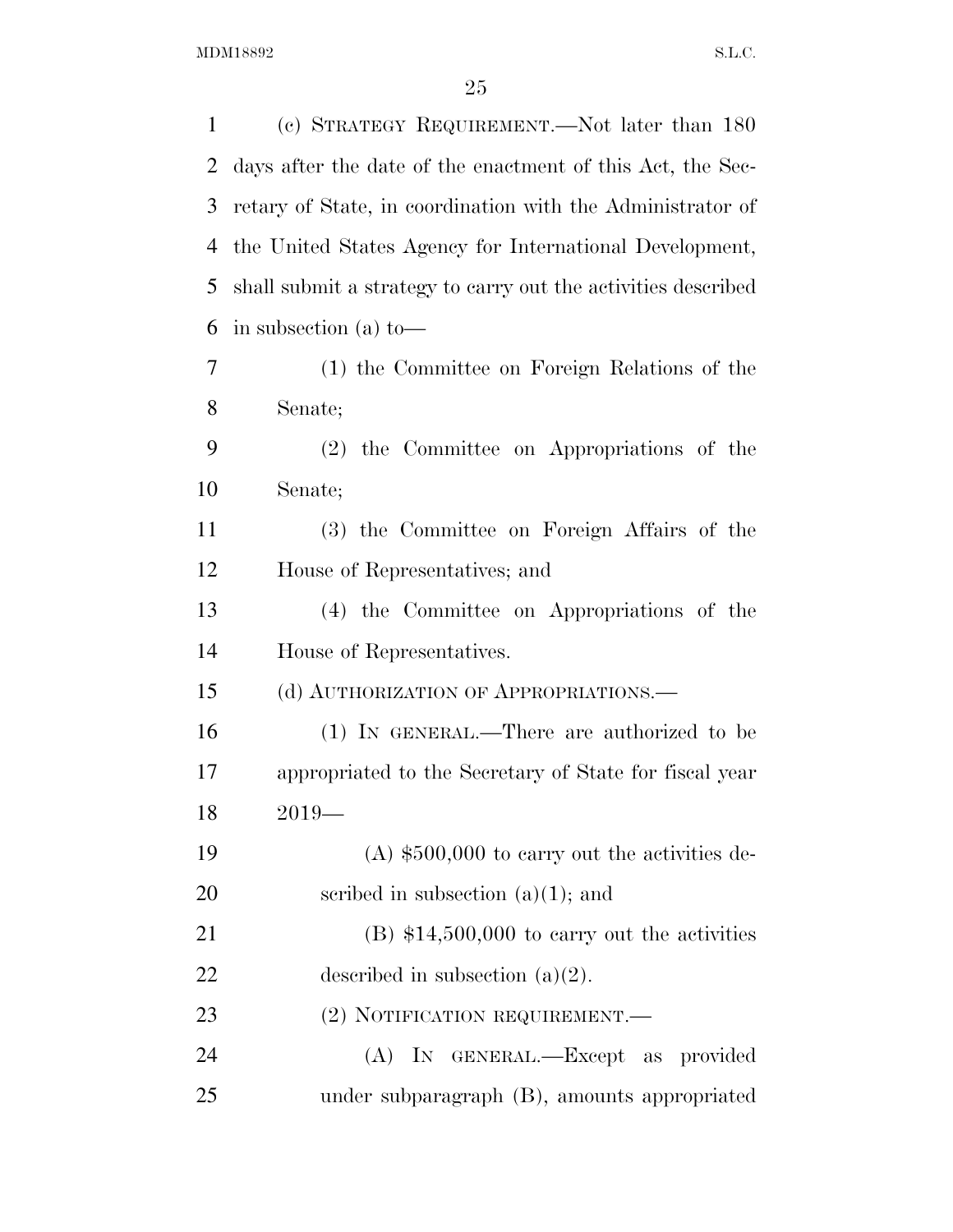| $\mathbf{1}$   | or otherwise made available pursuant to para-     |
|----------------|---------------------------------------------------|
| $\overline{2}$ | graph (1) may not be obligated until 15 days      |
| 3              | after the date on which the President provides    |
| $\overline{4}$ | notice to the committees listed in subsection (c) |
| 5              | of intent to obligate such funds.                 |
| 6              | $(B)$ WAIVER.—                                    |
| $\overline{7}$ | (i) IN GENERAL.—The Secretary of                  |
| 8              | State may waive the notification require-         |
| 9              | ment under subparagraph $(A)$ if the Presi-       |
| 10             | dent determines that such requirement             |
| 11             | would pose a substantial risk to human            |
| 12             | health or welfare.                                |
| 13             | (ii) NOTIFICATION REQUIREMENT.-If                 |
| 14             | a waiver is invoked under clause (i), the         |
| 15             | Secretary of State shall notify the commit-       |
| 16             | tees listed in subsection (c) of the intention    |
| 17             | to obligate funds under this section as           |
| 18             | early as practicable, but not later than 3        |
| 19             | days after taking the action to which such        |
| 20             | notification requirement was applicable in        |
| 21             | the context of the circumstances necessi-         |
| 22             | tating such waiver.                               |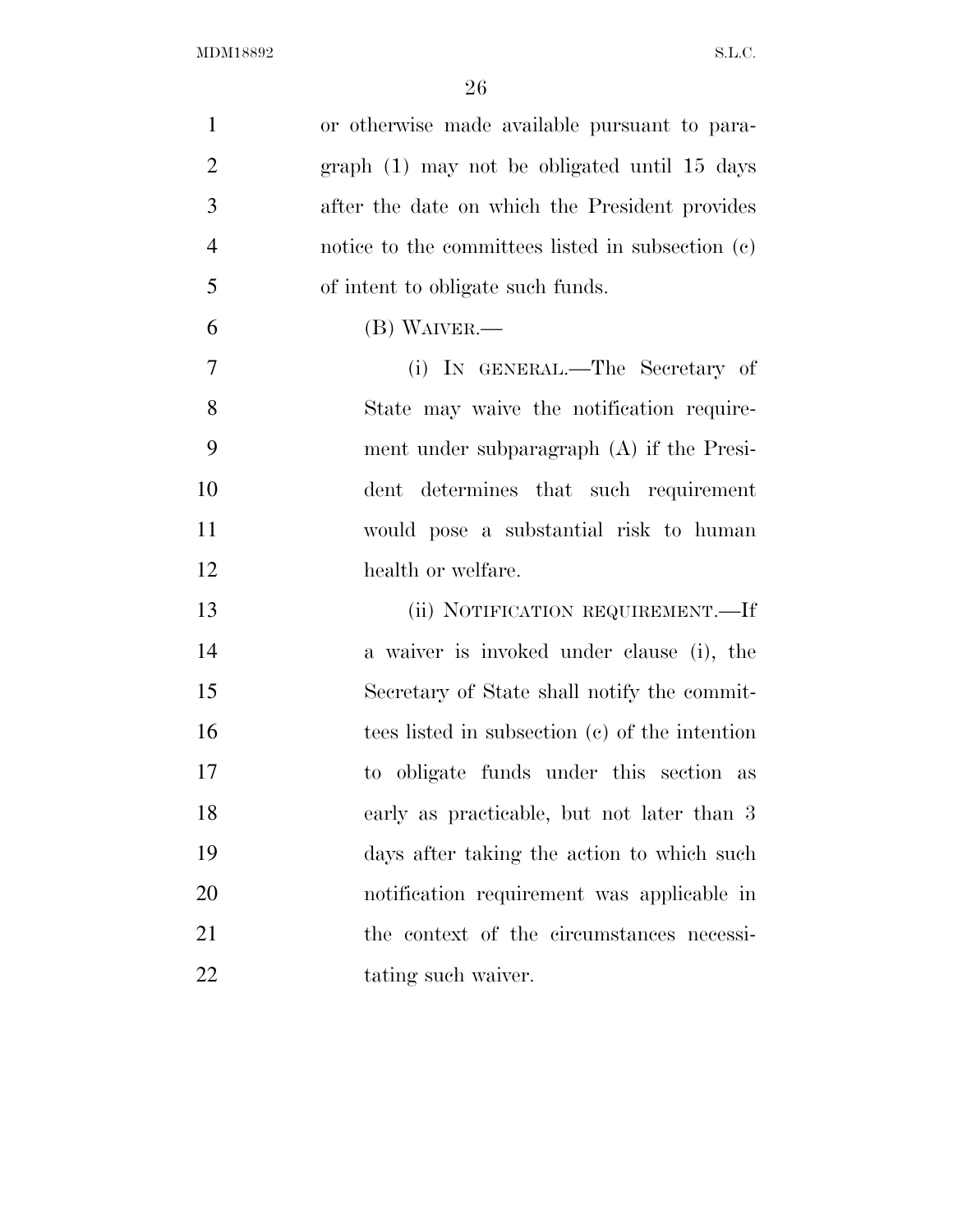## **TITLE III—SUPPORTING THE RE- CONSTRUCTION OF VEN-EZUELA**

 **SEC. 301. ENGAGING INTERNATIONAL FINANCIAL INSTITU- TIONS TO ADVANCE THE RECONSTRUCTION OF VENEZUELA'S ECONOMY AND ENERGY IN-FRASTRUCTURE.** 

 (a) IN GENERAL.—The Secretary of Treasury, in consultation with the Secretary of State and the Secretary of Energy, should work through the United States Execu- tive Directors to the International Monetary Fund and the Multilateral Development Banks to create a framework for the economic reconstruction of Venezuela, contingent upon the restoration of democracy and the rule of law in the country.

 (b) ADDITIONAL ELEMENTS.—The framework cre- ated under subsection (a) should include policy pro-posals—

 (1) to provide Venezuelans with humanitarian assistance, poverty alleviation, and a social safety net;

 (2) to advance debt restructuring and debt sus-tainability measures;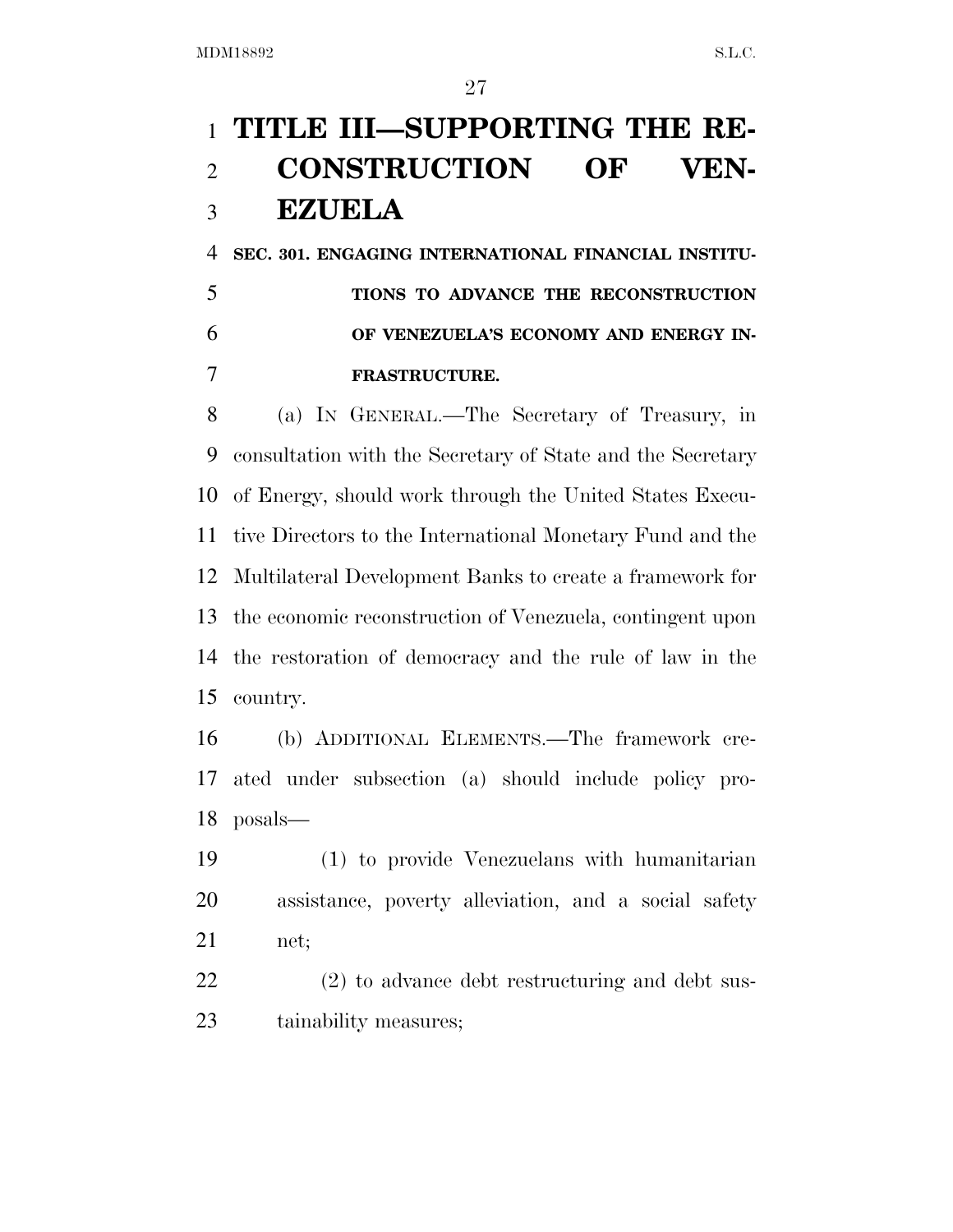(3) to restore the production and efficient man- agement of Venezuela's oil industry, including re- building energy infrastructure; (4) to eliminate price controls and market dis- torting subsidies in the Venezuelan economy; and (5) to address hyperinflation in Venezuela. (c) CONSULTATION.—In creating the framework under subsection (a), the Secretary of Treasury, the Sec- retary of State, and the Secretary of Energy shall consult with relevant stakeholders in the humanitarian, financial and energy sectors. (d) SENSE OF CONGRESS.—It is the sense of Con- gress that any effort to conduct debt restructuring should— (1) include discussions with China, which is Venezuela's biggest creditor; and (2) appropriately account for China's and Rus- sia's high-risk lending to Venezuela. (e) CERTIFICATION.—The Secretary of Treasury may not support lending or financing from the International Monetary Fund and the Multilateral Development Banks until the Secretary of State submits a report to the Com- mittee on Foreign Relations of the Senate and Committee on Foreign Affairs of the House of Representatives certi-fying that the Government of Venezuela is committed to—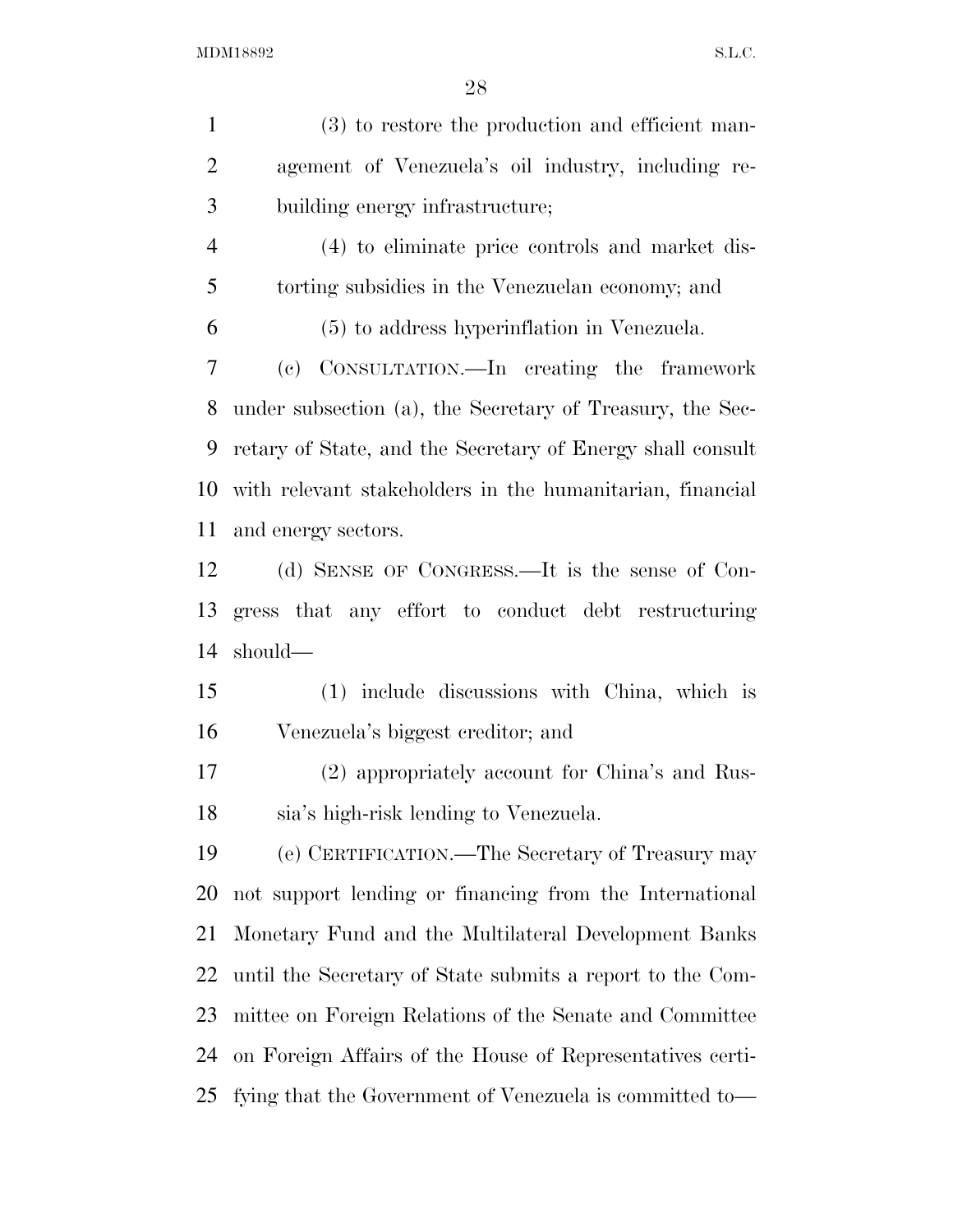| $\mathbf{1}$   | (1) restoring democracy and the rule of law;                          |
|----------------|-----------------------------------------------------------------------|
| $\overline{2}$ | (2) freeing political prisoners;                                      |
| 3              | (3) facilitating the delivery of humanitarian aid;                    |
| $\overline{4}$ | and                                                                   |
| 5              | (4) establishing conditions for free and fair                         |
| 6              | democratic elections.                                                 |
| 7              | (f) BRIEFINGS.—Upon a request from the Committee                      |
| 8              | on Foreign Relations of the Senate, the Committee on                  |
| 9              | Foreign Affairs of the House of Representatives, the Com-             |
| 10             | mittee on Finance of the Senate, or the Committee on                  |
| 11             | Ways and Means of the House of Representatives, the                   |
| 12             | Secretary of Treasury shall brief the requesting committee            |
| 13             | on the progress made in implementing the framework cre-               |
| 14             | ated under subsection (a).                                            |
| 15             | SEC. 302. RECOVERING ASSETS STOLEN FROM THE VEN-                      |
| 16             | <b>EZUELAN PEOPLE.</b>                                                |
| 17             | (a) FINDINGS.—Congress makes the following find-                      |
| 18             | ings:                                                                 |
| 19             | $(1)$ Venezuela ranked 169th out of 180 coun-                         |
| 20             | tries in Transparency International's Corruption                      |
| 21             | Perception Index 2017.                                                |
| 22             | $(2)$ In March 2016, the International Center for                     |
| 23             | Asset Recovery at the Basel Institute on Governance                   |
| 24             | that approximately<br>Switzerland<br>estimated<br>$\operatorname{in}$ |
| 25             | $$350,000,000,000$ in public funding had been lost in                 |
|                |                                                                       |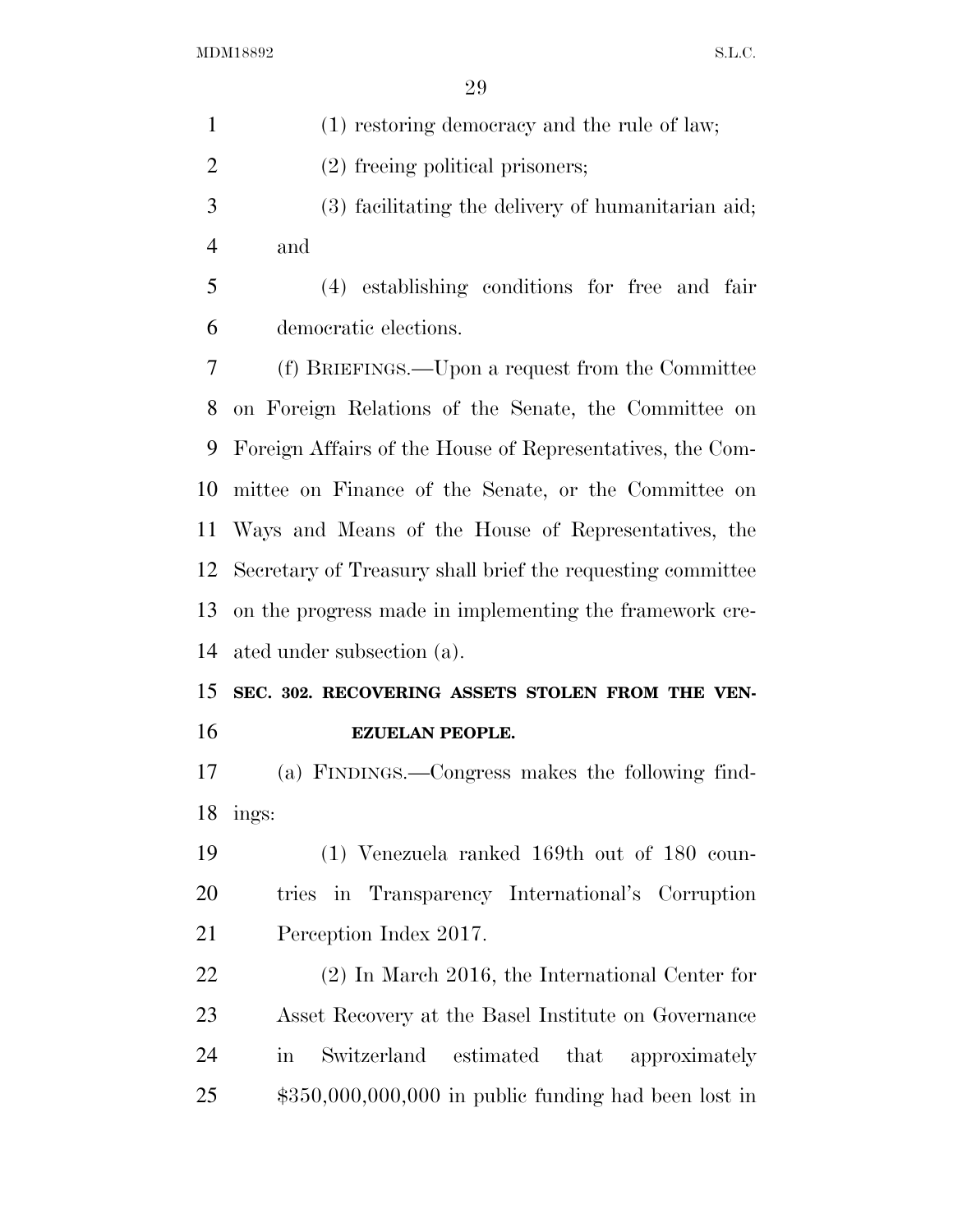Venezuela as the result of corruption, fraud, and graft.

 (3) In March 2015, the Department of the Treasury's Financial Crimes Enforcement Network determined that approximately \$2,000,000,000 had been siphoned from Venezuela's public oil company, Petro´leos de Venezuela, S.A., in conjunction with its designation of the Banca Privada d'Andorra as a Foreign Financial Institution of Primary Money Laundering Concern.

 (b) IN GENERAL.—The Secretary of State, in coordi- nation with the Secretary of the Treasury and the Attor- ney General, shall advance a coordinated international ef-fort—

 (1) to carry out special financial investigations to identify and track assets taken from the people and institutions of Venezuela through theft, corrup- tion, money laundering, or other illicit means; and (2) work with foreign governments— (A) to share financial investigations intel-21 ligence, as appropriate; (B) to block the assets identified pursuant to paragraph (1) and

 (C) to advance necessary civil forfeiture litigation, including providing technical assist-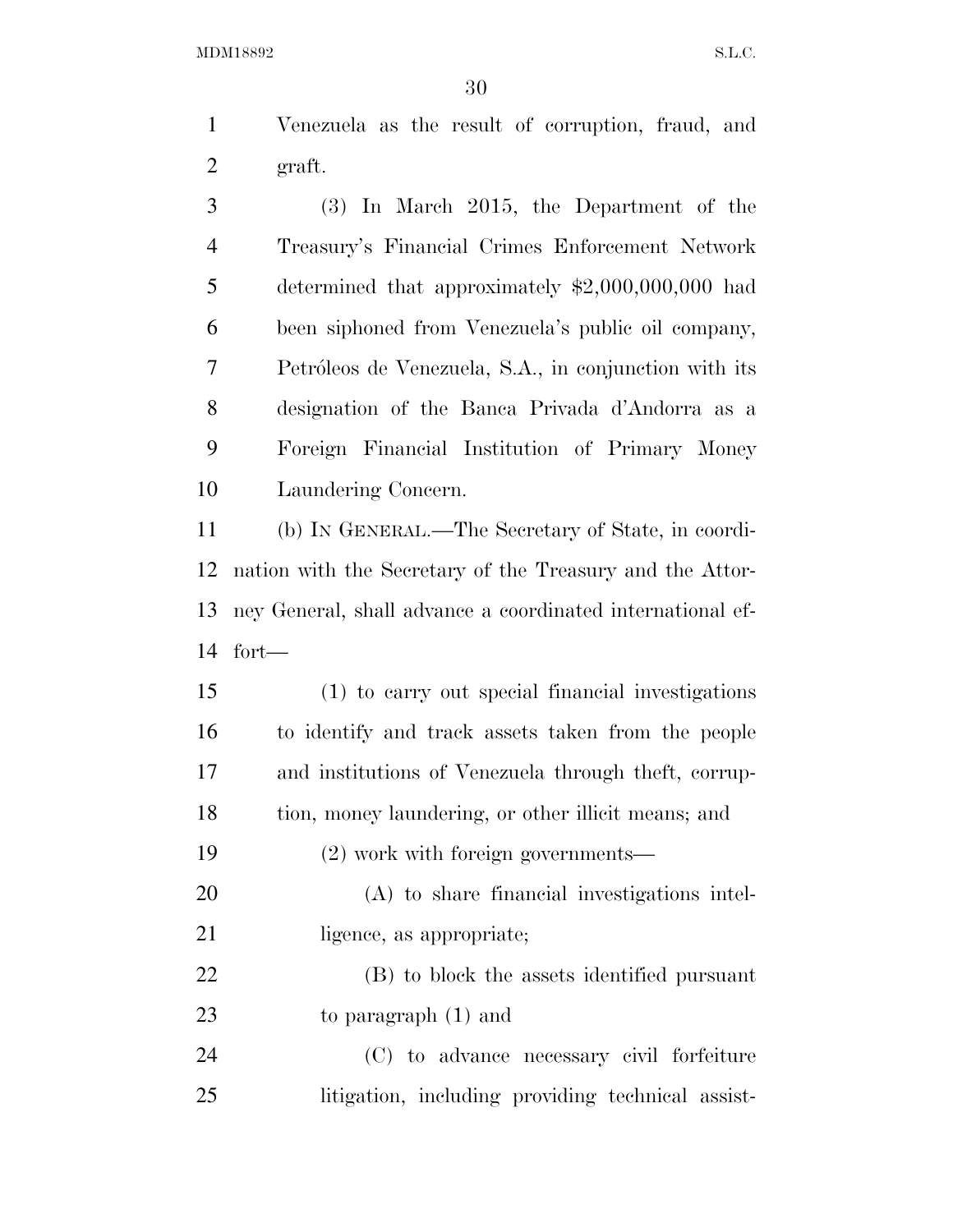| ance to help governments establish the nec-              |
|----------------------------------------------------------|
| essary legal framework to carry out asset for-           |
| feitures.                                                |
| (c) ADDITIONAL ELEMENTS.—The coordinated inter-          |
| national effort described in subsection (b) shall—       |
| $(1)$ include input from—                                |
| (A) the Office of Foreign Assets Control of              |
| the Department of the Treasury;                          |
| (B) the Financial Crimes Enforcement                     |
| Network of the Department of the Treasury;               |
| and                                                      |
| (C) the Money Laundering and Asset Re-                   |
| covery Section of the Department of Justice;             |
| (2) identify appropriate steps to advance nec-           |
| essary civil forfeiture litigation in the United States; |
| (3) include an assessment of whether the                 |
| United States or another member of the inter-            |
| national community should establish a managed            |
| fund to hold the assets identified pursuant to sub-      |
| section $(b)(1)$ that could be returned to a future      |
| democratic government in Venezuela; and                  |
| (4) include recommendations for new legislative          |
| and regulatory measures in the United States that        |
| would be needed to establish and manage the fund         |
| described in paragraph $(3)$ .                           |
|                                                          |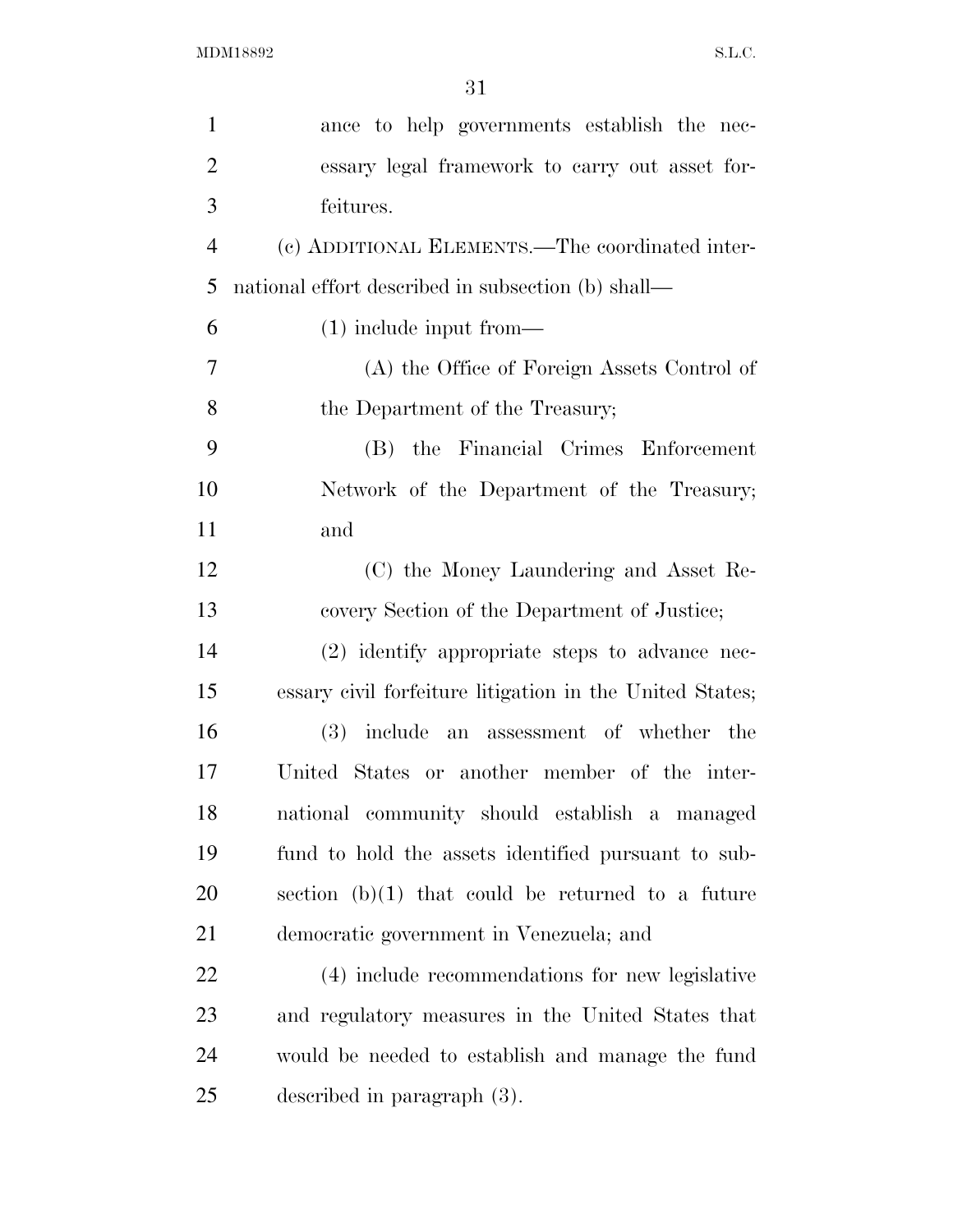| 1              | (d) STRATEGY REQUIREMENT.—Not later than 180                  |
|----------------|---------------------------------------------------------------|
| $\overline{2}$ | days after the date of the enactment of this Act, the Sec-    |
| 3              | retary of State shall submit a strategy for carrying out      |
| 4              | the activities described in subsection (b) to-                |
| 5              | (1) the Committee on Foreign Relations of the                 |
| 6              | Senate;                                                       |
| 7              | (2) the Committee on Finance of the Senate;                   |
| 8              | (3) the Committee on the Judiciary of the Sen-                |
| 9              | ate;                                                          |
| 10             | (4) the Committee on Foreign Affairs of the                   |
| 11             | House of Representatives;                                     |
| 12             | (5) the Committee on Ways and Means of the                    |
| 13             | House of Representatives; and                                 |
| 14             | $(6)$ the Committee on the Judiciary of the                   |
| 15             | House of Representatives.                                     |
| 16             | (e) BRIEFINGS.—Upon a request from 1 of the con-              |
| 17             | gressional committees listed in subsection (d), the Sec-      |
|                | 18 retary of State, the Secretary of the Treasury, or the At- |
| 19             | torney General shall brief the requesting committee on the    |
| 20             | progress made in implementing the effort described in         |
| 21             | subsection (b).                                               |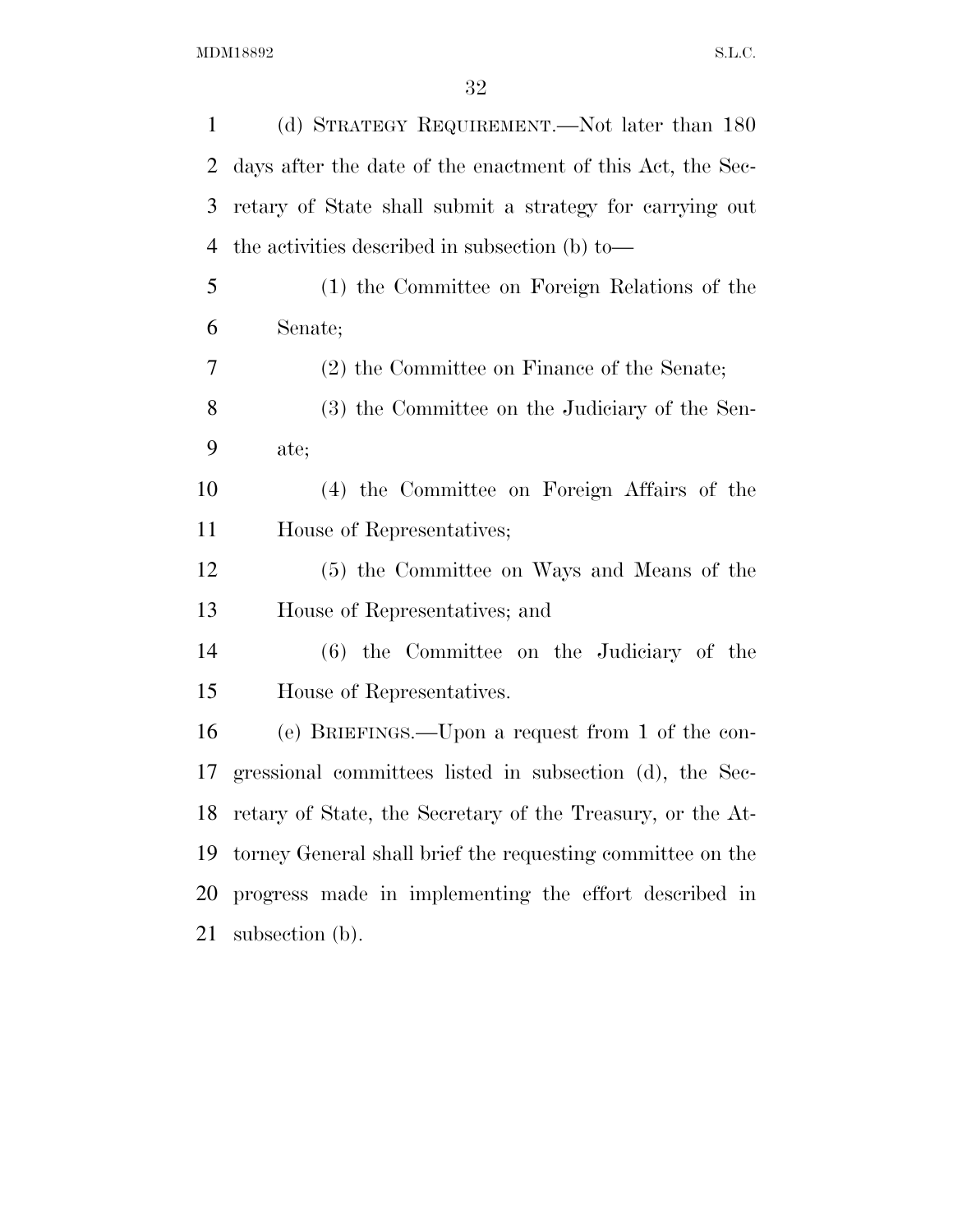## **TITLE IV—RESTORING THE RULE OF LAW IN VENEZUELA**

**SEC. 401. CONCERNS AND REPORT ON THE INVOLVEMENT** 

### **OF VENEZUELAN OFFICIALS IN CORRUPTION AND ILLICIT NARCOTICS TRAFFICKING.**

 (a) REPORTING REQUIREMENT.—Not later than 180 days after the date of the enactment of this Act, the Sec- retary of State, acting through the Bureau of Intelligence and Research, and in coordination with the Director of National Intelligence, shall submit a report to Congress that describes the involvement of senior officials of the Government of Venezuela, including members of the Na- tional Electoral Council, the judicial system, and the Ven- ezuelan security forces, in illicit narcotics trafficking and acts of corruption in Venezuela.

 (b) ADDITIONAL ELEMENTS.—The report submitted under subsection (a) shall—

 (1) describe how the acts of corruption de- scribed in the report pose challenges for United States national security and impact the rule of law and democratic governance in countries of the West-ern Hemisphere;

 (2) identify individuals that frustrate the ability of the United States to combat illicit narcotics traf-ficking;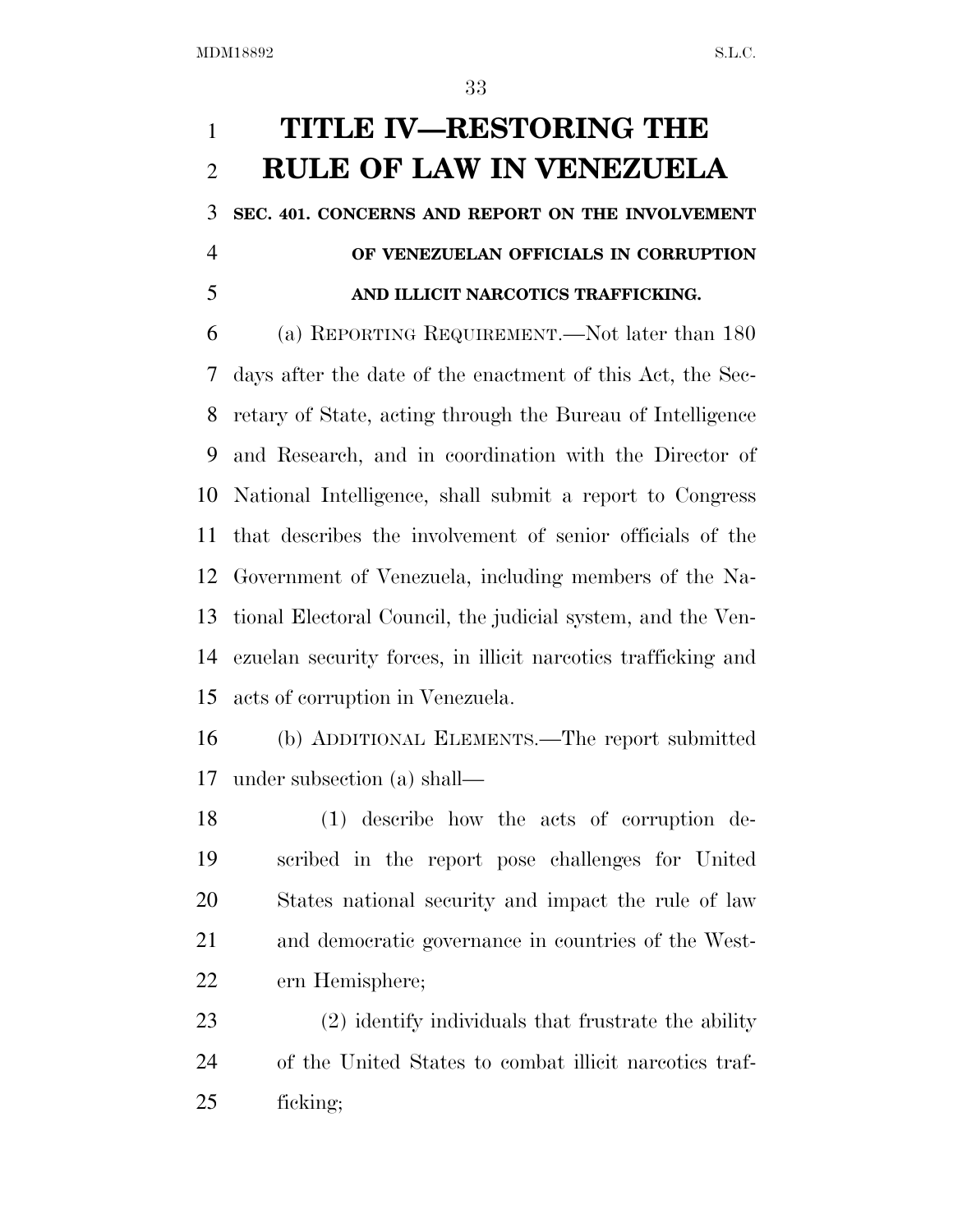| $\mathbf{1}$   | (3) include an assessment of the relationship                  |
|----------------|----------------------------------------------------------------|
| $\overline{2}$ | between individuals identified under subsection (a)            |
| 3              | and President Nicolás Maduro or members of his                 |
| $\overline{4}$ | cabinet; and                                                   |
| 5              | (4) include input from the Drug Enforcement                    |
| 6              | Administration, the Office of Foreign Assets Con-              |
| $\tau$         | trol, and the Financial Crimes Enforcement Net-                |
| 8              | work.                                                          |
| 9              | (c) FORM.—The report submitted under subsection                |
| 10             | (a) shall be submitted in unclassified form, but may in-       |
| 11             | clude a classified annex. The unclassified portion of the      |
| 12             | report shall be made available to the public.                  |
|                |                                                                |
| 13             | SEC. 402. SANCTIONS ON PERSONS RESPONSIBLE FOR PUB-            |
| 14             | LIC CORRUPTION AND UNDERMINING DEMO-                           |
| 15             | <b>CRATIC GOVERNANCE.</b>                                      |
| 16             | (a) FINDING.—Executive Order 13692 (50 U.S.C.                  |
| 17             | 1701 note), which was signed on March 8, 2015, estab-          |
|                | 18 lished sanctions against individuals responsible for under- |
| 19             | mining democratic processes and institutions and involved      |
| 20             | in acts of public corruption that were not included in the     |
| 21             | Venezuela Defense of Human Rights and Civil Society Act        |
| 22             | of 2014 (Public Law 113–278).                                  |
| 23             | (b) SANCTIONS.—Section $5(a)$ of the Venezuela De-             |
| 24             | fense of Human Rights and Civil Society Act of 2014            |

(Public Law 113–278) is amended—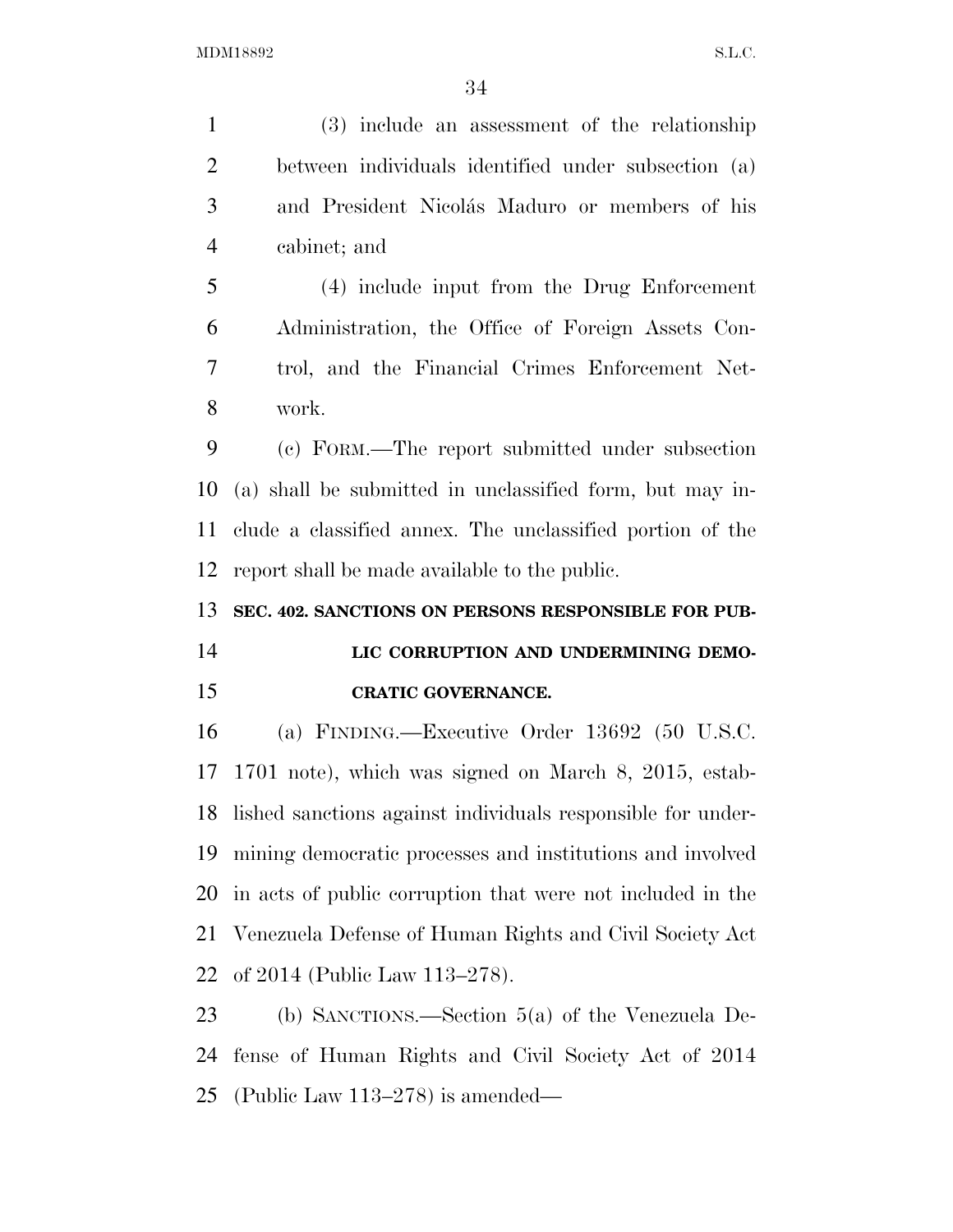1 (1) in paragraph (2), by striking "or" at the end;

 (2) by redesignating paragraph (3) as para-4 graph  $(5)$ ;

 (3) by inserting after paragraph (2) the fol-lowing:

 $\frac{1}{2}$  ''(3) is responsible for, or complicit in, ordering, controlling, or otherwise directing, significant actions or policies that undermine democratic processes or institutions;

 $\frac{u(4)}{3}$  is a government official, or a senior asso- ciate of such an official, that is responsible for, or complicit in, ordering, controlling, or otherwise di- recting, acts of significant corruption, including the expropriation of private or public assets for personal gain, corruption related to government contracts or the extraction of natural resources, bribery, or the facilitation or transfer of the proceeds of corruption to foreign jurisdictions; or''; and

 (4) in paragraph (5), as redesignated, by strik- ing ''paragraph (1) or (2)'' and inserting ''para-22 graph  $(1)$ ,  $(2)$ ,  $(3)$ , or  $(4)$ ".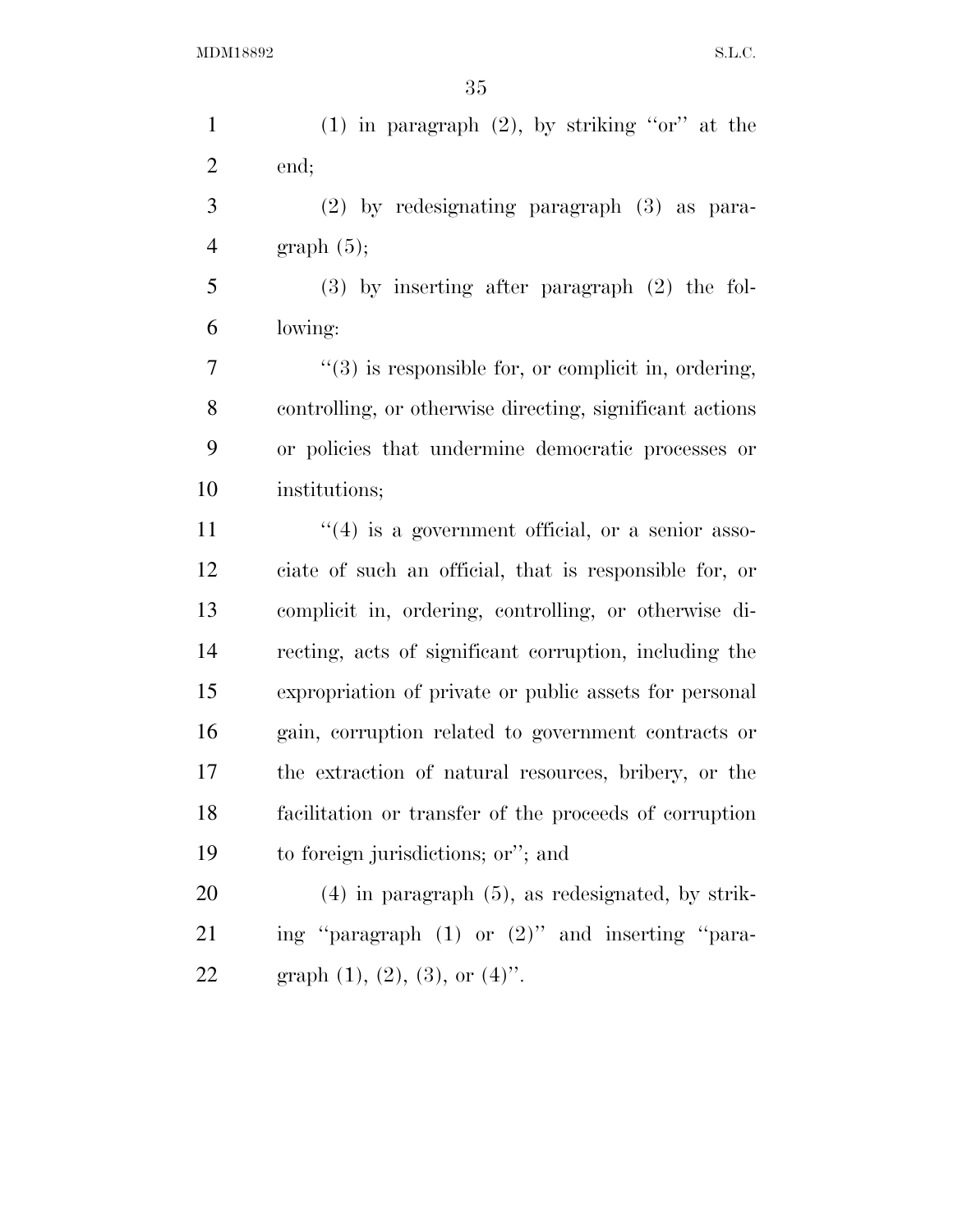## **SEC. 403. PUBLIC INFORMATION ABOUT SANCTIONED OFFI-CIALS.**

 (a) IN GENERAL.—Not later than 90 days after the date of the enactment of this Act, and every 180 days thereafter, except as provided in subsection (c), the Sec- retary of Treasury, in consultation with the Secretary of State, shall submit a report to Congress that describes the total assessed value of blocked assets of Venezuelans des-ignated under sanctions authorized under—

 (1) the Foreign Narcotics Kingpin Designation Act (title VIII of Public Law 106–120; 21 U.S.C. 1901 et seq.);

 (2) the Venezuela Defense of Human Rights and Civil Society Act of 2014 (Public Law 113– 278), as amended by section 402 of this Act; or

 (3) Executive Order 13692 (50 U.S.C. 1701 note).

 (b) ADDITIONAL ELEMENTS.—Reports submitted under subsection (a) should provide descriptions of specific cases that are most representative of the endemic corrup- tion and illicit financial activities occurring in Venezuela. (c) SUBSEQUENT REPORTS.—The Secretary of Treasury is not required to submit an updated report to Congress under subsection (a) unless, since the submission of the preceding report—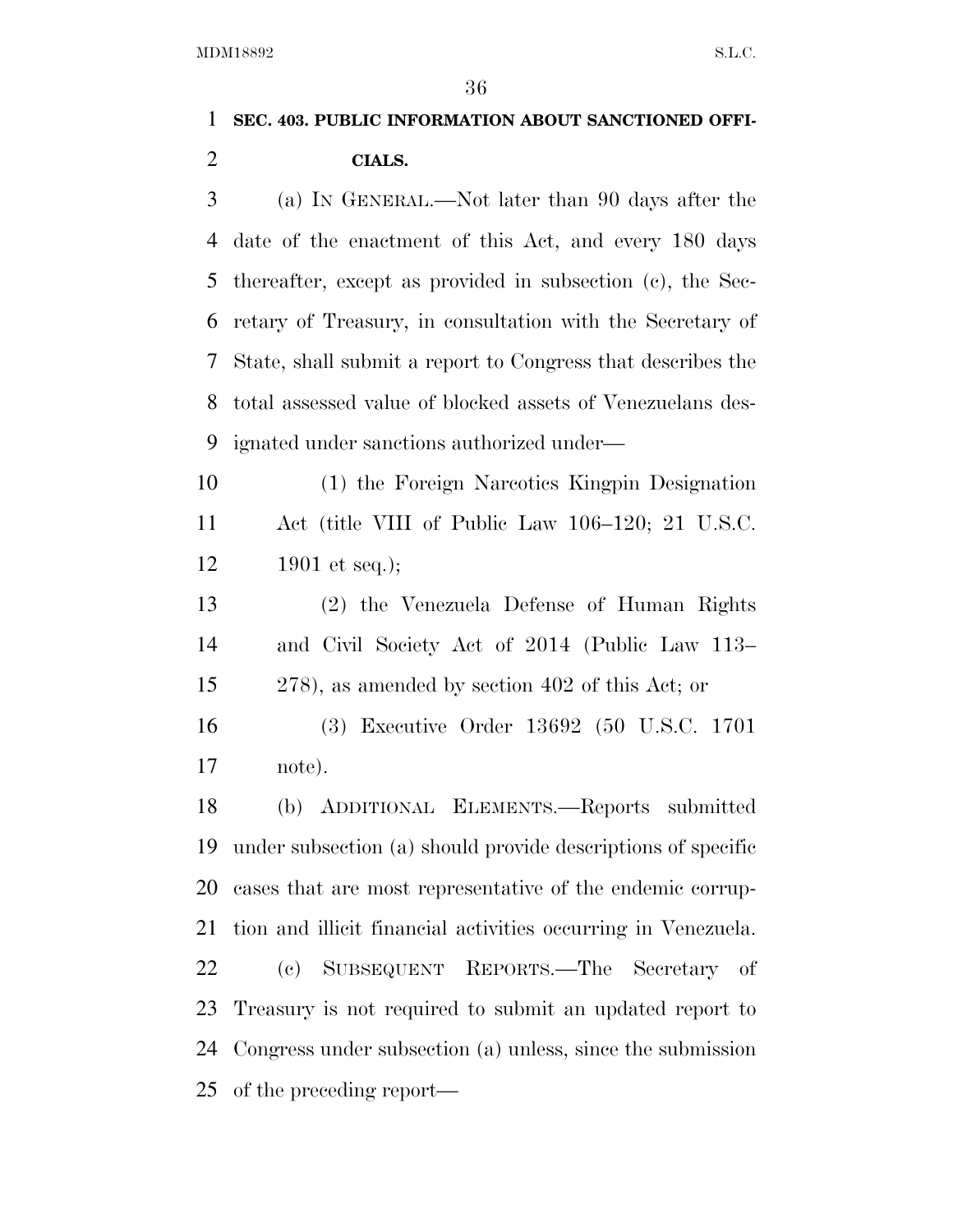(1) there has been meaningful change in the value of blocked assets; or (2) additional individuals have been targeted for sanctions under the authorities listed in subsection (a). (d) BRIEFINGS.—If the Secretary of Treasury exer- cises the exception described in subsection (c), the Sec- retary of the Treasury, or designee, shall brief Congress on— (1) the decision to exercise the exception; and (2) information related to the value of blocked assets described in subsection (a). (e) FORM.—Reports required under this section shall be submitted in unclassified form, but may include a clas- sified annex. **SEC. 404. COORDINATING TARGETED SANCTIONS WITH PARTNERS IN THE WESTERN HEMISPHERE AND THE EUROPEAN UNION.**  (a) STRENGTHENING SANCTIONS CAPACITY IN LATIN AMERICA AND THE CARIBBEAN.—The Secretary of State, working through the Assistant Secretary of State for Eco- nomic and Business Affairs and the Assistant Secretary of State for International Narcotics and Law Enforcement Affairs, and in coordination with the Secretary of the Treasury, shall provide technical assistance to partner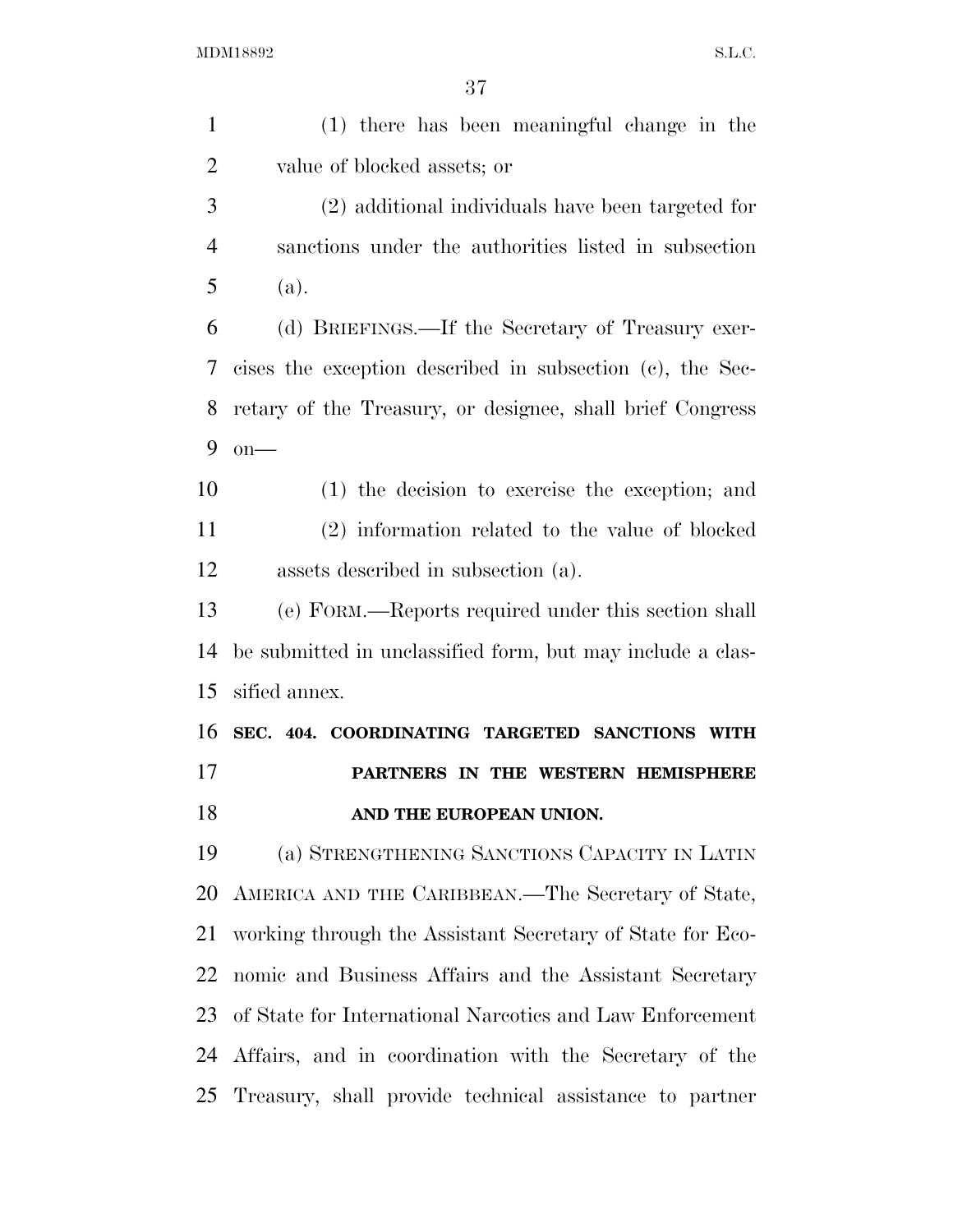governments in Latin America and the Caribbean to assist such governments in establishing the legislative and regu- latory frameworks needed to impose targeted sanctions on Venezuelan officials who—

(1) are responsible for human rights abuses;

(2) have engaged in public corruption; or

 (3) are undermining democratic institutions and processes in Venezuela.

 (b) COORDINATING INTERNATIONAL SANCTIONS.— The Secretary of State shall engage in diplomatic efforts with partner governments, including the Government of Canada, governments in the European Union, and govern- ments in Latin America and the Caribbean, to impose tar- geted sanctions on Venezuelan officials described in sub-section (a).

 (c) STRATEGY REQUIREMENT.—Not later than 90 days after the date of the enactment of this Act, the Sec- retary of State shall submit a strategy for carrying out the activities described in subsection (a) to—

- (1) the Committee on Foreign Relations of the Senate;
- (2) the Committee on Appropriations of the Senate;
- (3) the Committee on Foreign Affairs of the House of Representatives; and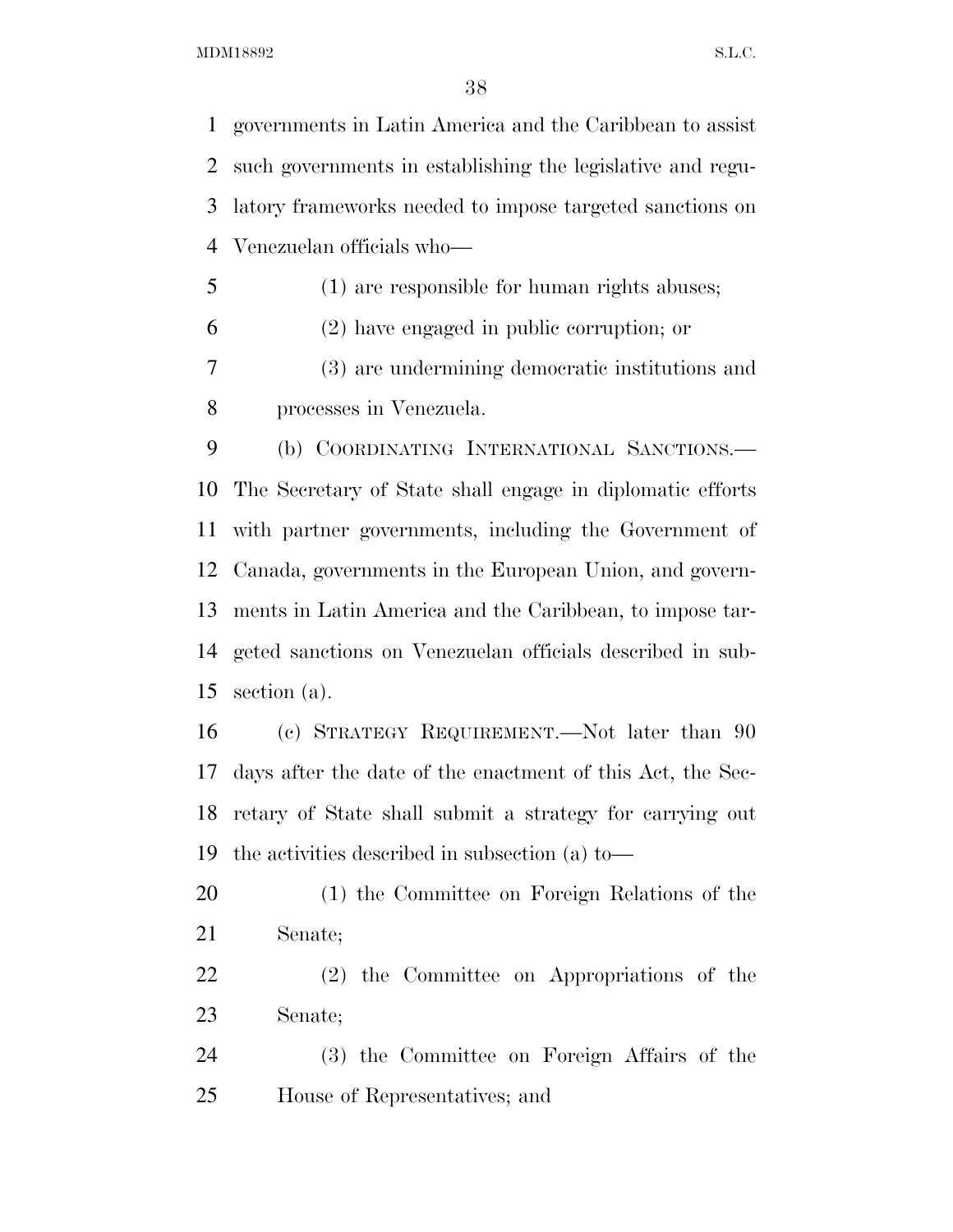| $\mathbf{1}$   | (4) the Committee on Appropriations of the              |
|----------------|---------------------------------------------------------|
| $\overline{2}$ | House of Representatives.                               |
| 3              | (d) AUTHORIZATION OF APPROPRIATIONS.—                   |
| $\overline{4}$ | (1) IN GENERAL.—There is authorized to be               |
| 5              | appropriated, to the International Narcotics Control    |
| 6              | and Law Enforcement account, \$3,000,000 for fiscal     |
| 7              | year 2019 to carry out the activities set forth in sub- |
| 8              | section (a) in accordance with this section.            |
| 9              | $(2)$ NOTIFICATION REQUIREMENT .—                       |
| 10             | (A) IN GENERAL.—Except as provided                      |
| 11             | under subparagraph (B), amounts appropriated            |
| 12             | or otherwise made available pursuant to para-           |
| 13             | graph (1) may not be obligated until 15 days            |
| 14             | after the date on which the President provides          |
| 15             | notice to the committees listed in subsection (c)       |
| 16             | of intent to obligate such funds.                       |
| 17             | (B) WAIVER.—                                            |
| 18             | (i) IN GENERAL.—The Secretary of                        |
| 19             | State may waive the requirement under                   |
| 20             | subparagraph $(A)$ if the Secretary of State            |
| 21             | determines that such waiver is in the na-               |
| <u>22</u>      | tional interest of the United States.                   |
| 23             | (ii) NOTIFICATION REQUIREMENT.—If                       |
| 24             | a waiver is invoked under clause (i), the               |
| 25             | President shall notify the committees listed            |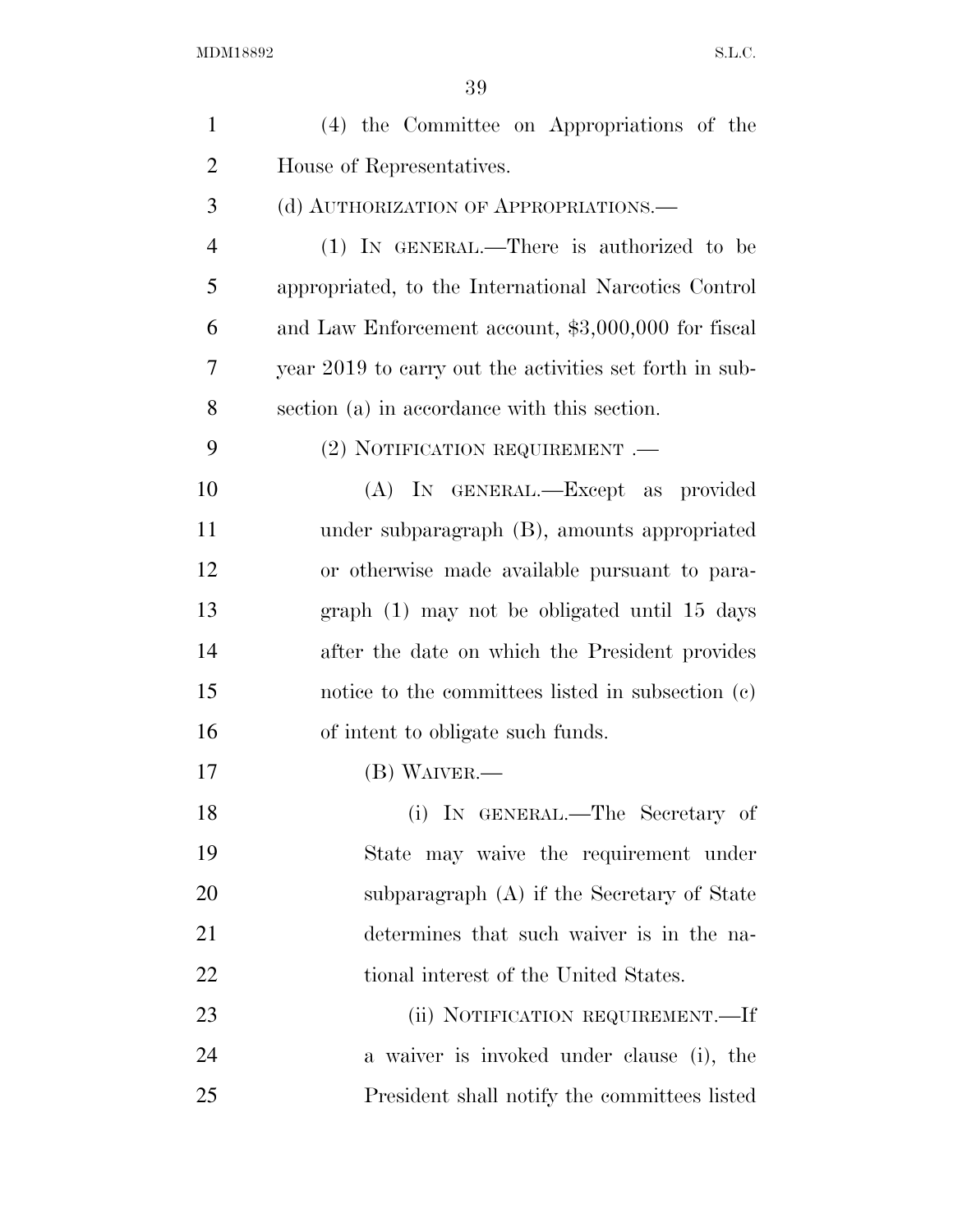1 in subsection (c) of the intention to obli- gate funds under this section as early as practicable, but not later than 3 days after taking the action to which such notification requirement was applicable in the context of the circumstances necessitating such waiver.

 (e) TRANSFER AUTHORITY.—The Assistant Sec- retary of State for International Narcotics and Law En- forcement Affairs may transfer funding to the Assistant Secretary of State for Economic and Business Affairs, as necessary, to implement the strategy described in sub-section (c).

 (f) REPORTING REQUIREMENT.—Not later than 180 days after the date of the enactment of this Act, and annu- ally thereafter, the Secretary of State, in consultation with the Secretary of Treasury, shall brief the Committee on Foreign Relations of the Senate, the Committee on Bank- ing, Housing, and Urban Affairs of the Senate, the Com- mittee on Foreign Affairs of the House of Representatives, and the Committee on Financial Services of the House of Representatives that provides an assessment of the efforts to strengthen sanctions capabilities and coordinate inter-national sanctions in accordance with this section.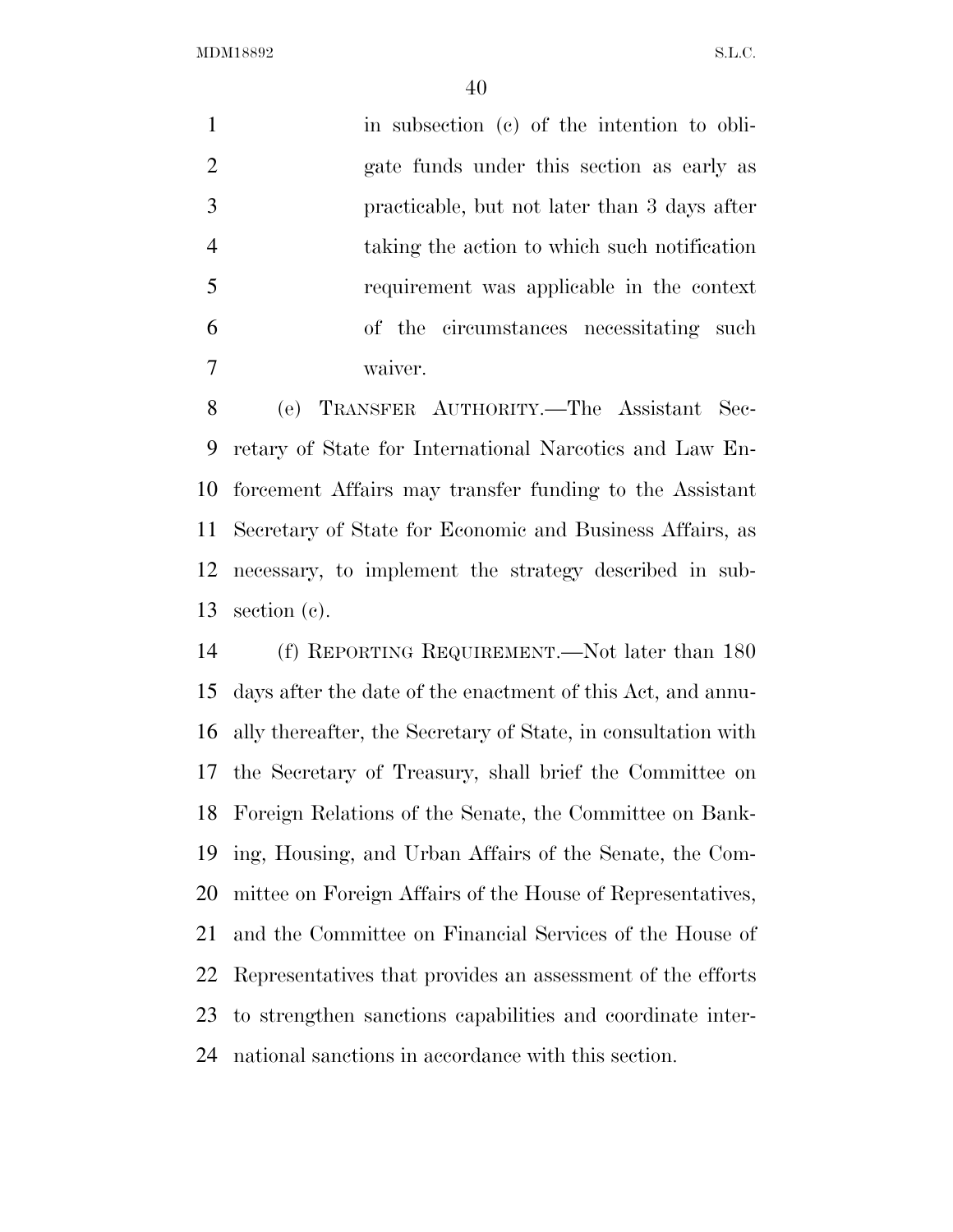## **SEC. 405. FINANCIAL SANCTIONS ON VENEZUELAN GOV-ERNMENT DEBT.**

 (a) FINDING.—Executive Order 13808 (82 Fed. Reg. 41155), which was signed on August 24, 2017, established sanctions against the Government of Venezuela's ability to issue public debt.

(b) DEFINITIONS.—In this section:

 (1) ENTITY.—The term ''entity'' means a part- nership, association, trust, joint venture, corpora-tion, group, subgroup, or other organization.

 (2) GOVERNMENT OF VENEZUELA.—The term ''Government of Venezuela'' means the Government of Venezuela, any political subdivision, agency, or in- strumentality of such government, including the 15 Central Bank of Venezuela and Petróleos de Ven- ezuela, S.A., and any person owned or controlled by, or acting for or on behalf of, such government.

 (3) PERSON.—The term ''person'' means an in-dividual or entity.

 (4) UNITED STATES PERSON.—The term ''United States person'' means any—

(A) United States citizen;

 (B) alien lawfully admitted for permanent 24 residence to the United States;

 (C) entity organized under the laws of the United States or any jurisdiction within the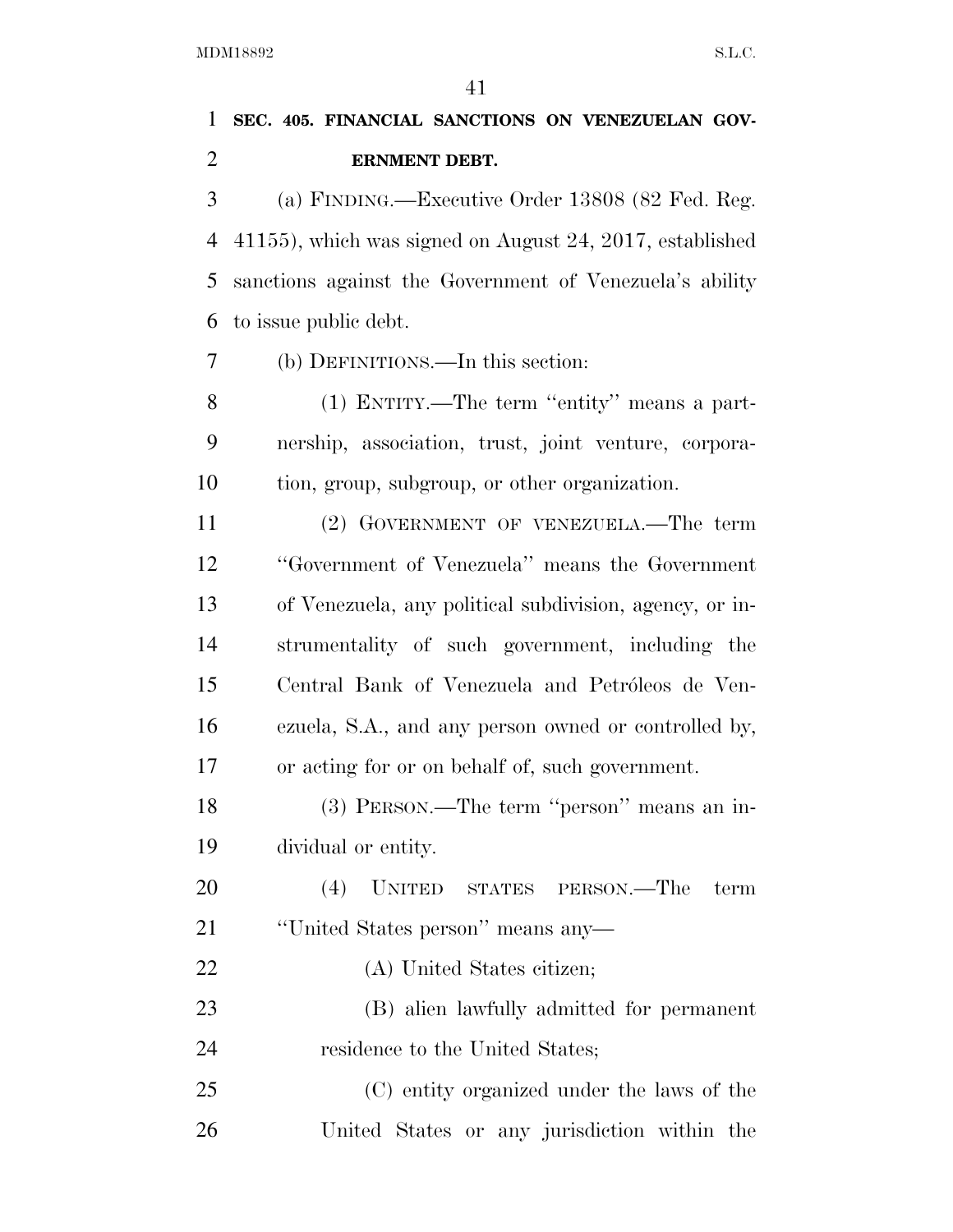| $\mathbf{1}$   | United States (including a foreign branch of     |
|----------------|--------------------------------------------------|
| $\overline{2}$ | any such entity); and                            |
| 3              | (D) any person physically located in the         |
| $\overline{4}$ | United States.                                   |
| 5              | (c) IN GENERAL.—The President may prohibit, in   |
| 6              | the United States or by a United States person—  |
| 7              | (1) any transaction related to, provision of fi- |
| 8              | nancing for, or other dealing in—                |
| 9              | (A) debt instruments with a maturity of          |
| 10             | greater than 90 days issued by Petróleos de      |
| 11             | Venezuela, S.A., on or after the date of the en- |
| 12             | actment of this Act;                             |
| 13             | (B) debt instruments with a maturity of          |
| 14             | greater than 30 days or equity issued by the     |
| 15             | Government of Venezuela on or after the date     |
| 16             | of the enactment of this Act, excluding debt in- |
| 17             | struments issued by Petróleos de Venezuela,      |
| 18             | S.A., that are not covered under subparagraph    |
| 19             | (A);                                             |
| 20             | (C) bonds issued by the Government of            |
| 21             | Venezuela before the date of the enactment of    |
| 22             | this Act; or                                     |
| 23             | (D) dividend payments or other distribu-         |
| 24             | tions of profits to the Government of Venezuela  |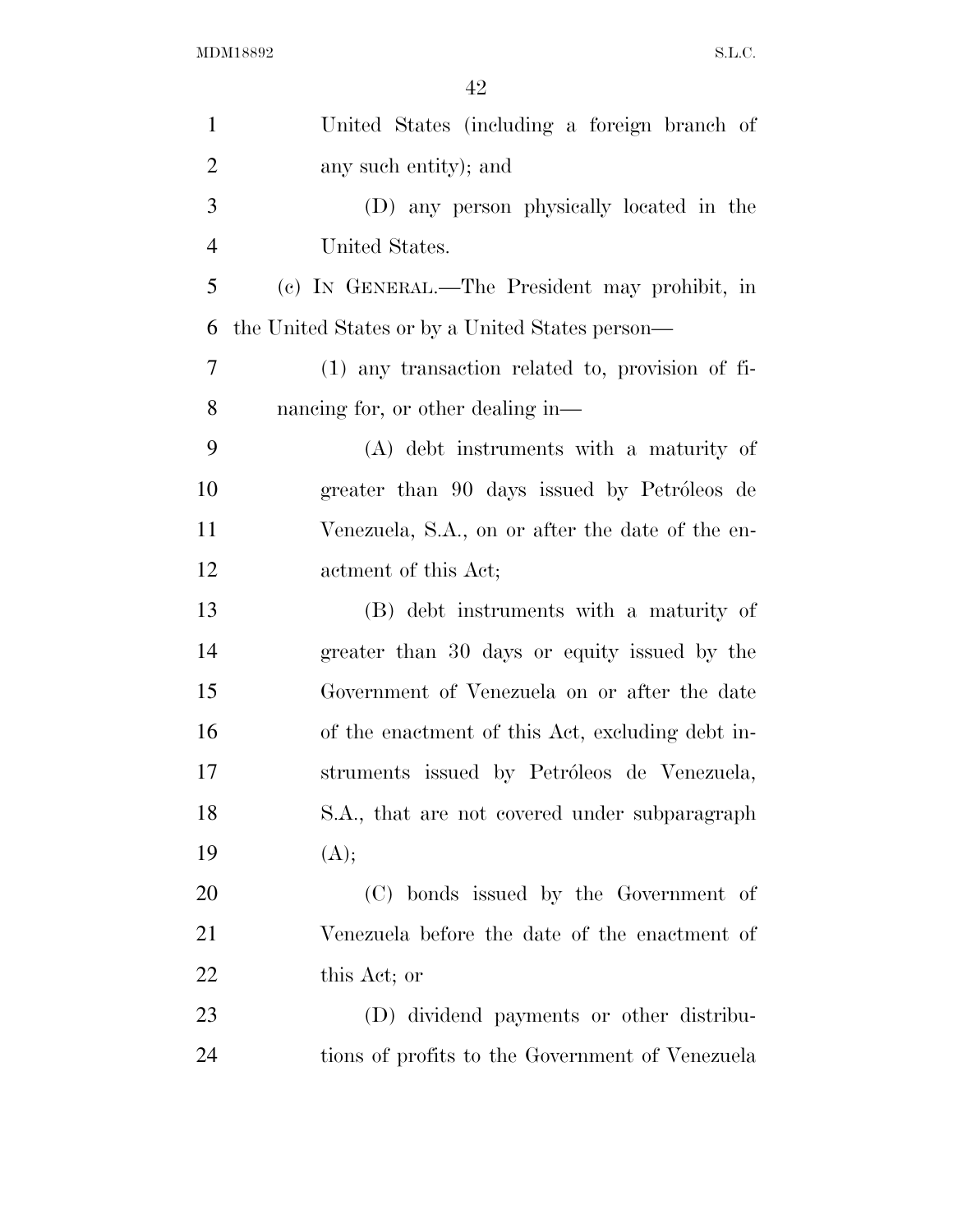| $\mathbf{1}$   | from any entity owned or controlled, directly or           |
|----------------|------------------------------------------------------------|
| $\overline{2}$ | indirectly, by the Government of Venezuela;                |
| 3              | $(2)$ the direct or indirect purchase of securities        |
| $\overline{4}$ | from the Government of Venezuela, except for-              |
| 5              | (A) securities qualifying as debt instru-                  |
| 6              | ments issued by Petróleos de Venezuela, S.A.,              |
| 7              | on or after the date of the enactment of this              |
| 8              | Act that are not described in paragraph $(1)(A)$ ;         |
| 9              | and                                                        |
| 10             | (B) securities qualifying as debt instru-                  |
| 11             | ments issued by the Government of Venezuela                |
| 12             | on or after the date of the enactment of this              |
| 13             | Act that are not described in paragraph $(1)(B)$ ;         |
| 14             | (3) any transaction that evades or avoids, has             |
| 15             | the purpose of evading or avoiding, causes a viola-        |
| 16             | tion of, or attempts to violate a prohibition under        |
| 17             | paragraph $(1)$ or $(2)$ ; and                             |
| 18             | (4) any conspiracy to violate a prohibition                |
| 19             | under paragraph $(1)$ , $(2)$ , or $(3)$ .                 |
| 20             | (d) SENSE OF CONGRESS.—It is the sense of Con-             |
| 21             | gress that the President should waive the prohibitions de- |
| 22             | scribed in subsection (c) if the related debt instruments, |
| 23             | bonds, or securities have been approved or ratified by the |
| 24             | democratically-elected National Assembly of<br>the         |
| 25             | Bolivarian Republic of Venezuela.                          |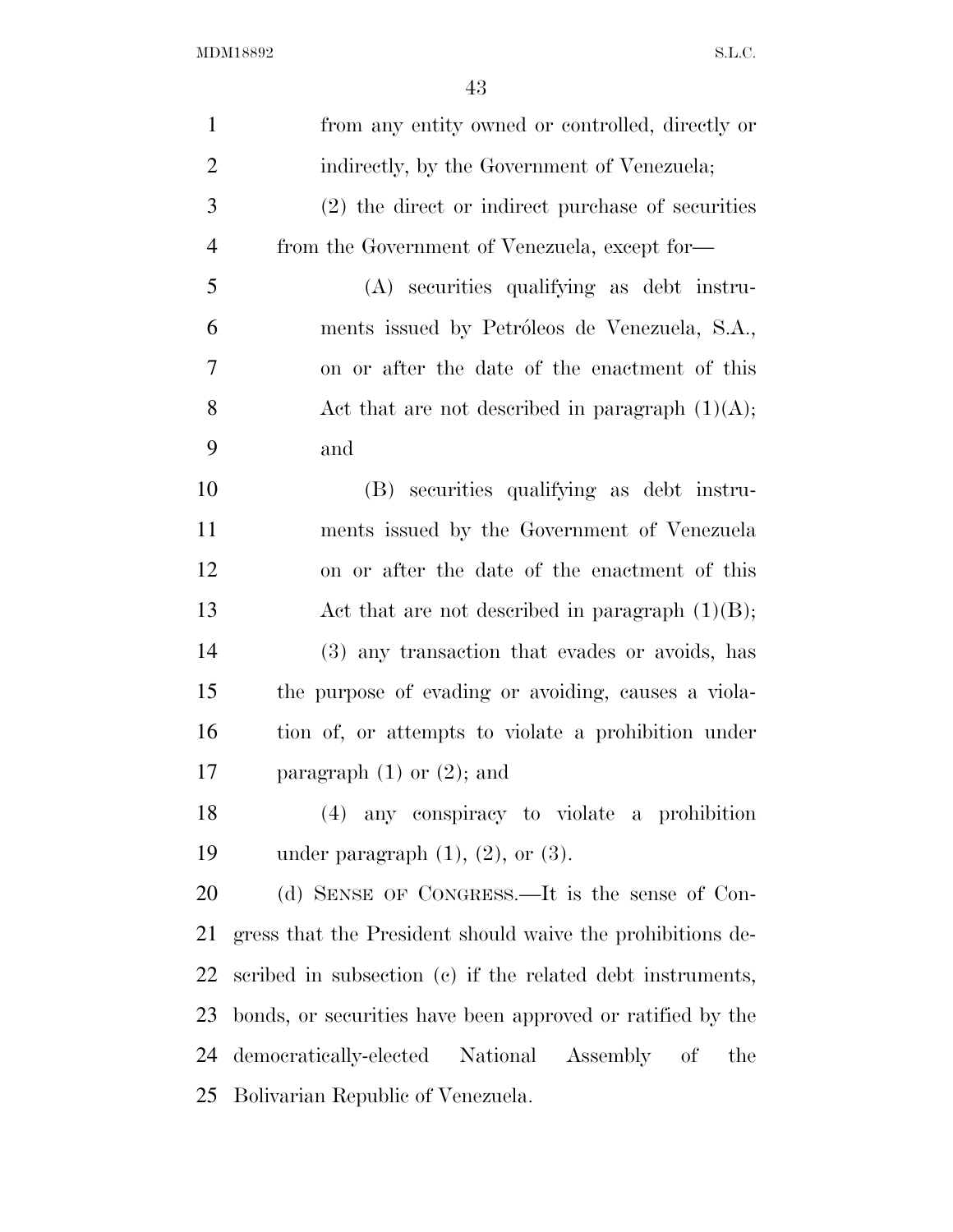| 1              | (e) IMPLEMENTATION; PENALTIES.—                                         |
|----------------|-------------------------------------------------------------------------|
| $\overline{2}$ | (1) IMPLEMENTATION.—The President may ex-                               |
| 3              | ercise all authorities described in sections 203 and                    |
| 4              | 205 of the International Emergency Economic Pow-                        |
| 5              | ers Act $(50 \text{ U.S.C. } 1702 \text{ and } 1704)$ to carry out this |
| 6              | section.                                                                |
| 7              | (2) PENALTIES.—A person that violates, at-                              |
| 8              | tempts to violate, conspires to violate, or causes a                    |
| 9              | violation of this section or any regulation, license, or                |
| 10             | order issued to carry out this section shall be subject                 |
| 11             | to the penalties set forth in subsections (b) and $(c)$                 |
| 12             | of section 206 of the International Emergency Eco-                      |
| 13             | nomic Powers Act (50 U.S.C. 1705) to the same ex-                       |
| 14             | tent as a person that commits an unlawful act de-                       |
| 15             | scribed in subsection (a) of that section.                              |
| 16             | SEC. 406. ADDITIONAL FINANCIAL SANCTIONS ON VEN-                        |
| 17             | EZUELAN GOVERNMENT DEBT.                                                |
| 18             | (a) FINDING.—Executive Order 13835 (83 Fed. Reg.                        |
| 19             | $24001$ , which was signed on May 21, 2018, established                 |
| 20             | additional sanctions against transactions involving the                 |
| 21             | Government of Venezuela's existing public debt.                         |
| 22             | (b) PROHIBITION.—The President may prohibit a                           |
| 23             | United States person or any person within the United                    |

States from—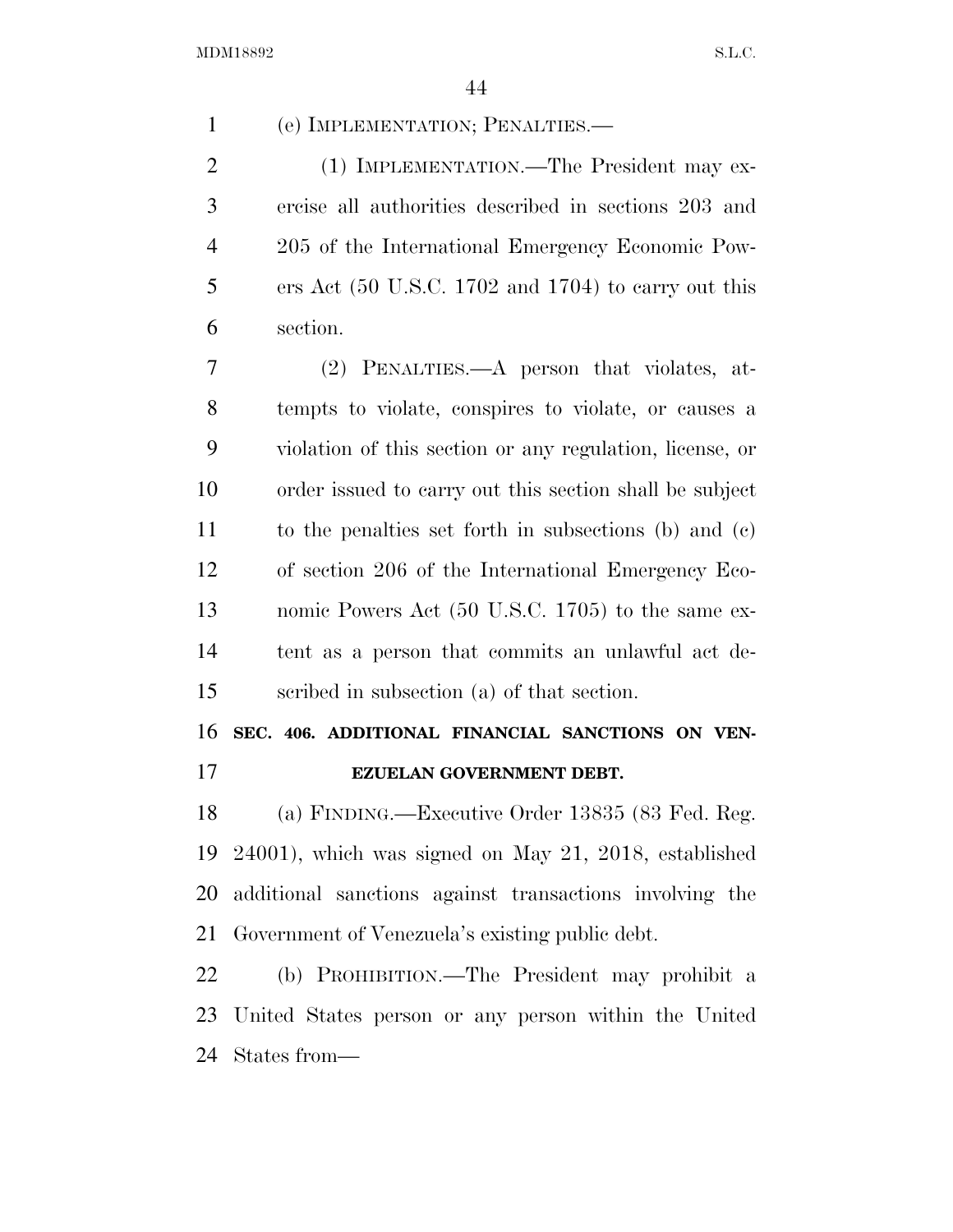| (1) purchasing any debt owed to the Govern-                 |
|-------------------------------------------------------------|
| ment of Venezuela, including accounts receivable;           |
| $(2)$ entering into any transaction related to any          |
| debt owed to the Government of Venezuela that is            |
| pledged as collateral after May 21, 2018, including         |
| accounts receivable; or                                     |
| (3) entering into any transaction involving the             |
| selling, transferring, assigning, or pledging as collat-    |
| eral by the Government of Venezuela of any equity           |
| interest in any entity in which the Government of           |
| Venezuela has a 50 percent or greater ownership in-         |
| terest.                                                     |
| (c) SENSE OF CONGRESS.—It is the sense of Con-              |
| gress that the President should waive the prohibitions de-  |
| scribed in subsection (a) if transactions involving related |
| debt instruments, bonds, or securities have been approved   |
| or ratified by the democratically-elected National Assem-   |
| bly of Venezuela.                                           |
| (d) ENFORCEMENT.—The Secretary of the Treasury,             |
| in consultation with the Secretary of State, may promul-    |
| gate such regulations as may be necessary to enforce the    |
| prohibition set forth in subsection (b).                    |
|                                                             |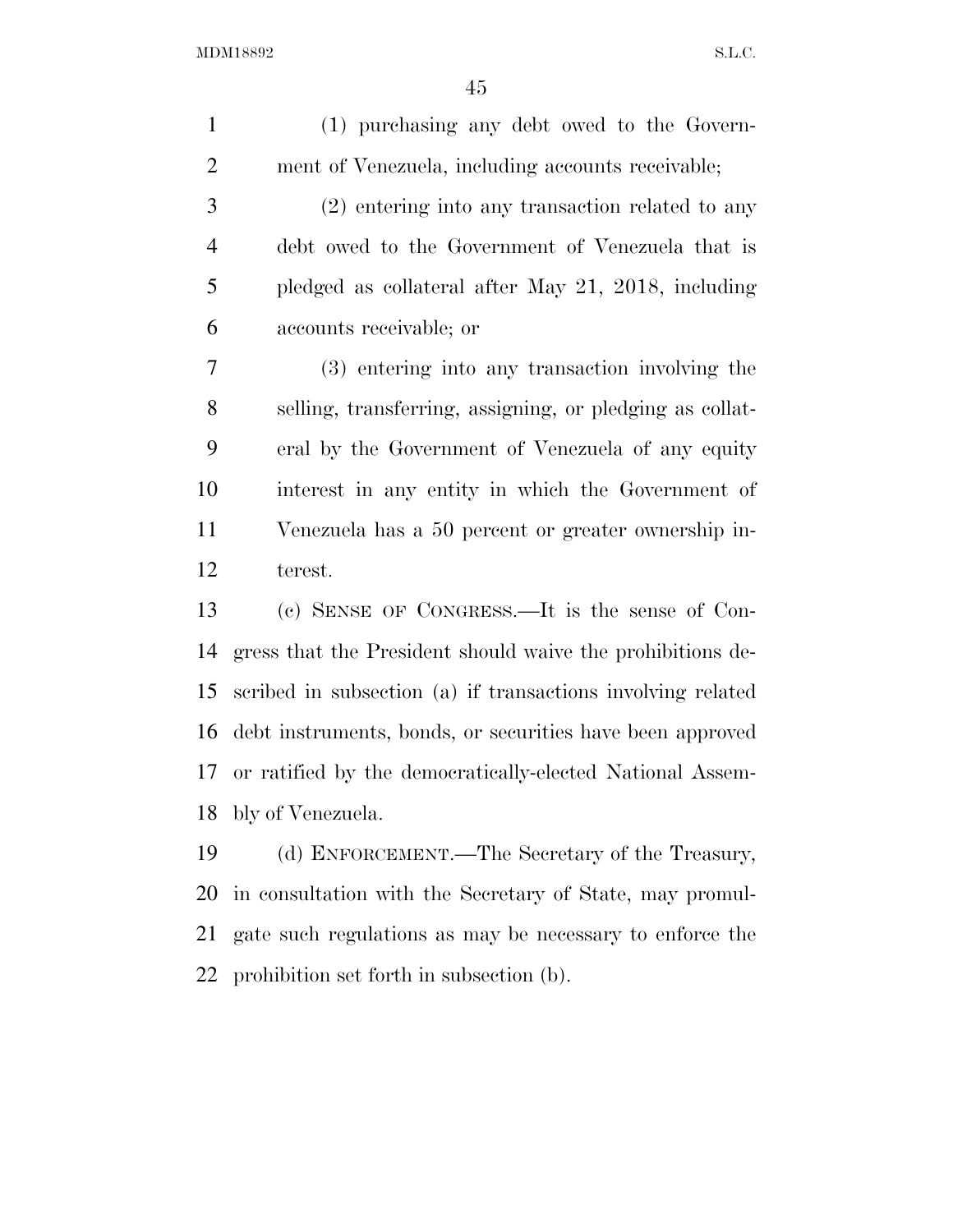| 1              | SEC. 407. EXPANDING KINGPIN SANCTIONS ON NARCOTICS                        |
|----------------|---------------------------------------------------------------------------|
| $\overline{2}$ | TRAFFICKING AND MONEY LAUNDERING.                                         |
| 3              | (a) FINDINGS.—Congress makes the following find-                          |
| 4              | ings:                                                                     |
| 5              | $(1)$ On February 13, 2017, the Department of                             |
| 6              | Treasury designated Venezuelan nationals<br>the                           |
| 7              | Tareck El Aissami (the current Vice President of                          |
| 8              | Venezuela) and Samark López Bello pursuant to the                         |
| 9              | Foreign Narcotics Kingpin Designation Act (21)                            |
| 10             | U.S.C. 1901 et seq.).                                                     |
| 11             | $(2)$ On May 7, 2018, the Department of the                               |
| 12             | Treasury designated Venezuelan nationals Pedro                            |
| 13             | Luis Martin, Walter Alexander del Nogal, and Mario                        |
| 14             | Antonio Rodríguez pursuant to such Act.                                   |
| 15             | (b) FINANCIAL SANCTIONS EXPANSION.—                                       |
| 16             | (1) IN GENERAL.—The Secretary of the Treas-                               |
| 17             | ury, the Attorney General, the Secretary of State,                        |
| 18             | the Secretary of Defense, and the Director of the                         |
| 19             | Central Intelligence Agency shall expand investiga-                       |
| 20             | tions, intelligence collection, and analysis pursuant                     |
| 21             | to the Foreign Narcotics Kingpin Designation Act                          |
| 22             | $(21 \text{ U.S.C. } 1901 \text{ et seq.})$ to facilitate the identifica- |
| 23             | tion and support the application of sanctions                             |
| 24             | against—                                                                  |
| 25             | significant foreign narcotics<br>(A)<br>traf-                             |
| 26             | fickers, their organizations and networks; and                            |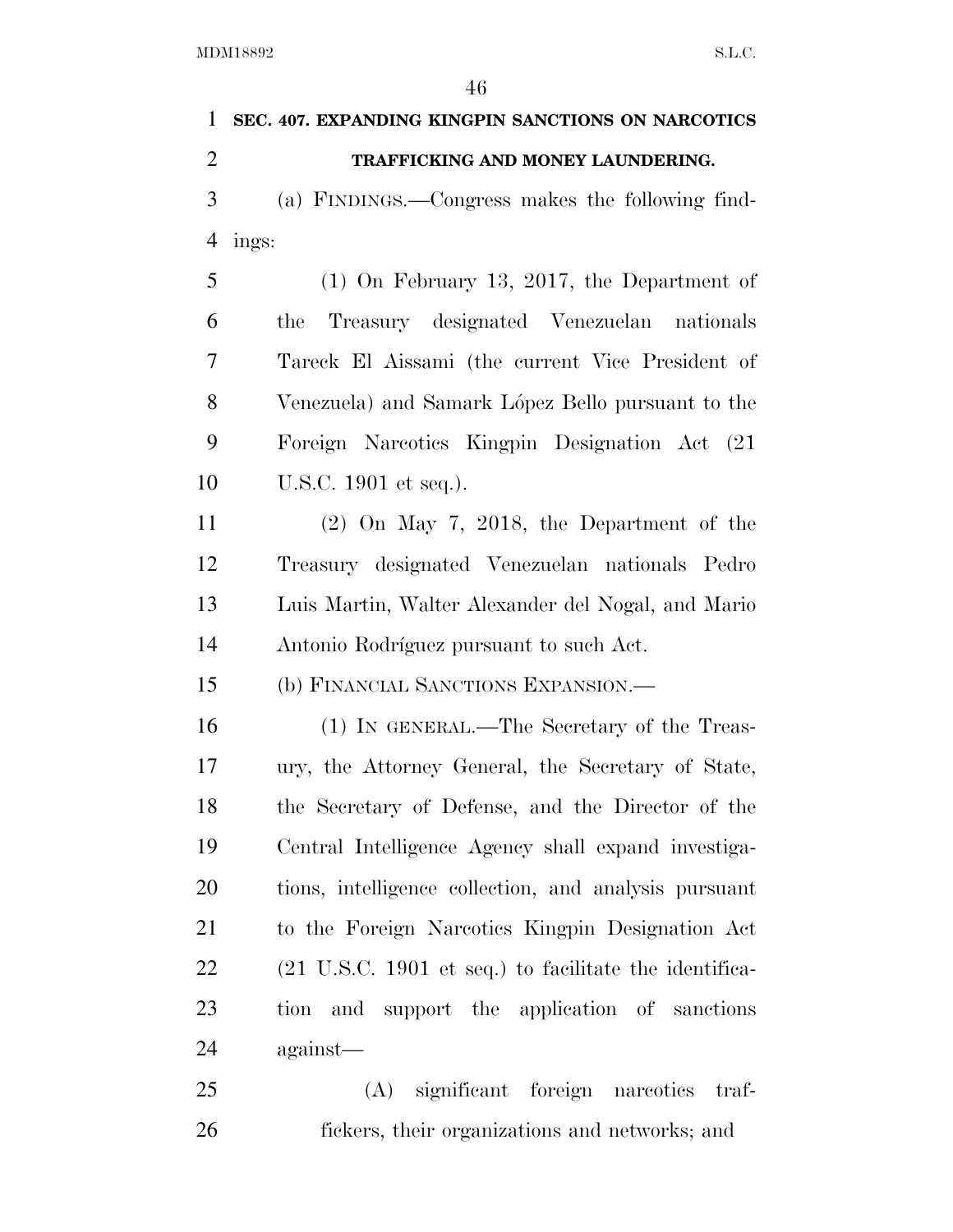| $\mathbf{1}$   | (B) the foreign persons who provide mate-            |
|----------------|------------------------------------------------------|
| $\overline{2}$ | rial, financial, or technological support to such    |
| 3              | traffickers, organizations, and networks.            |
| $\overline{4}$ | (2) TARGETS.—The efforts described in para-          |
| 5              | graph (1) shall specifically target—                 |
| 6              | $(A)$ senior members of the Government of            |
| 7              | Venezuela, including military officers, involved     |
| 8              | in narcotics trafficking and money laundering;       |
| 9              | (B) foreign narcotics traffickers and their          |
| 10             | organizations and networks that are operating        |
| 11             | in Venezuela; and                                    |
| 12             | (C) the foreign persons who provide mate-            |
| 13             | rial, financial, or technological support to such    |
| 14             | traffickers, organizations, and networks that        |
| 15             | are operating in Venezuela.                          |
| 16             | SEC. 408. EXCEPTIONS FOR HUMANITARIAN ASSISTANCE.    |
| 17             | (a) DEFINITIONS.—In this section:                    |
| 18             | (1) AGRICULTURAL COMMODITY.—The<br>term              |
| 19             | "agricultural commodity" has the meaning given       |
| 20             | that term in section 102 of the Agricultural Trade   |
| 21             | Act of 1978 (7 U.S.C. 5602).                         |
| <u>22</u>      | $(2)$ GOOD.—The term "good" has the meaning          |
| 23             | given that term in section 16 of the Export Adminis- |
| 24             | tration Act of $1979$ (50 U.S.C. 4618) (as continued |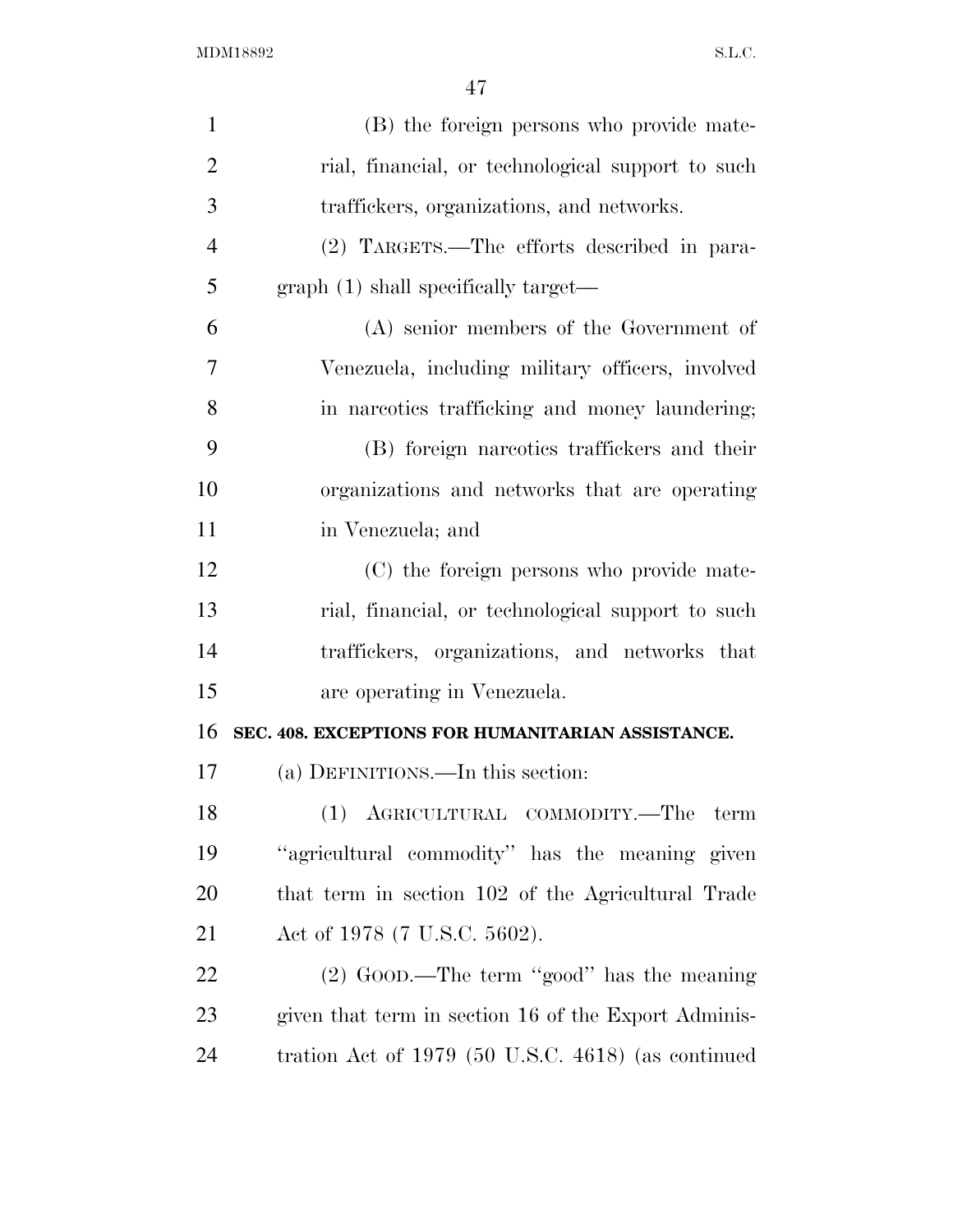| $\mathbf{1}$   | in effect pursuant to the International Emergency            |
|----------------|--------------------------------------------------------------|
| $\overline{2}$ | Economic Powers Act (50 U.S.C. 1701 et seq.).                |
| 3              | (3) MEDICAL DEVICE.—The term "medical de-                    |
| $\overline{4}$ | vice" has the meaning given the term "device" in             |
| 5              | section 201 of the Federal Food, Drug, and Cos-              |
| 6              | metic Act (21 U.S.C. 321).                                   |
| 7              | (4) MEDICINE.—The term "medicine" has the                    |
| 8              | meaning given the term "drug" in section 201 of the          |
| 9              | Federal Food, Drug, and Cosmetic Act (21 U.S.C.              |
| 10             | 321).                                                        |
| 11             | (b) IN GENERAL.—The conduct or facilitation of a             |
| 12             | transaction for the sale of agricultural commodities, food,  |
| 13             | medicine, or medical devices to Venezuela or for the provi-  |
| 14             | sion of humanitarian assistance to the people of Ven-        |
| 15             | ezuela, including engaging in a financial transaction relat- |
|                | 16 ing to humanitarian assistance or for humanitarian pur-   |
| 17             | poses or transporting goods or services that are necessary   |
|                | 18 to carry out operations relating to humanitarian assist-  |
| 19             | ance or humanitarian purposes, regardless of whether the     |
| 20             | transactions or provision of humanitarian assistance origi-  |
| 21             | nate in, or have a connection to, the United States, shall   |
| 22             | be exempt from sanctions described in sections $402, 405,$   |
|                | 23 406, and 501 of this Act, the Venezuela Defense of        |
|                |                                                              |

Human Rights and Civil Society Act of 2014 (Public Law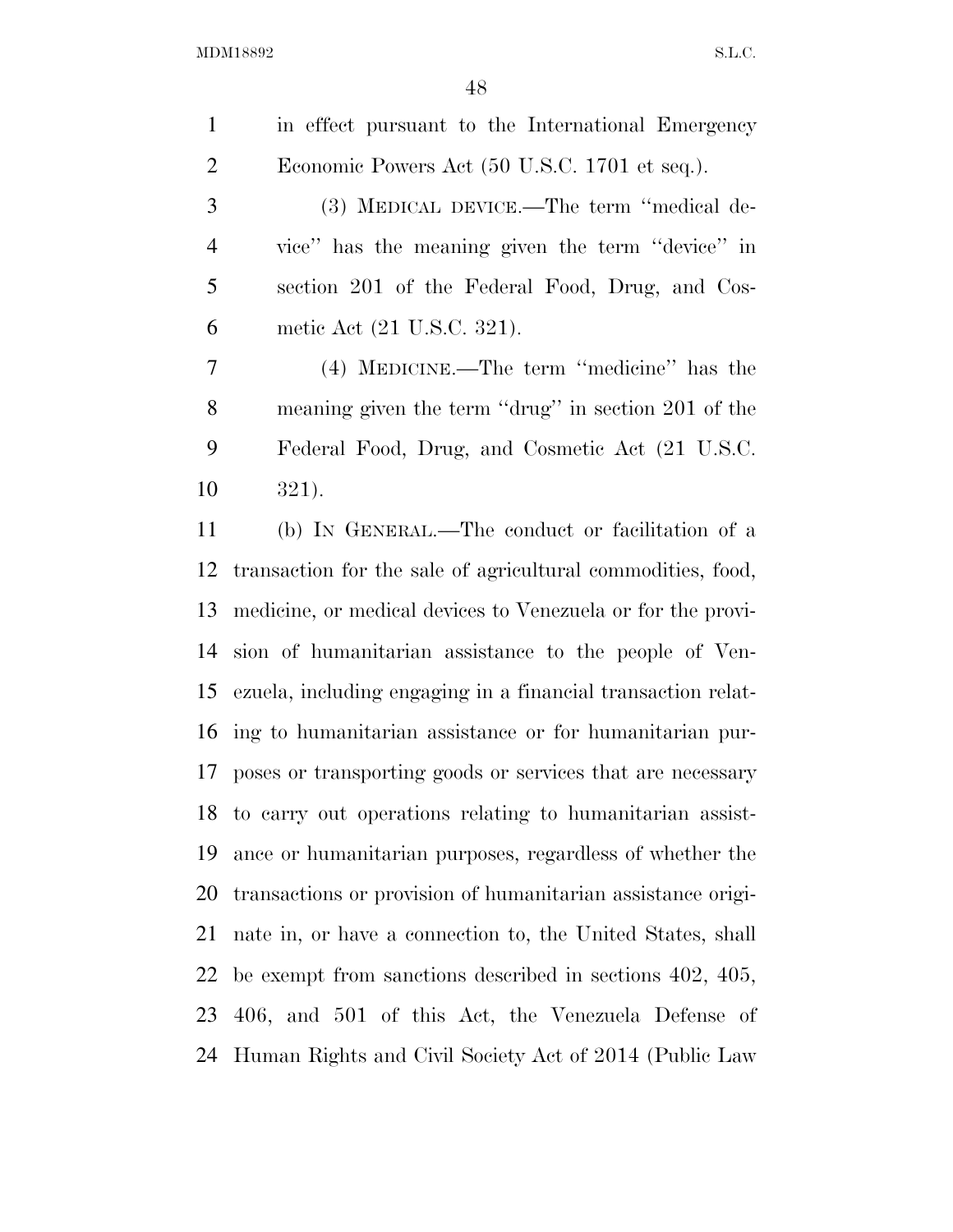113–278); and Executive Orders 13692 (50 U.S.C. 1701 note), 13808, 13827, and 13835.

 (c) IMPLEMENTATION.—In carrying out this Act, the President may exercise all authorities provided under sec- tions 203 and 205 of the International Emergency Eco-nomic Powers Act (50 U.S.C. 1702 and 1704).

 (d) RULE OF CONSTRUCTION.—Nothing in this Act may be construed to limit the authority of the President under the International Emergency Economic Powers Act (50 U.S.C. 1701 et seq.).

## **SEC. 409. CONCERNS OVER PDVSA TRANSACTIONS WITH ROSNEFT.**

 (a) FINDINGS.—Congress makes the following find-14 ings:

 (1) In late 2016, Venezuelan state-owned oil 16 company Petróleos de Venezuela, S.A. (referred to in this section as ''PDVSA''), through a no compete transaction, secured a loan from Russian govern- ment-controlled oil company Rosneft, using 49.9 per- cent of PDVSA's American subsidiary, CITGO Pe- troleum Corporation, including its assets in the United States, as collateral. As a result of this transaction, 100 percent of CITGO is held as collat-eral by PDVSA's creditors.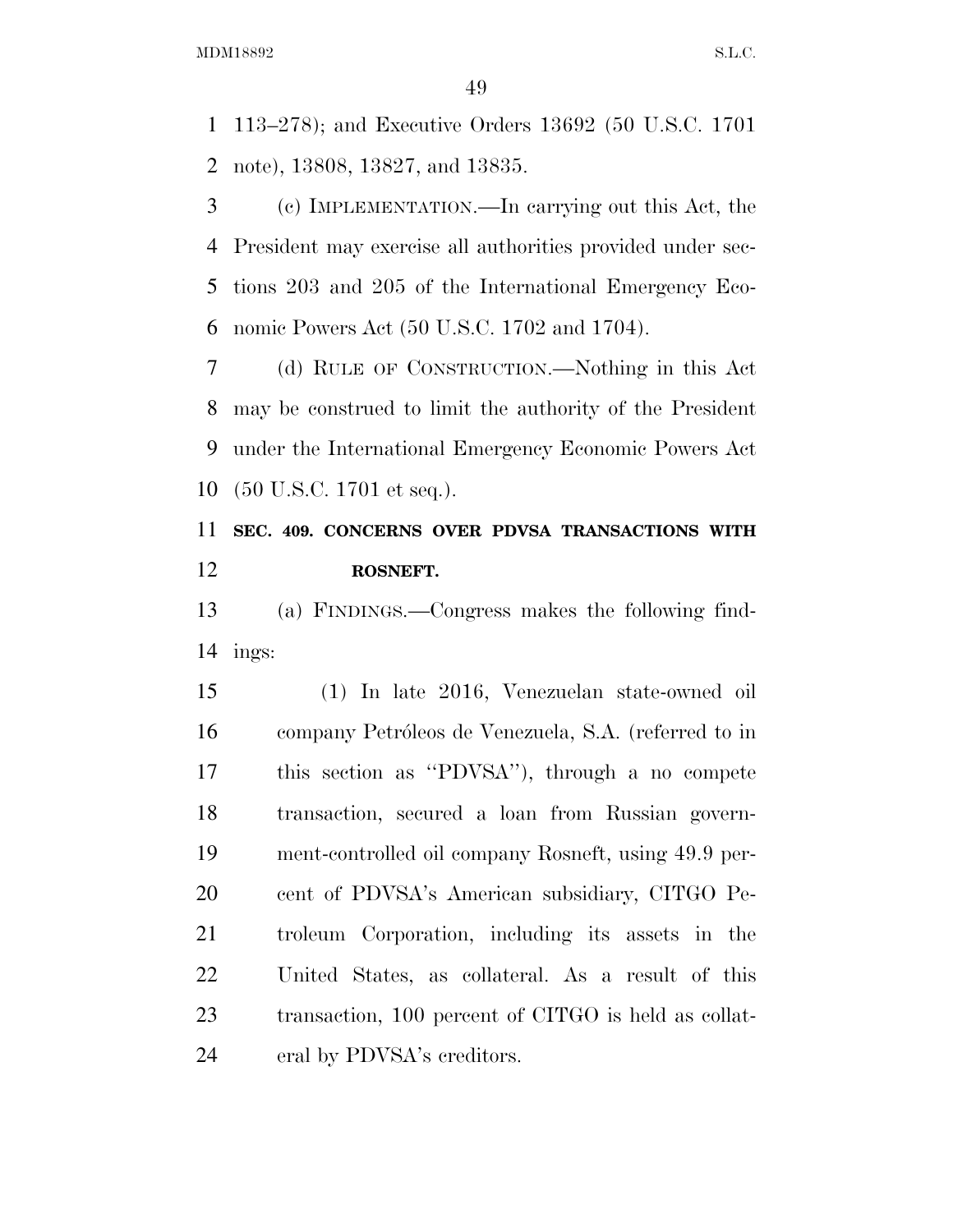(2) CITGO, a wholly owned subsidiary of PDVSA, is engaged in interstate commerce and owns and controls critical energy infrastructure in 19 States of the United States, including an exten- sive network of pipelines, 48 terminals, and 3 refin- eries, with a combined oil refining capacity of 749,000 barrels per day. CITGO's refinery in Lake Charles, Louisiana, is the sixth largest refinery in the United States. (3) The Department of the Treasury imposed sanctions on Rosneft, which is controlled by the Gov- ernment of the Russian Federation, and its Execu- tive Chairman, Igor Sechin, following Russia's mili- tary invasion of Ukraine and its illegal annexation of Crimea in 2014. (4) The Department of Homeland Security has designated the energy sector as critical to United States infrastructure. (5) The growing economic crisis in Venezuela raises the probability that the Government of Ven- ezuela and PDVSA will default on their inter- national debt obligations, resulting in a scenario in which Rosneft could come into control of CITGO's

United States energy infrastructure holdings.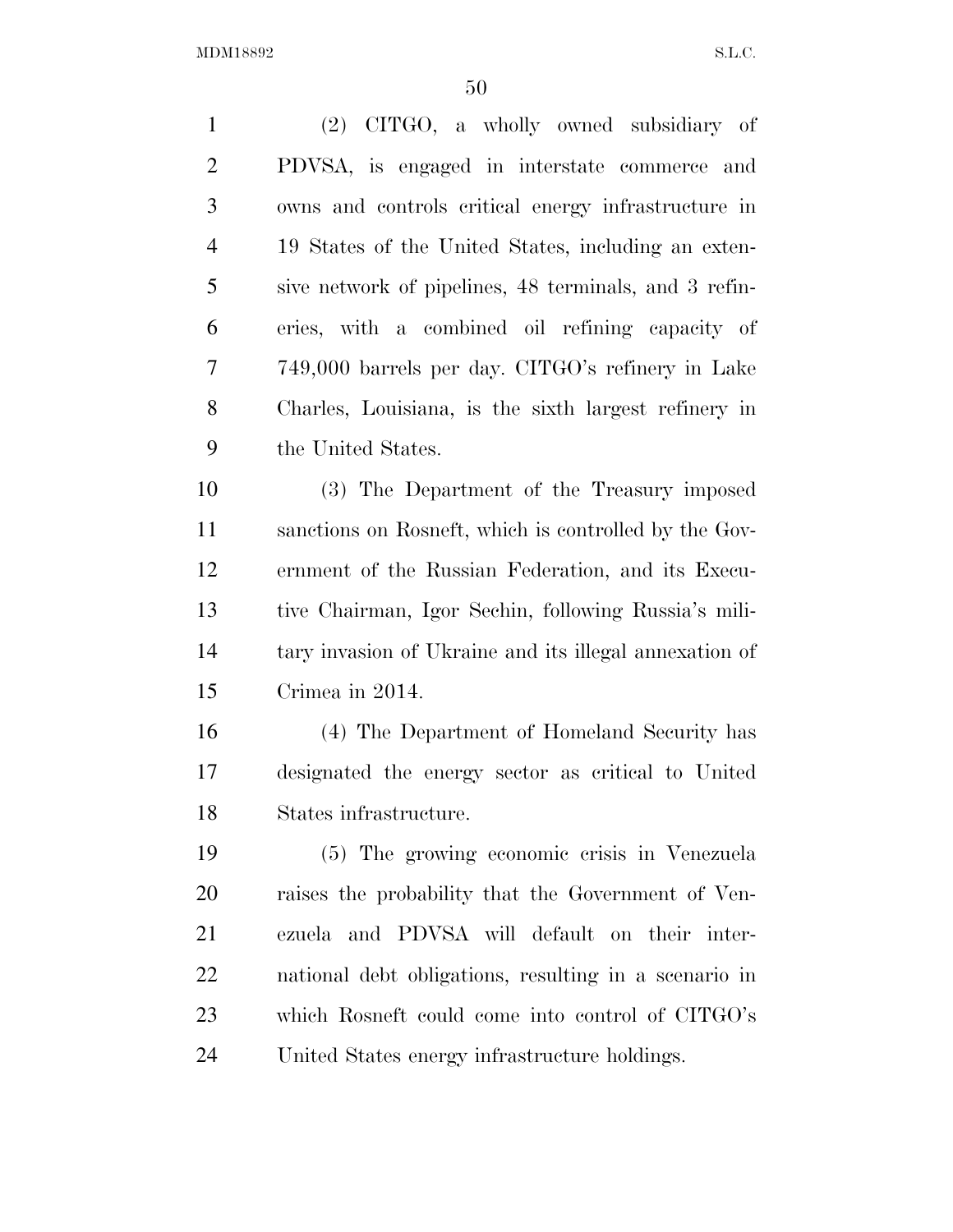(b) SENSE OF CONGRESS.—It is the sense of Con-gress that—

 (1) control of critical United States energy in- frastructure by Rosneft, a Russian government-con- trolled entity currently under United States sanc- tions that is led by Igor Sechin, who is also under United States sanctions and is a close associate of Vladimir Putin, would pose a significant risk to United States national security and energy security; and

 (2) a default by PDVSA on its loan from Rosneft, resulting in Rosneft coming into possession of PDVSA's United States CITGO assets, would warrant careful consideration by the Committee on Foreign Investment in the United States.

 (c) PREVENTING ROSNEFT FROM CONTROLLING UNITED STATES ENERGY INFRASTRUCTURE.—The Presi- dent shall take all necessary steps to prevent Rosneft from gaining control of critical United States energy infrastruc-ture.

21 (d) SECURITY RISK ASSESSMENT.

 (1) IN GENERAL.—The Secretary of Homeland Security, in consultation with the Secretary of State, shall conduct an assessment of the security risks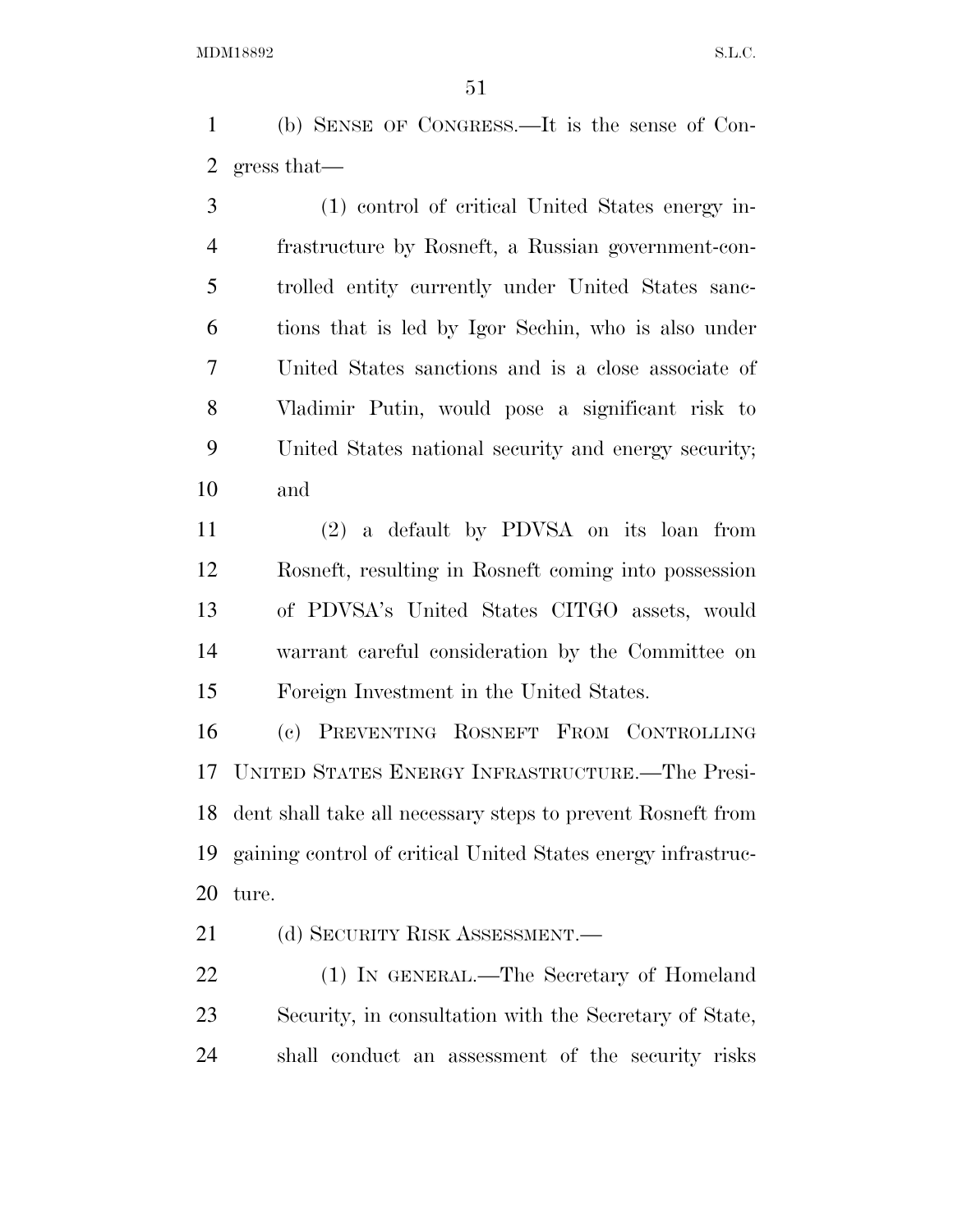posed by Russian control of CITGO's United States energy infrastructure holdings.

 (2) REPORT.—Not later than 180 days after the date of the enactment of this Act, the Secretary of Homeland Security shall submit a report to the Committee on Foreign Relations of the Senate, the Committee on Homeland Security and Governmental Affairs of the Senate, the Committee on Foreign Af- fairs of the House of Representatives, and the Com- mittee on Homeland Security of the House of Rep- resentatives that contains the results of the assess-ment conducted pursuant to paragraph (1).

 (e) REVIEW OF CITGO TRANSACTIONS.—If PDVSA defaults on its debt obligations, the Secretary of the Treasury should review CITGO's transactions with United States persons to assess and ensure compliance with United States sanctions policies and regulations.

### **SEC. 410. REPORT ON ACTIVITIES OF CERTAIN FOREIGN**

### **GOVERNMENTS AND ACTORS IN VENEZUELA.**

 (a) IN GENERAL.—Not later than 180 days after the date of the enactment of this Act, the Secretary of State, acting through the Bureau of Intelligence and Research of the Department of State, and in coordination with the Director of National Intelligence, shall submit a report to Congress that describes—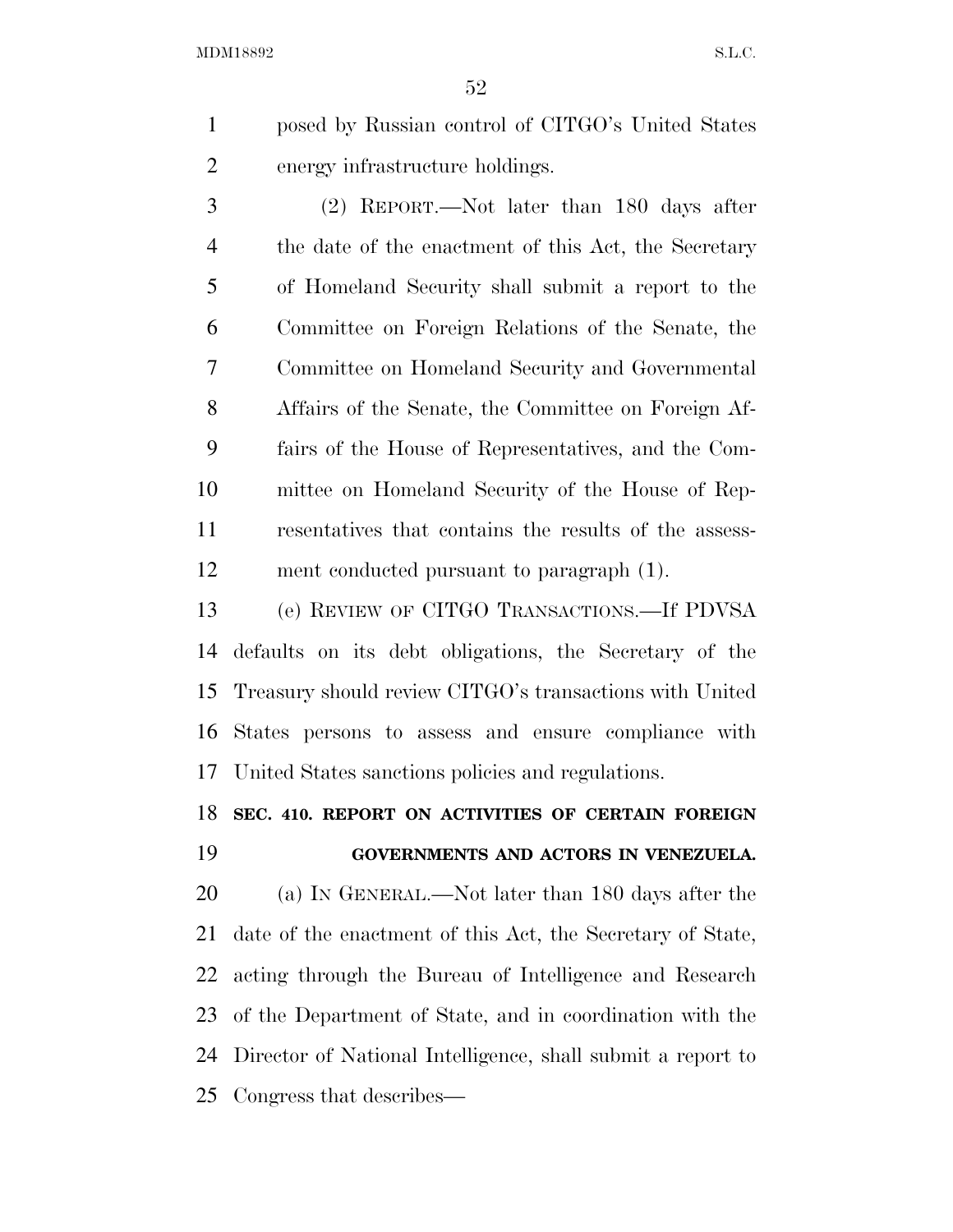(1) the full extent of cooperation by the Govern- ment of the Russian Federation, the Government of the People's Republic of China, the Government of Cuba, and the Government of Iran with the Govern- ment of Venezuela and the National Bolivarian Armed Forces of Venezuela; and (2) the activities of foreign armed groups, in- cluding the Colombian guerilla group known as the National Liberation Army (ELN), defectors from the Colombian guerilla group known as the Revolu- tionary Armed Forces of Colombia (FARC), and Co- lombian criminal organizations, inside Venezuelan territory. (b) FORM.—The report required under subsection (a) shall be submitted in unclassified form, but may include a classified annex. The unclassified portion of the report

shall be made available to the public.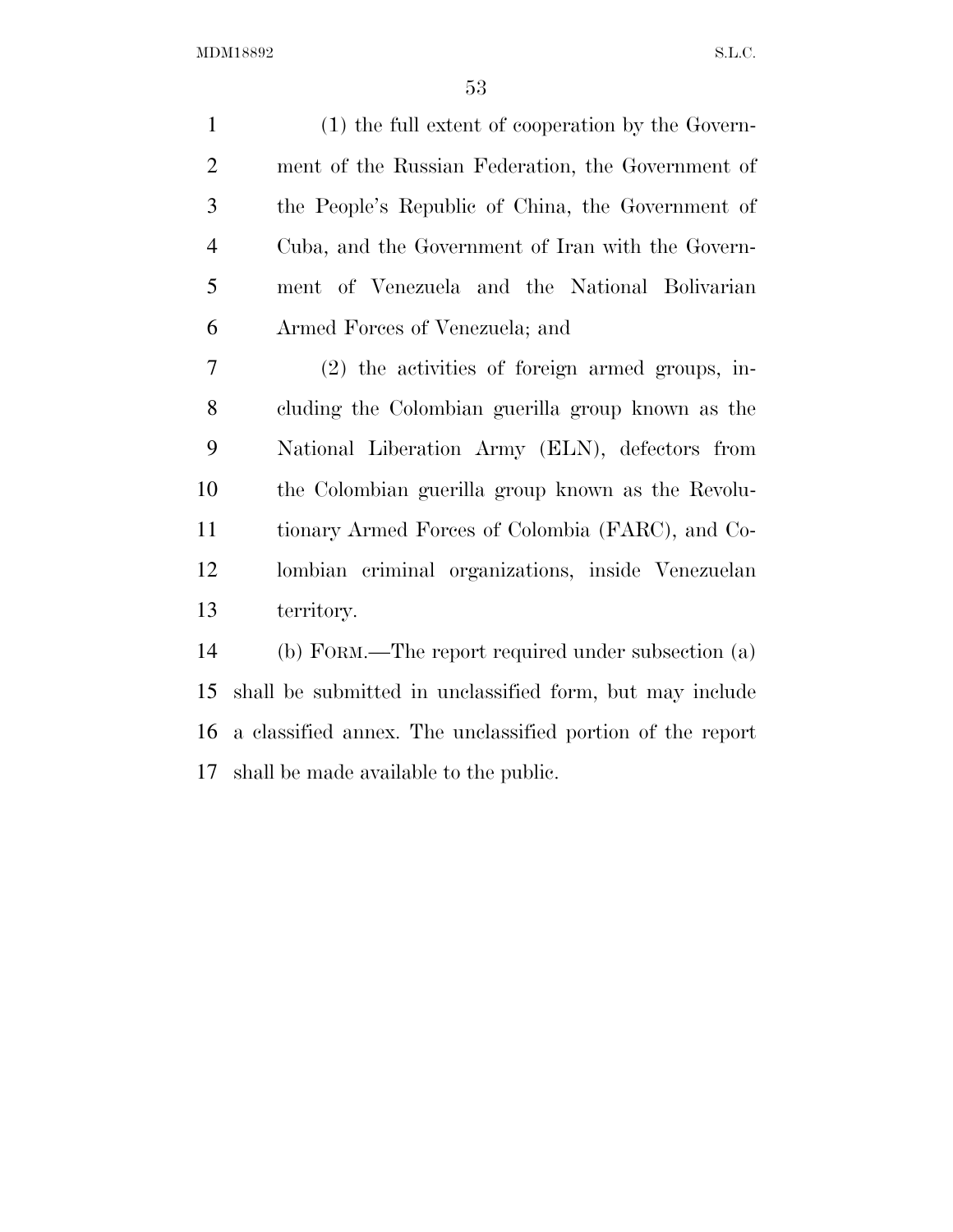## **TITLE V—CRYPTOCURRENCY SANCTIONS AND ENSURING THE EFFECTIVENESS OF UNITED STATES SANCTIONS**

 **SEC. 501. SANCTIONS ON VENEZUELA'S CRYPTOCURRENCY AND THE PROVISION OF RELATED TECH-NOLOGIES.** 

 (a) FINDING.—Executive Order 13827 (83 Fed. Reg. 12469), which was signed on March 19, 2018, established sanctions against the Government of Venezuela's ability to issue a digital currency in an effort to circumvent United States sanctions.

(b) DEFINITIONS.—In this section:

 (1) ENTITY.—The term ''entity'' means a part- nership, association, trust, joint venture, corpora-tion, group, subgroup, or other organization.

 (2) GOVERNMENT OF VENEZUELA.—The term ''Government of Venezuela'' means the Government of Venezuela, any political subdivision, agency, or in- strumentality of such government, including the 21 Central Bank of Venezuela and Petróleos de Ven- ezuela, S.A., and any person owned or controlled by, or acting for or on behalf of, such government.

 (3) PERSON.—The term ''person'' means an in-dividual or entity.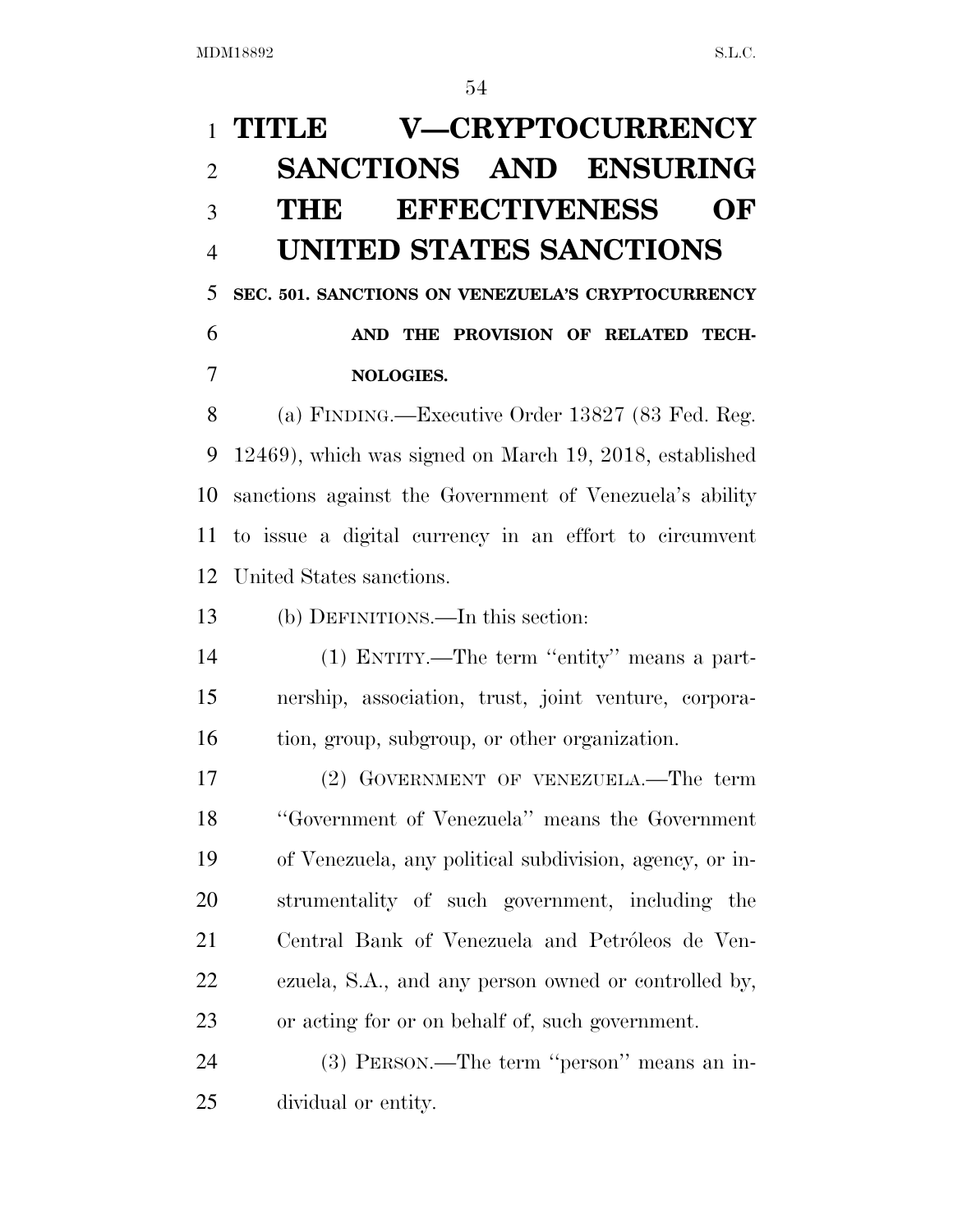| $\mathbf{1}$   | (4) UNITED STATES PERSON.—The<br>term                   |  |  |  |  |  |  |
|----------------|---------------------------------------------------------|--|--|--|--|--|--|
| $\overline{2}$ | "United States person" means any-                       |  |  |  |  |  |  |
| 3              | (A) United States citizen;                              |  |  |  |  |  |  |
| $\overline{4}$ | (B) alien lawfully admitted for permanent               |  |  |  |  |  |  |
| 5              | residence to the United States;                         |  |  |  |  |  |  |
| 6              | (C) entity organized under the laws of the              |  |  |  |  |  |  |
| 7              | United States or any jurisdiction within the            |  |  |  |  |  |  |
| 8              | United States (including a foreign branch of            |  |  |  |  |  |  |
| 9              | any such entity); and                                   |  |  |  |  |  |  |
| 10             | (D) any person physically located in the                |  |  |  |  |  |  |
| 11             | United States.                                          |  |  |  |  |  |  |
| 12             | (c) PROHIBITION OF CERTAIN TRANSACTIONS.—               |  |  |  |  |  |  |
| 13             | (1) IN GENERAL.—All transactions by a United            |  |  |  |  |  |  |
| 14             | States person or within the United States that relate   |  |  |  |  |  |  |
| 15             | to, provide financing for, provide software for, or     |  |  |  |  |  |  |
| 16             | otherwise deal in any digital currency, digital coin,   |  |  |  |  |  |  |
| 17             | or digital token, that was issued by, for, or on behalf |  |  |  |  |  |  |
| 18             | of the Government of Venezuela are prohibited be-       |  |  |  |  |  |  |
| 19             | ginning on the date of the enactment of this Act.       |  |  |  |  |  |  |
| 20             | (2) APPLICABILITY.—The prohibitions under               |  |  |  |  |  |  |
| 21             | paragraph (1) shall apply to the extent provided by     |  |  |  |  |  |  |
| <u>22</u>      | statutes, or in regulations, orders, directives, or li- |  |  |  |  |  |  |
| 23             | censes that may be issued pursuant to this Act, and     |  |  |  |  |  |  |
| 24             | notwithstanding any contract entered into or any li-    |  |  |  |  |  |  |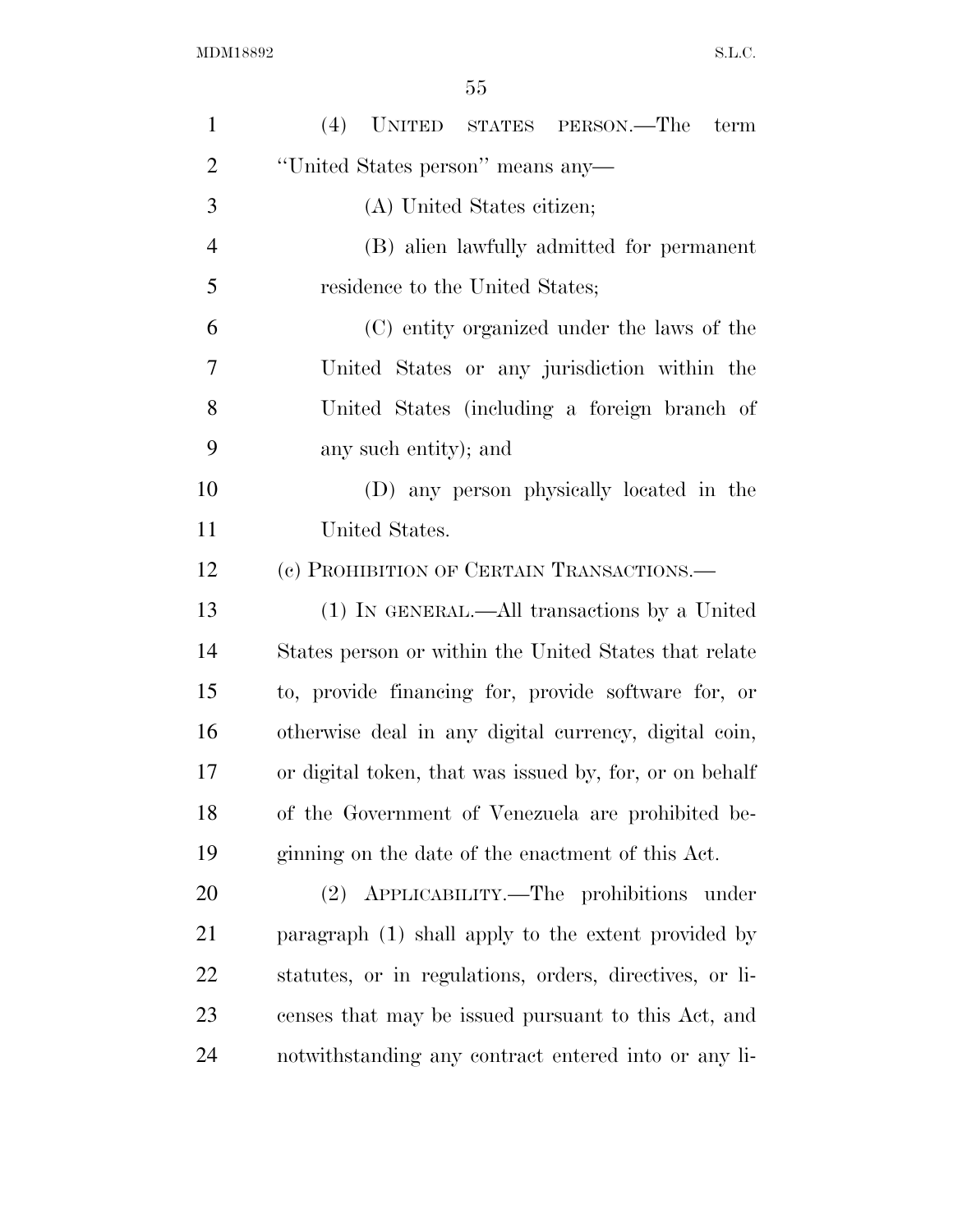cense or permit granted before the date of the enact-ment of this Act.

 (3) PROHIBITIONS.—Any transaction that evades or avoids, has the purpose of evading or avoiding, causes a violation of, or attempts to violate any of the prohibitions set forth in this subsection is prohibited. Any conspiracy formed to violate any of the prohibitions set forth in this subsection is pro-hibited.

(d) RULEMAKING.—

 (1) IN GENERAL.—The Secretary of the Treas- ury, in consultation with the Secretary of State, is authorized to take such actions, including promul- gating rules and regulations, to implement this sec-tion.

 (2) DELEGATION.—The Secretary of the Treas- ury may redelegate any of the functions described in paragraph (1) to other officers and executive depart- ments and agencies of the United States Govern- ment. All agencies of the United States Government shall take all appropriate measures within their au-22 thority to carry out the provisions of this section.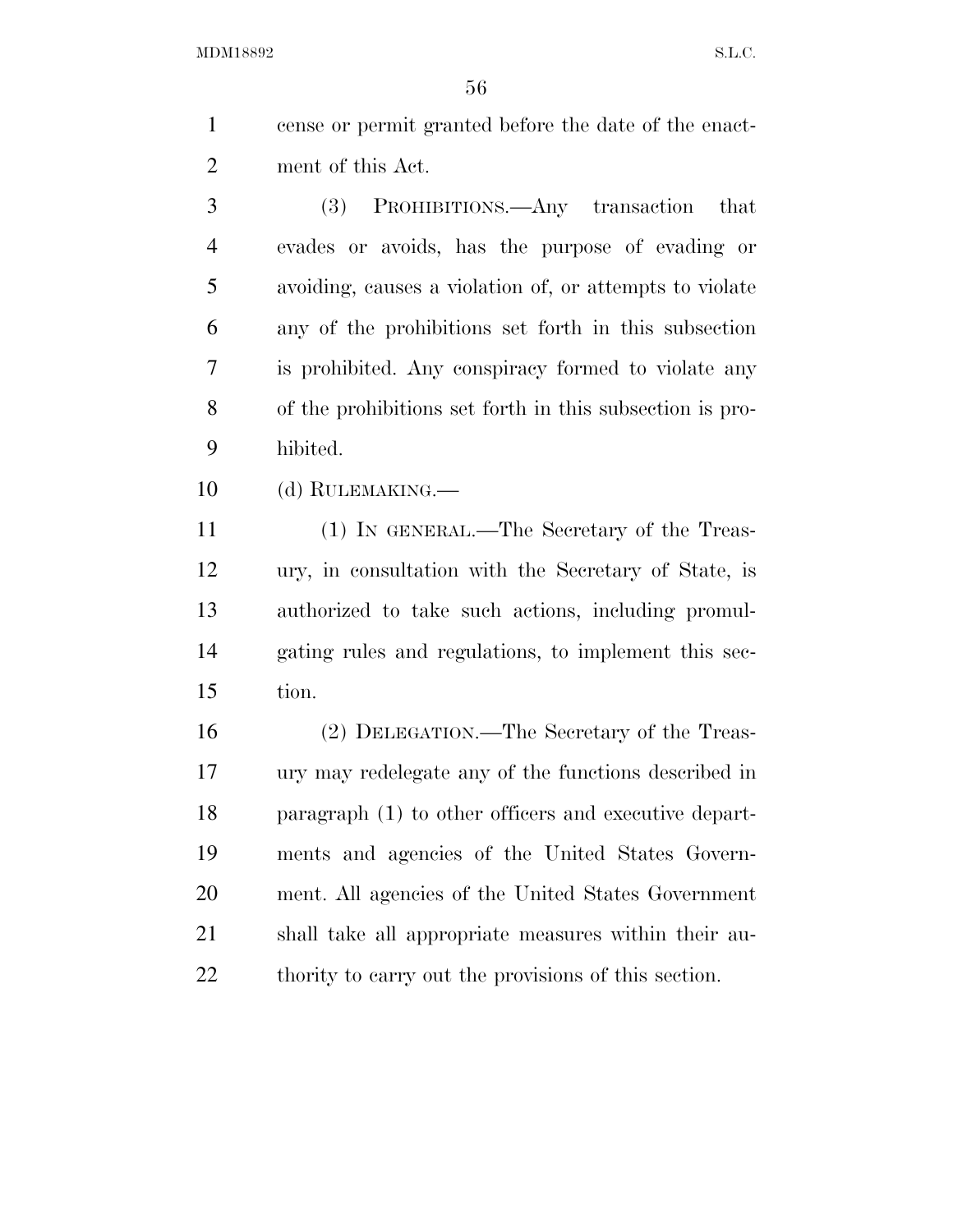| $\mathbf{1}$   | SEC.<br>502.                                                | <b>REPORT</b>                     | ON | <b>THE</b> | <b>IMPACT</b> | OF |  |
|----------------|-------------------------------------------------------------|-----------------------------------|----|------------|---------------|----|--|
| $\overline{2}$ |                                                             | CRYPTOCURRENCIES ON UNITED STATES |    |            |               |    |  |
| 3              | SANCTIONS.                                                  |                                   |    |            |               |    |  |
| $\overline{4}$ | (a) DEFINED TERM.—In this section, the term "ap-            |                                   |    |            |               |    |  |
| 5              | propriate congressional committees" means—                  |                                   |    |            |               |    |  |
| 6              | (1) the Committee on Foreign Relations of the               |                                   |    |            |               |    |  |
| 7              | Senate;                                                     |                                   |    |            |               |    |  |
| 8              | (2) the Committee on Banking, Housing, and                  |                                   |    |            |               |    |  |
| 9              | Urban Affairs of the Senate;                                |                                   |    |            |               |    |  |
| 10             | (3) the Committee on Foreign Affairs of the                 |                                   |    |            |               |    |  |
| 11             | House of Representatives; and                               |                                   |    |            |               |    |  |
| 12             | (4) the Committee on Financial Services of the              |                                   |    |            |               |    |  |
| 13             | House of Representatives.                                   |                                   |    |            |               |    |  |
| 14             | (b) REPORTING REQUIREMENT.—Not later than 180               |                                   |    |            |               |    |  |
| 15             | days after the date of the enactment of this Act, the Sec-  |                                   |    |            |               |    |  |
| 16             | retary of State, after consultation with the Secretary of   |                                   |    |            |               |    |  |
| 17             | the Treasury, the Chairman of the Securities and Ex-        |                                   |    |            |               |    |  |
|                | 18 change Commission, and the Chairman of the Commodity     |                                   |    |            |               |    |  |
| 19             | Futures Trading Commission, shall submit a report to the    |                                   |    |            |               |    |  |
| 20             | appropriate congressional committees that provides an as-   |                                   |    |            |               |    |  |
| 21             | sessment on how digital currencies affect the effectiveness |                                   |    |            |               |    |  |
| 22             | of United States sanctions around the world.                |                                   |    |            |               |    |  |
| 23             | (c) ADDITIONAL ELEMENTS.—The report submitted               |                                   |    |            |               |    |  |
| 24             | under subsection (b) shall—                                 |                                   |    |            |               |    |  |
| 25             | (1) describe any global efforts, including efforts          |                                   |    |            |               |    |  |

by states, state-sponsored actors, and non-state-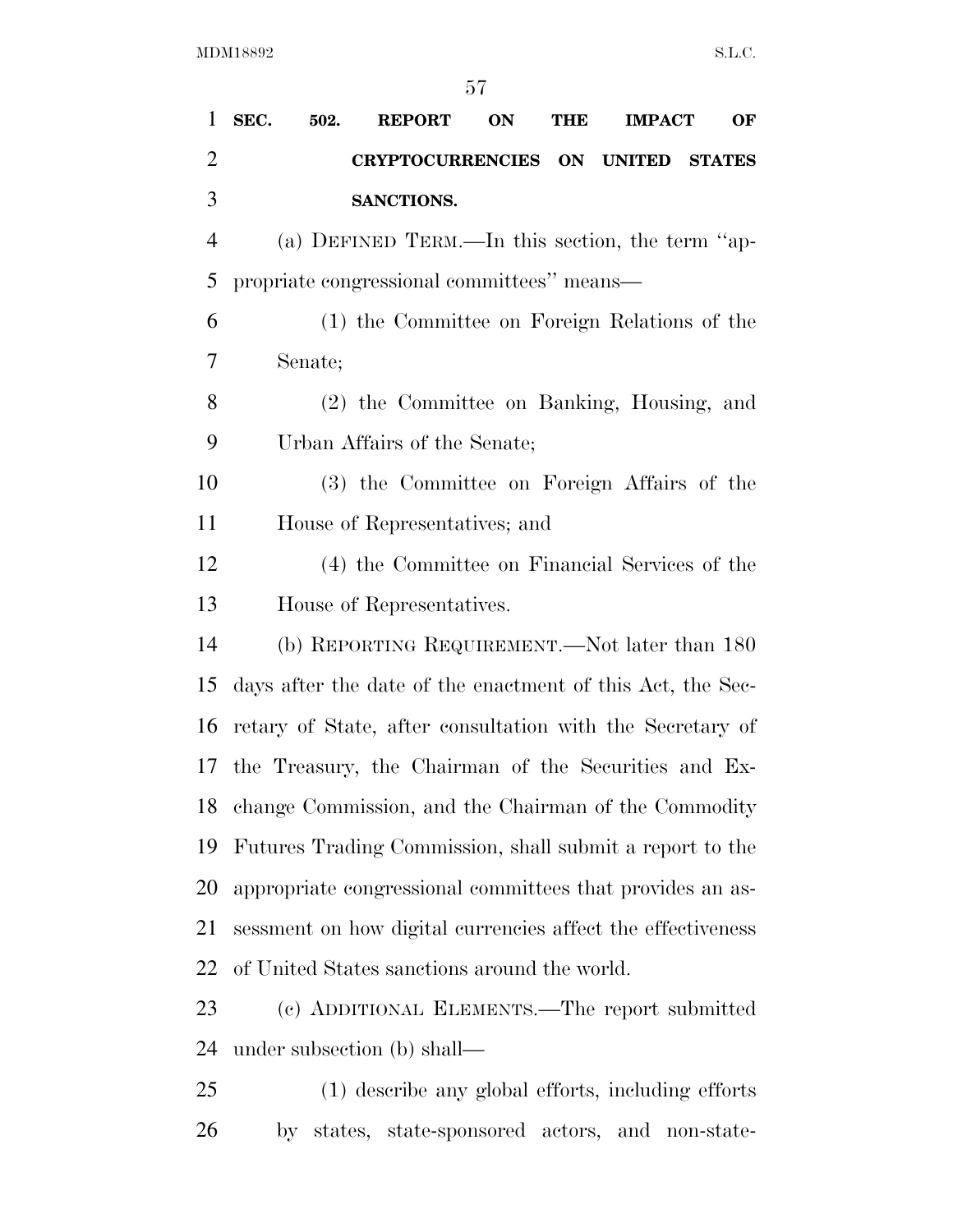sponsored actors, to utilize digital currencies to evade or circumvent United States' sanctions, in- cluding through the direct or indirect use of prod- ucts or services of United States based technology, software, or financial services firms; and

 (2) include recommendations for new legislative and regulatory measures needed to strengthen the United States Government's ability to prevent states, state-sponsored actors, and non-state-spon- sored actors from using digital currencies to evade or circumvent United States' sanctions, including through the direct or indirect use of products or services of United States based technology, software, or financial services firms.

 (d) FORM.—The report submitted under subsection (b) shall be submitted in unclassified form, but may in-clude a classified annex.

### **TITLE VI—TERMINATION**

**SEC. 601. EXTENSION AND TERMINATION OF SANCTIONS** 

### **AGAINST VENEZUELA.**

 (a) AMENDMENT.—Section 5(e) of the Venezuela De- fense of Human Rights and Civil Society Act of 2014 (Public Law 113–278; 50 U.S.C. 1701 note) is amended by striking ''December 31, 2019'' and inserting ''Decem-ber 31, 2025''.